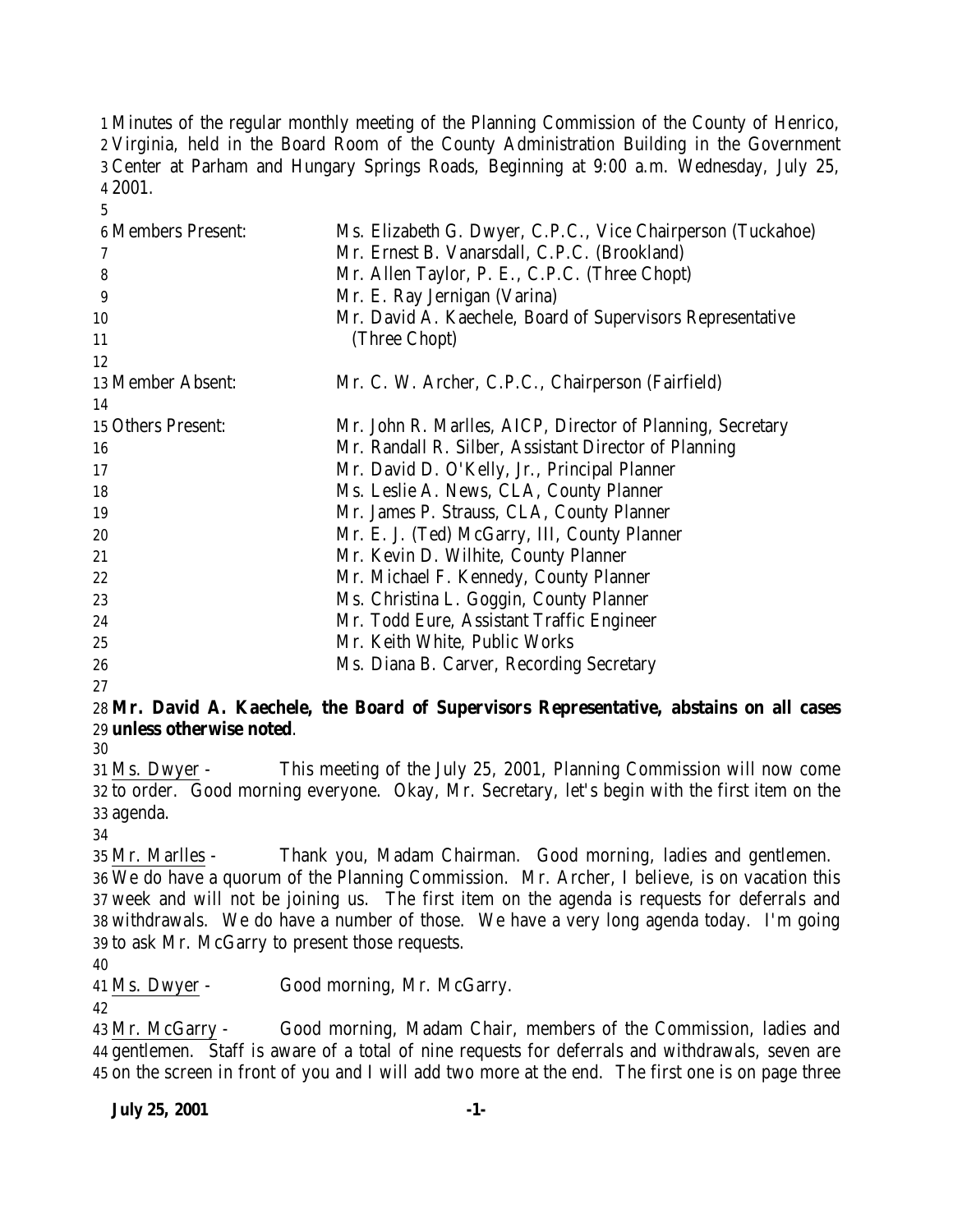#### 46 of your agenda.

# 47 **TRANSFER OF APPROVAL (Deferred from the June 27, 2001 Meeting)**

48

| POD-7-76                    | Morton G. Thalhimer, Inc. for SLSM, LLC: Request for             |
|-----------------------------|------------------------------------------------------------------|
| <b>Huntington Village</b>   | approval of a transfer of approval, as required by Chapter 24,   |
| <b>Apartments (Formerly</b> | Section 24-106 of the Henrico County Code, from                  |
| <b>Westminister Commons</b> | Westminister Commons Association to SLSM, LLC, Inc. The          |
| Apartments)                 | 21.83 acre site is located at the northeast corner of U.S. Route |
| (POD-38-73 and POD-40-74    | 301 and Crenshaw Road Extended on parcel 84-A-25. The            |
| Revised)                    | zoning is R-5, One-Family Residence District and R-6, General    |
|                             | Residence District. (Fairfield)                                  |

49

50 Mr. McGarry - The applicant requests deferral to September 26, 2001.

51

 Ms. Dwyer - Is there anyone in the audience in opposition to the deferral of transfer of approval for POD-7-76, Huntington Village Apartments? Seeing none. This is in the Fairfield district, and Mr. Archer has asked me to handle this case for him. So, I will move for the deferral of POD-7-76 to our September 26, meeting.

56

57 Mr. Vanarsdall - Second.

58

59 Ms. Dwyer - The motion was made by Ms. Dwyer and seconded by Mr. Vanarsdall. 60 All in favor say aye…all opposed say nay. The motion carries.

61

 At the request of the applicant, the Planning Commission deferred the transfer of approval request for POD-7-76, Huntington Village Apartments (Formerly Westminister Commons Apartments) (POD-38-73 and POD-40-74 Revised), to its September 26, 2001, meeting. 65

# 66 **TRANSFER OF APPROVAL**

67

POD-138-88 Lakeside Animal Hospital - Lakeside Avenue **Hirschler, Fleischler, Weinberg, Cox & Allen for Lakeside Animal Properties, LLC:** Request for approval of a partial transfer of approval, as required by Chapter 24, Section 24-106 of the Henrico County Code, from Nancy S. Lickey to Lakeside Animal Properties, LLC. The .55 acre site is located on the west line of Lakeside Avenue, between Barclay Road and Winwood Road on parcels 94-14-4-17, 19, 21A, 22 and 24. The zoning is B-2, Business District. **(Fairfield)**

68

69 Mr. McGarry - The applicant requests deferral to September 26, 2001.

70

 Ms. Dwyer - Is there anyone in the audience in opposition to the deferral of transfer of approval for POD-138-88. Lakeside Animal Hospital? Seeing no opposition. I move for the deferral of POD-138-88 to our September 26, meeting. 74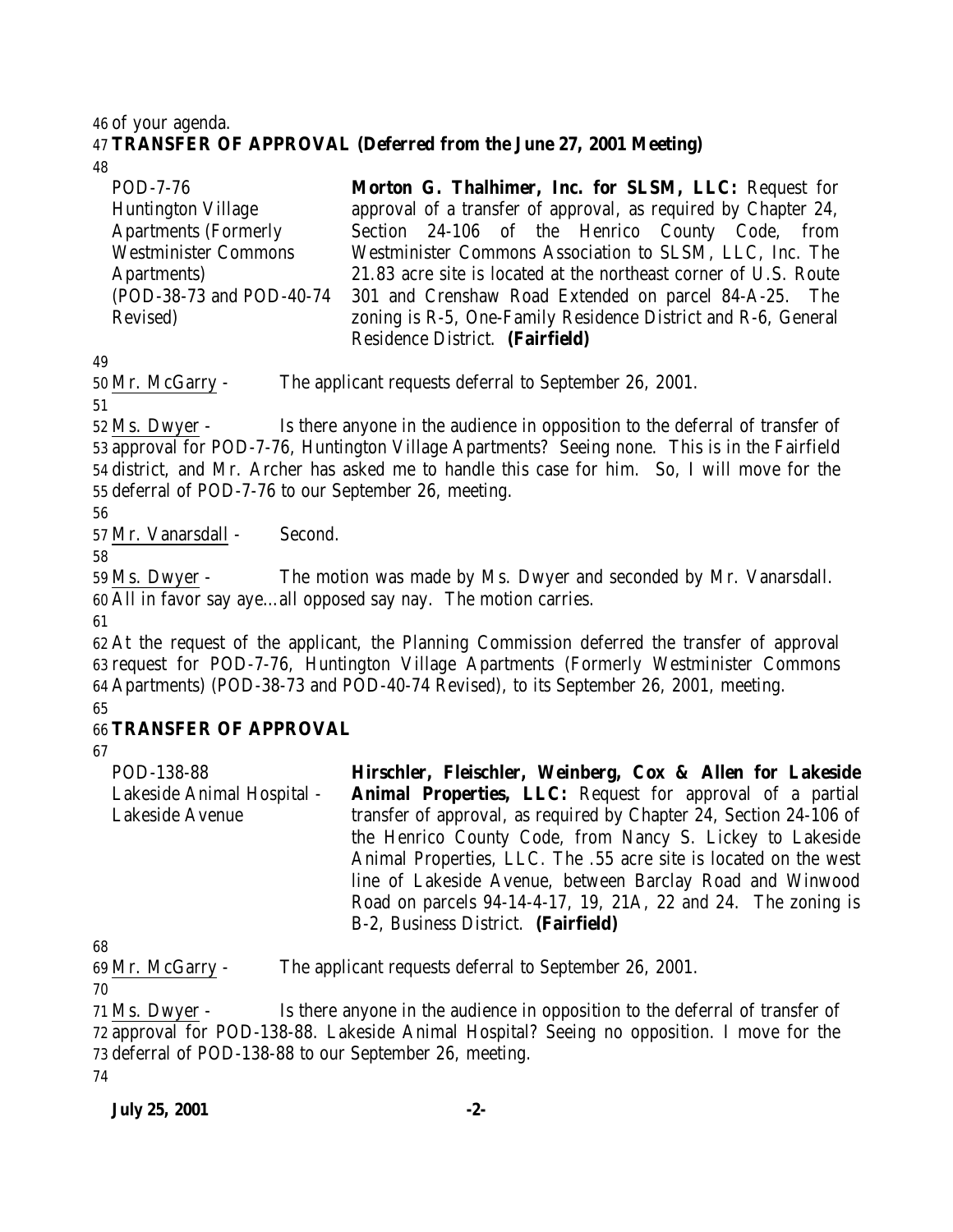75 Mr. Taylor - Second.

76 Ms. Dwyer - The motion was made by Ms. Dwyer and seconded by Mr. Taylor. All 77 in favor say aye…all opposed say nay. The motion carries. 78

79 At the request of the applicant, the Planning Commission deferred the transfer of approval 80 request for POD-138-99 Lakeside Animal Hospital, to its September 26, 2001, meeting. 81

### 82 **PLAN OF DEVELOPMENT (Deferred from the June 27, 2001, Meeting)** 83

| POD-55-01            | Draper Aden Associates for Rowin Plant Properties LLC           |
|----------------------|-----------------------------------------------------------------|
| Ingenco              | <b>and Ingenco:</b> Request for approval of a revised plan of   |
| (POD-116-86 Revised) | development, as required by Chapter 24, Section 24-106 of the   |
|                      | Henrico County Code to construct a one-story, 11,250 square     |
|                      | foot power generating plant and a tank farm with (5) 50,000     |
|                      | gallon fuel oil tanks and (2) 22,000 gallon fuel oil tanks with |
|                      | maximum height of 40 feet. The 5.70 acre site is located at the |
|                      | intersection of Tomlin and Dabney Roads on parcel 116-A-5.      |
|                      | The zoning is M-2, General Industrial District. (Brookland)     |

84

85 Mr. McGarry - This is a request for withdrawal by the applicant.

86

87 Ms. Dwyer - Is there anyone in the audience in opposition to withdrawal of POD-55- 88 01, Ingenco? No opposition.

89

90 Mr. Vanarsdall - I move that we honor the applicant's request to withdraw case POD-55- 91 01.

92

93 Mr. Taylor - Second.

94

95 Ms. Dwyer - The motion was made by Mr. Vanarsdall and seconded by Mr. Taylor 96 for the withdrawal of POD-55-01. All in favor say aye…all opposed say nay. The motion 97 carries.

98

99 At the request of the applicant, the Planning Commission withdraw POD-55-01, Ingenco 100 (POD-116-86 Revised) from any further discussion.

101

#### 102 **LANDSCAPE & LIGHTING PLAN (Deferred from the June 27, 2001, Meeting)** 103

LP/POD-42-00 Springfield Commons - Springfield Road

**Higgins Gerstenmaier**: Request for approval of a landscape and lighting plan, as required by Chapter 24, Sections 24-106 and 24-106.2 of the Henrico County Code. The 4.3 acre site is located along the west line of Springfield Road (State Route 157) approximately 900 feet north of W. Broad Street (U.S. Route 250) on parcel 48-A-23B. The zoning is O-2C, Office District (Conditional). **(Three Chopt)**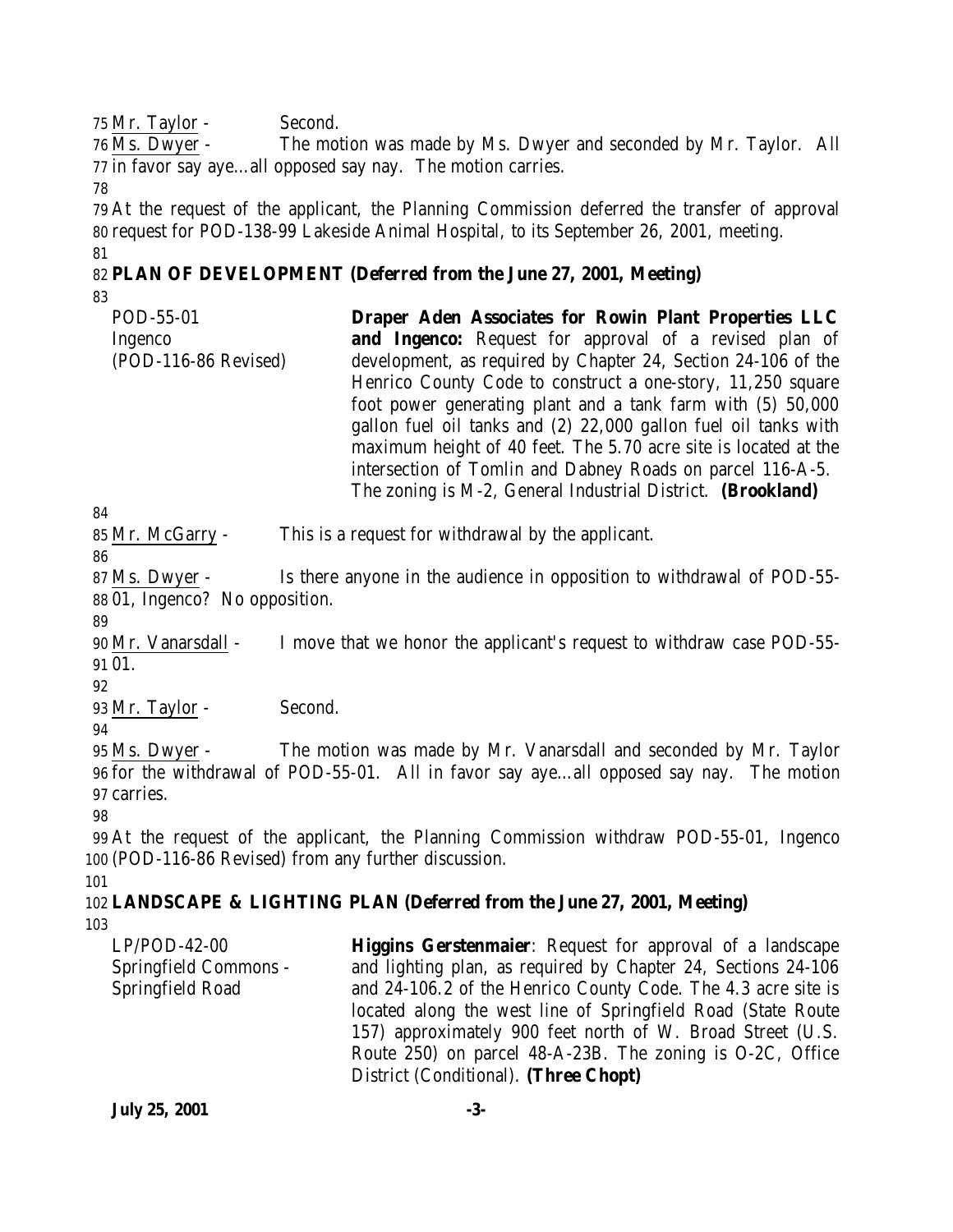Mr. McGarry - The applicant requests deferral to September 26, 2001.

 Ms. Dwyer - Is there anyone in the audience in opposition to the deferral of the landscape and lighting plan for LP/POD-42-00, Springfield Commons? No opposition. 

 Mr. Taylor - Madam Chairman, I move deferral of LP/POD-42-00, Springfield Commons, to September 26, 2001, at the applicant's request.

Mr. Vanarsdall - Second.

 Ms. Dwyer - The motion was made by Mr. Taylor and seconded by Mr. Vanarsdall. All in favor say aye…all opposed say nay. The motion carries.

 At the request of the applicant, the Planning Commission deferred the landscape and lighting plan for LP/POD-42-00, Springfield Commons, to its September 26, 2001, meeting.

# 

# **REVISED PLAN OF DEVELOPMENT & REVISED LANDSCAPE PLAN**

| POD-85-97                                         | McKinney & Company for Lowe's Home Centers Inc.:                                                                              |
|---------------------------------------------------|-------------------------------------------------------------------------------------------------------------------------------|
| Lowes @ Short Pump -<br><b>Pouncey Tract Road</b> | Request for approval of a revised plan of development for<br>approval of an outdoors sales area and a revised landscape plan, |
|                                                   | as required by Chapter 24, Sections $24-106$ , $24-62.1(i)$ and $24-$                                                         |
|                                                   | 106.2 of the Henrico County Code. The 16.21 acre site is                                                                      |
|                                                   | located at the southeast corner of Interstate 64 and Pouncey                                                                  |
|                                                   | Tract Road on part of parcel 36-A-18-G. The zoning is B-3C,                                                                   |
|                                                   | Business District (Conditional) and WBSO (W. Broad Street                                                                     |
|                                                   | Overlay) District. County water and sewer. (Three Chopt)                                                                      |

Mr. McGarry - The applicant requests deferral to September 26, 2001.

126 Ms. Dwyer - Is there anyone in the audience in opposition to the deferral of POD-85-97, Lowes @ Short Pump? There's no opposition. Ready for a motion.

 Mr. Taylor - Madam Chairman, I move deferral of POD-85-97, Lowes @ Short Pump, to September 26, 2001, at the applicant's request.

Mr. Vanarsdall - Second.

 Ms. Dwyer - The motion was made by Mr. Taylor and seconded by Mr. Vanarsdall. All in favor say aye…all opposed say nay. The motion carries.

 At the request of the applicant, the Planning Commission deferred the revised plan of development and revised landscape plan for POD-85-97, Lowes @ Short Pump, to its September 26, 2001, meeting.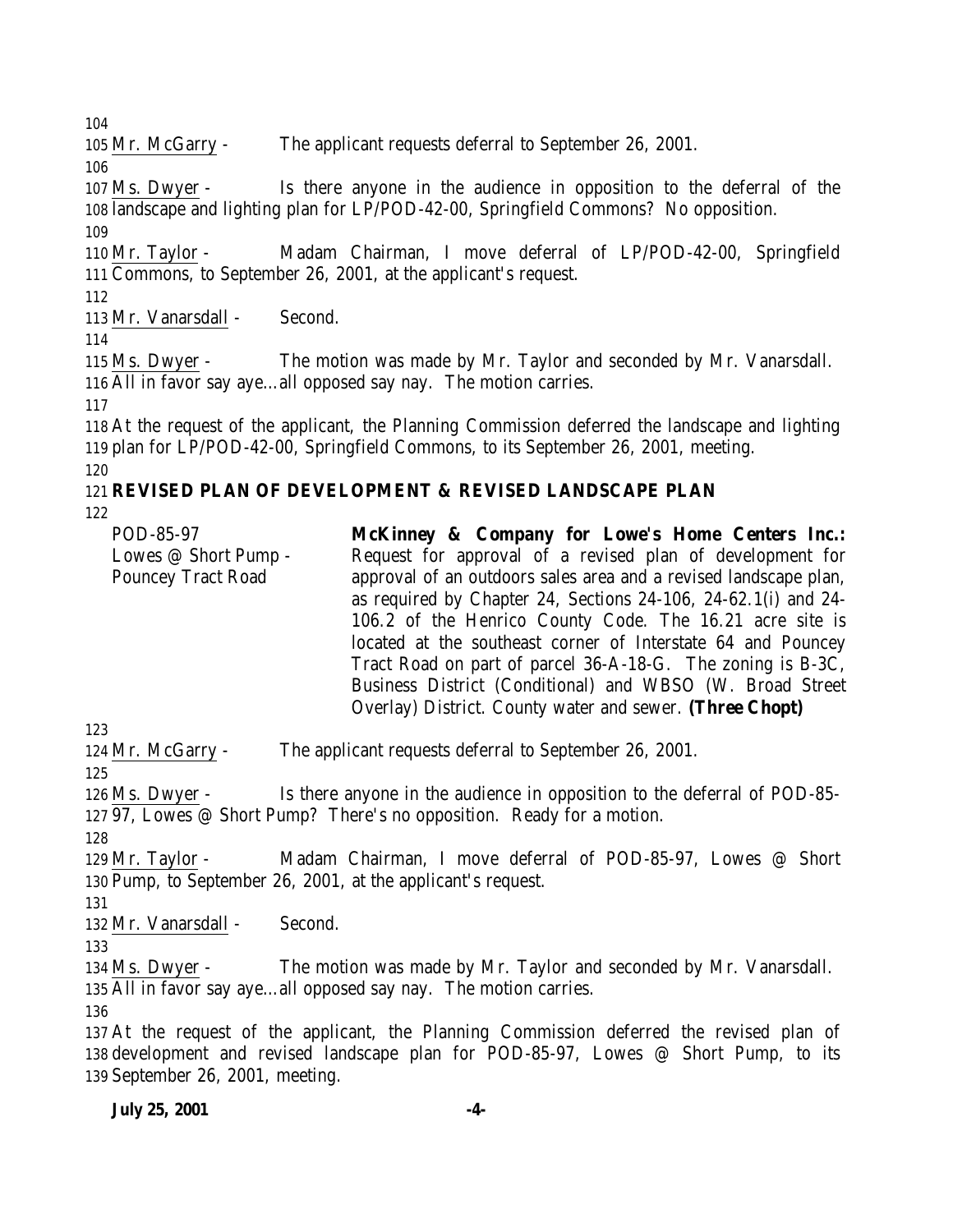#### 140 141 **PLAN OF DEVELOPMENT & ALTERNATIVE FENCE HEIGHT PLAN**

142

POD-24-01 Emmaus United Methodist Church - Staples Mill Road and Wistar Road **Hulcher & Associates, Inc. for Yunho Eo:** Request for approval of a plan of development and an alternative fence height plan, as required by Chapter 24, Sections 24-106 and 24-95.(l.)(7)b of the Henrico County Code to construct a onestory, 5,348 square foot lecture hall connected to an existing building. The 3.412-acre site is located on the northeast corner of Staples Mill and Wistar Roads at 8001 Staples Mill Road on parcel 71-A-55. The zoning is R-3, One-Family Residence District. County water and septic tank/drainfield. **(Brookland)**

144 Mr. McGarry - The applicant requests deferral to September 26, 2001.

145

143

146 Ms. Dwyer - Is there anyone in the audience in opposition to the deferral of POD-24- 147 01, Emmaus United Methodist Church? There's no opposition. Ready for a motion.

148

149 Mr. Vanarsdall - I move that POD-24-01, Emmaus United Methodist Church be deferred, 150 to September 26, 2001, at the applicant's request.

151

152 Mr. Taylor - Second.

153

154 Ms. Dwyer - The motion was made by Mr. Vanarsdall and seconded by Mr. Taylor. 155 All in favor say aye…all opposed say nay. The motion carries.

156

157 At the request of the applicant, the Planning Commission deferred POD-24-01, Emmaus 158 United Methodist Church, to its September 26, 2001, meeting.

159

# 160 **PLAN OF DEVELOPMENT & LIGHTING PLAN**

161

POD-49-01 O'Charley's - W. Broad Street and Horsepen Road **James A. Craig and Foster & Miller, P.C. for Kimco Richmond 800, Inc. and O'Charley's Inc.:** Request for approval of a plan of development and lighting plan, as required by Chapter 24, Section 24-106 of the Henrico County Code to construct a one-story, 7,062 square foot restaurant. The 1.92 acre site is located at the southwest intersection of W. Broad Street (U.S. Route 250) and Horsepen Road on part of parcel 92-A-47. The zoning is B-2, Business District. County water and sewer. **(Three Chopt)**

162

163 Mr. McGarry - The applicant requests deferral to September 26, 2001.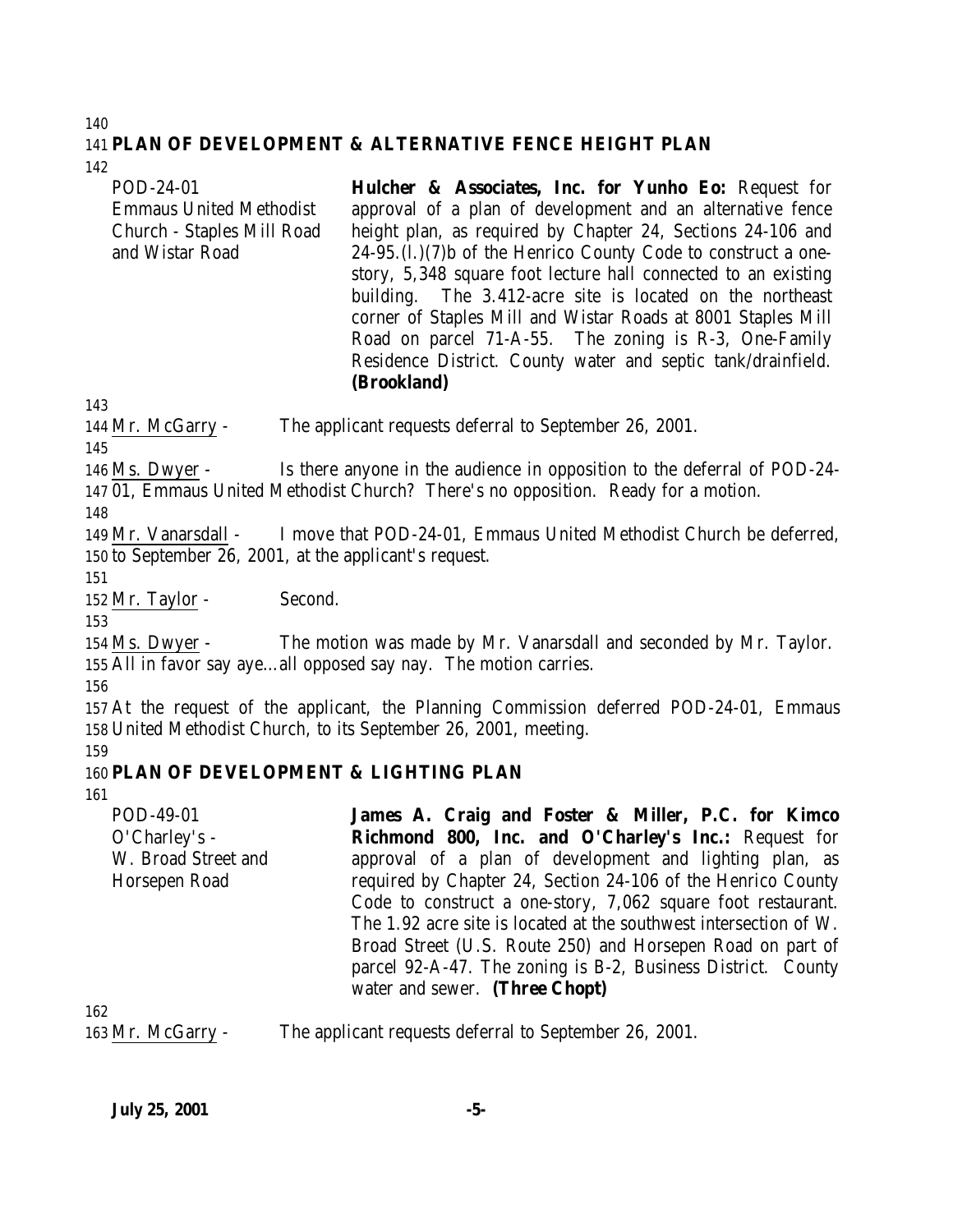Ms. Dwyer - Is there anyone in the audience in opposition to the deferral of POD-49- 01, O'Charley's on W. Broad Street and Horsepen Road? There's no opposition. Ready for a motion. Mr. Taylor - Madam Chairman, I move deferral of POD-49-01, O'Charley's, at the applicant's request, to September 26, 2001. Mr. Vanarsdall - Second. Ms. Dwyer - The motion was made by Mr. Taylor and seconded by Mr. Vanarsdall. All in favor say aye…all opposed say nay. The motion carries. At the request of the applicant, the Planning Commission deferred POD-49-01, O'Charley's - W. Broad Street and Horsepen Road, to its September 26, 2001, meeting. Mr. McGarry - The two additional deferrals we have, the first one is on page 20 of your agenda. **PLAN OF DEVELOPMENT & TRANSITIONAL BUFFER DEVIATION** POD-53-01 Parham Place II - E. Parham Road (POD-150-86, POD-75-99 and POD-85-00 Revised) **Balzer & Associates, Inc. for Parham Place II Associates LLC:** Request for approval of a plan of development and transitional buffer deviation as required by Chapter 24, Sections 24-106 and 24-106.2 of the Henrico County Code to construct a one-story, 28,800 square foot office building. The 3.94 acre site is located at 1920 East Parham Road on the north line of E. Parham Road approximately 1,050 feet east of Lydell Drive on parcel 52-A-5C and part of 5. The zoning is O-2C, Office District (Conditional) and R-3, One-Family Residence District. County water and sewer. **(Brookland)** Mr. McGarry - The applicant requests deferral to your August 9, 2001, meeting. Ms. Dwyer - Is there anyone in the audience in opposition to the deferral of POD-53- 01, Parham Place II, to August 9, 2001, that's our evening meeting? There's no opposition. Ready for a motion. Mr. Vanarsdall - I move POD-53-01 be deferred, at the applicant's request, to August 9 2001. 194 Mr. Taylor - Second. Ms. Dwyer - The motion was made by Mr. Vanarsdall and seconded by Mr. Taylor. All in favor say aye…all opposed say nay. The motion carries.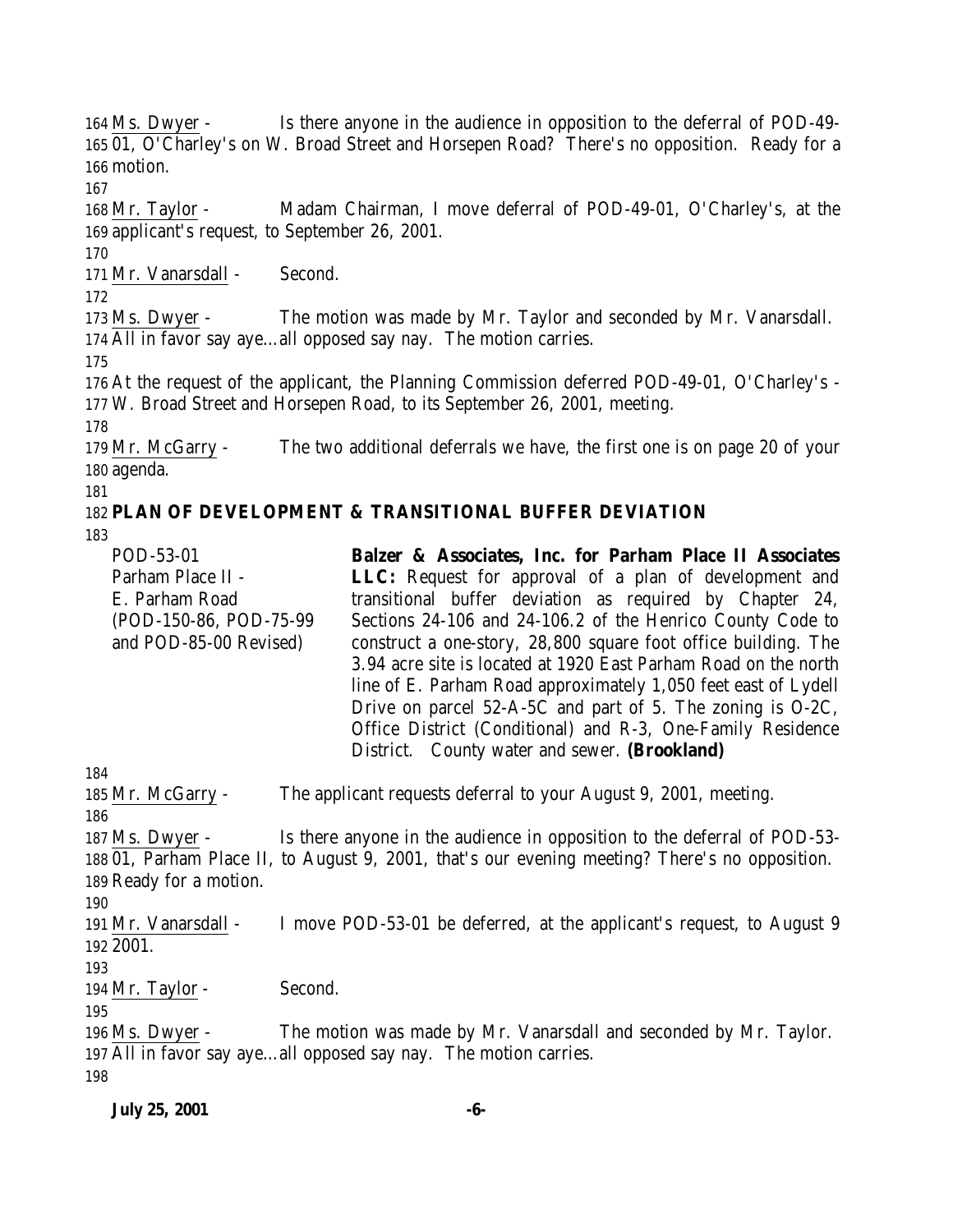At the request of the applicant, the Planning Commission deferred POD-53-01, Parham Place II (POD-150-86, POD-75-99 and POD-85-0 Revised), to its August 9, 2001, meeting.

# **PLAN OF DEVELOPMENT**

| POD-42-01<br>Spring Oak Retail -<br>W. Broad Street and Spring<br>Oak Drive       | Balzer & Associates, Inc. for HHHunt Corporation and<br><b>WSG Development Company:</b> Request for approval of a plan<br>of development, as required by Chapter 24, Section 24-106 of<br>the Henrico County Code to construct a one-story, 5,780<br>square foot retail facility. The 0.71 acre site is located at the<br>southeast corner of W. Broad Street (U.S. Route 250) and<br>Spring Oak Drive at 11591 W. Broad Street on parcel 36-A-51.<br>The zoning is B-1C, Business District (Conditional). County<br>water and sewer. (Three Chopt)                                                                                                                                          |
|-----------------------------------------------------------------------------------|----------------------------------------------------------------------------------------------------------------------------------------------------------------------------------------------------------------------------------------------------------------------------------------------------------------------------------------------------------------------------------------------------------------------------------------------------------------------------------------------------------------------------------------------------------------------------------------------------------------------------------------------------------------------------------------------|
| 204                                                                               |                                                                                                                                                                                                                                                                                                                                                                                                                                                                                                                                                                                                                                                                                              |
| 205 Mr. McGarry -<br>206                                                          | The applicant requests deferral to your September 13, 2001, meeting.                                                                                                                                                                                                                                                                                                                                                                                                                                                                                                                                                                                                                         |
| 207 Ms. Dwyer -                                                                   | Is there anyone in the audience in opposition to the deferral of POD-42-                                                                                                                                                                                                                                                                                                                                                                                                                                                                                                                                                                                                                     |
| 209                                                                               | 208 01, Spring Oak Retail, to September 13, 2001? There's no opposition. Ready for a motion.                                                                                                                                                                                                                                                                                                                                                                                                                                                                                                                                                                                                 |
| 210 Mr. Taylor -<br>212                                                           | Madam Chairman, I move deferral of POD-42-01, Spring Oak Retail, to<br>211 September 13, 2001, Zoning Meeting, at the applicant's request.                                                                                                                                                                                                                                                                                                                                                                                                                                                                                                                                                   |
| 213 Mr. Jernigan -<br>Second.<br>214                                              |                                                                                                                                                                                                                                                                                                                                                                                                                                                                                                                                                                                                                                                                                              |
| $215$ Ms. Dwyer -<br>216 in favor say ayeall opposed say nay. The motion carries. | The motion was made by Mr. Taylor and seconded by Mr. Jernigan. All                                                                                                                                                                                                                                                                                                                                                                                                                                                                                                                                                                                                                          |
| 217<br>219 Retail, to its September 13, 2001, meeting.<br>220                     | 218 At the request of the applicant, the Planning Commission deferred POD-42-01, Spring Oak                                                                                                                                                                                                                                                                                                                                                                                                                                                                                                                                                                                                  |
| 221 Ms. Dwyer -<br>222                                                            | Is that all, Mr. McGarry, for the requests for deferrals and withdrawals?                                                                                                                                                                                                                                                                                                                                                                                                                                                                                                                                                                                                                    |
| 223 Mr. McGarry -                                                                 | That's all that staff is aware of.                                                                                                                                                                                                                                                                                                                                                                                                                                                                                                                                                                                                                                                           |
| 224<br>$225$ Ms. Dwyer -                                                          | Is there anyone in the audience who would like to come forward to defer                                                                                                                                                                                                                                                                                                                                                                                                                                                                                                                                                                                                                      |
| 227                                                                               | 226 or withdraw a case that we are unaware of? Okay. Let's go on to the next item.                                                                                                                                                                                                                                                                                                                                                                                                                                                                                                                                                                                                           |
| 228 Mr. Marlles -                                                                 | Madam Chairman, the next item on the agenda is our expedited agenda.<br>229 And, just in the way of an explanation, for the citizens in the audience. In order to get on the<br>230 expedited agenda the staff must be recommending approval of the applicant's request subject to<br>231 any standards or annotations on the plan that are being recommended by the staff.<br>The<br>232 applicant must submit a letter stating its agreement with the staff's recommendations. Third.<br>233 There is no known opposition to the approval of the plan. And, finally, the plan does not<br>234 require any type of special exception, alternative fence height request, transitional buffer |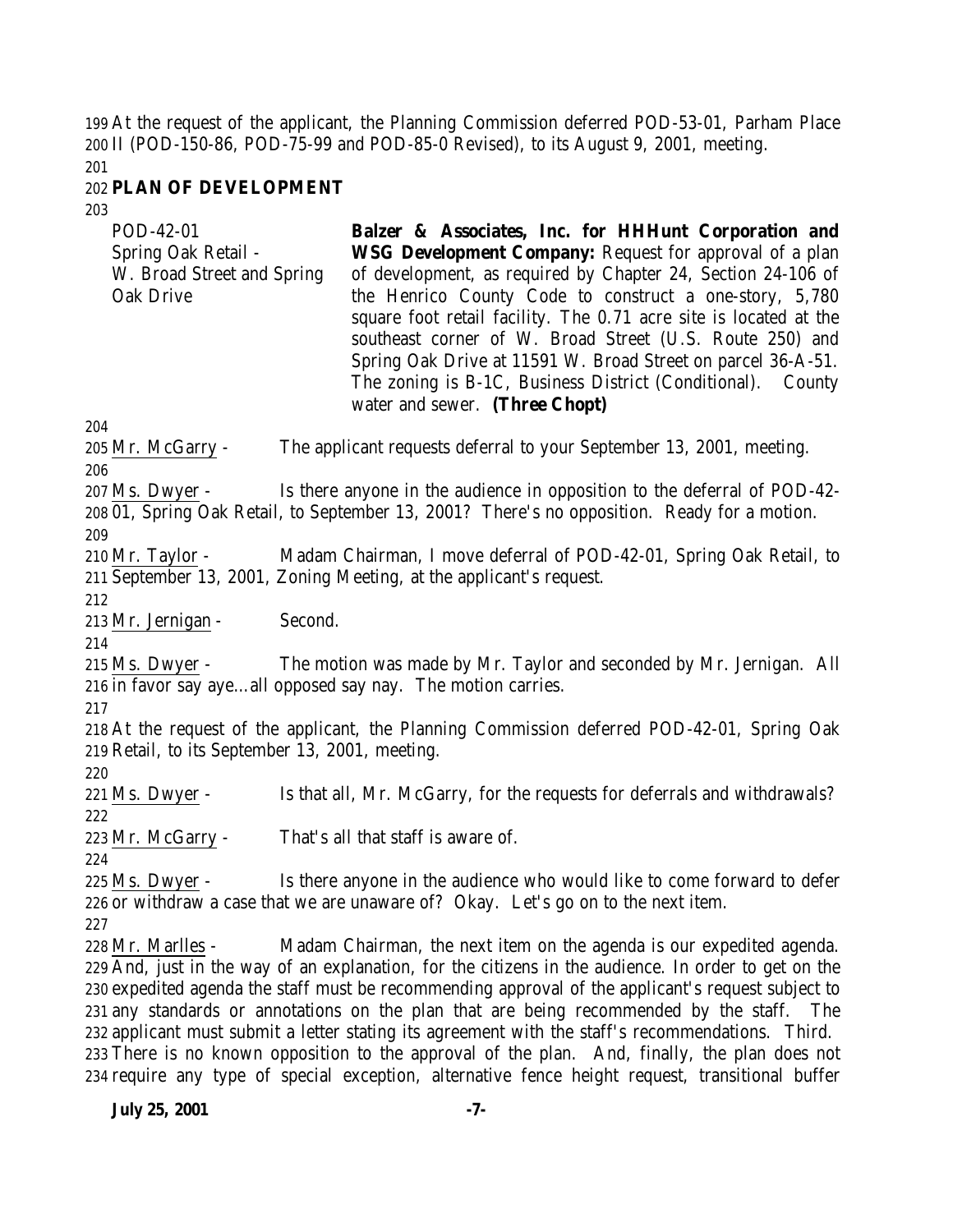deviation, variances, or provisional use permits. So, with that brief explanation to the audience, Mr. McGarry would you review that list.

Mr. McGarry - The first item is on page seven.

# **SUBDIVISION (Deferred from the June 27, 2001, Meeting)**

 Hollybrook Townhouses (Formerly Parkview Townhouses) (June 2001 Plan) **Balzer & Associates, Inc. and Skip Gelletly for Marvin F. Cole and EJD Associates, Inc.:** The 6.42 acre site is located 2,200 feet east of Mechanicsville Turnpike (U.S. Route 360) on St. Clair Lane on parcel 139-A-10. The zoning is RTH, Residential Townhouse District. County water and sewer. **(Fairfield) 58 62 Lots**

 Mr. McGarry - There is an addendum item on this case. The addendum states: The staff can now recommend conditional approval subject to the annotations on the plan, the standard conditions and the additional conditions on the agenda.

 Ms. Dwyer - So the only item on the addendum is simply the revised recommendation?

Mr. McGarry - Correct.

 Ms. Dwyer - Is there anyone in the audience in opposition to subdivision Hollybrook Townhouses (June 2001 Plan)? There is no opposition. I'll make a motion to approve the subdivision Hollybrook Townhouses (Formerly Parkview Townhouses) (June 2001 Plan).

Mr. Jernigan - Second.

 Ms. Dwyer - The motion was made by Ms. Dwyer and seconded by Mr. Jernigan. All in favor say aye…all opposed say nay. The motion carries.

 The Planning Commission granted conditional approval to subdivision Hollybrook Townhouses (Formerly Parkview Townhouses) (June 2001 Plan) subject to the standard conditions attached to these minutes for subdivision served by public utilities, the annotations on the plan and the following additional conditions:

 13. Prior to requesting recordation, the developer shall furnish a letter from Dominion Virginia Power stating that this proposed development does not conflict with its facilities.

 14. Any necessary offsite drainage easements must be obtained prior to approval of the construction plan by the Department of Public Works.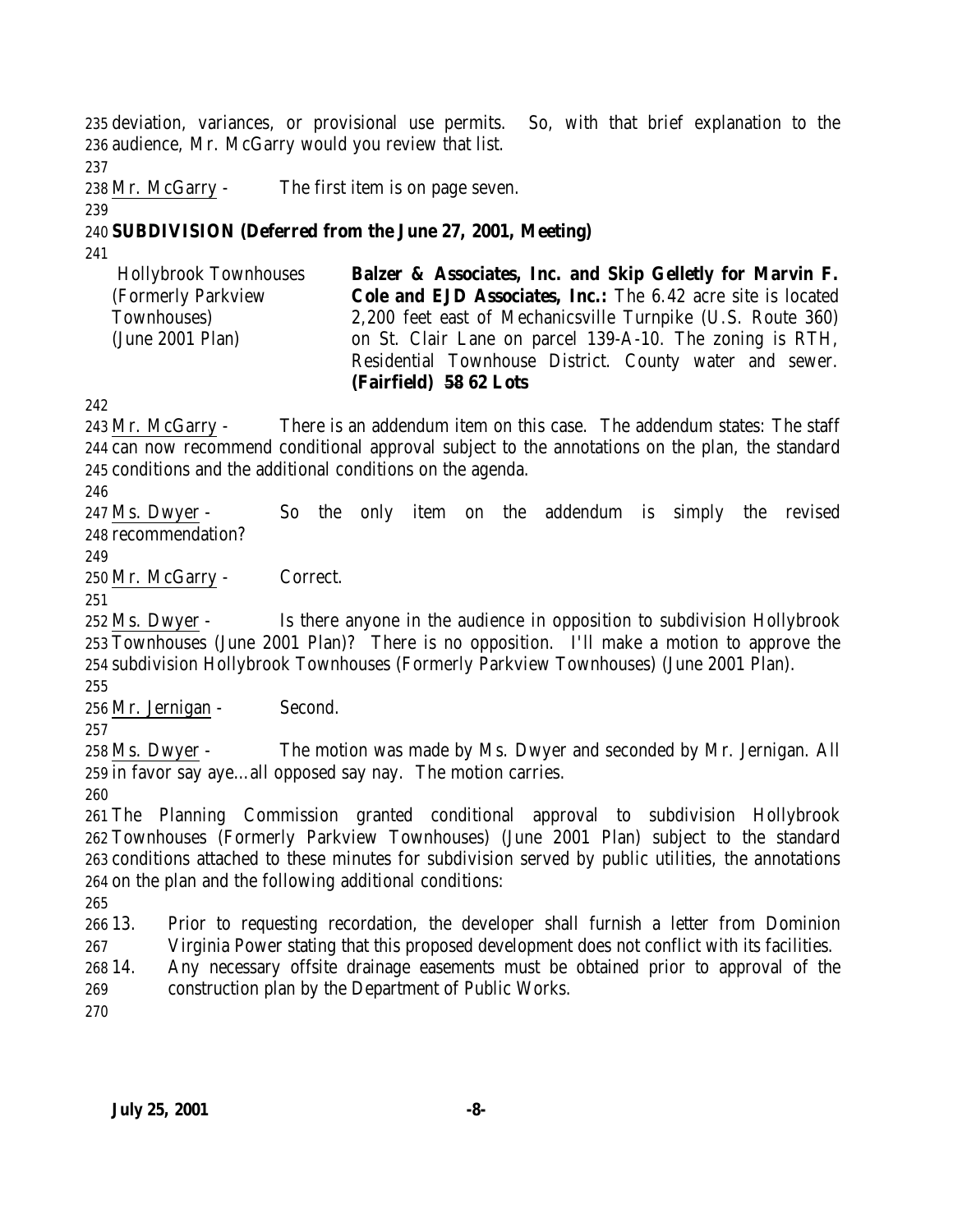**SUBDIVISION** Shae Place (July 2001 Plan) **Balzer & Associates, Inc. for Donald N. Blake** The 4.37 acre site is located at 11471 Mill Road along the south side of Mill Road opposite Chickahominy Branch Drive on parcels 13-A-27 and 13-A-28. The zoning is R-2, One-Family Residence District. County water and sewer. **(Brookland) 8 Lots** Mr. McGarry - There is an addendum item on this case. The addendum states: The staff can now recommend conditional approval subject to the annotations on the plan, the standard conditions and the additional conditions on the agenda. Ms. Dwyer - So the only item on the addendum is simply the revised recommendation? Mr. McGarry - Correct. Ms. Dwyer - Is there anyone in the audience in opposition to subdivision Shae Place (July 2001 Plan)? There is no opposition. Ready for a motion. Mr. Vanarsdall - I move Shae Place (July 2001 Plan) be approved on the expedited agenda as recommended by staff. Mr. Taylor - Second. Ms. Dwyer - The motion was made by Mr. Vanarsdall and seconded by Mr. Taylor. All in favor say aye…all opposed say nay. The motion carries. The Planning Commission granted conditional approval to subdivision Shae Place (July 2001 Plan) subject to the standard conditions attached to these minutes for subdivision served by public utilities, the annotations on the plan and the following additional condition: 12. The detailed plant list and specifications for the landscaping to be provided within the 25- foot-wide planting strip easement Lots 2, 7 and 8, abutting Mill Road, shall be submitted to the Planning Office for review and approval prior to recordation of the plat. **SUBDIVISION** Vial (A Resubdivision of Section 1) (July 2001 Plan) **Shadrach & Neal, Inc. and Ronald D. Swinson for Nazar Aljabar:** The 1 acre site is located at 9950 Staples Mill Road on parcel 40-A-24. The zoning is R-2, One-Family Residence District. County water and sewer. **(Brookland)**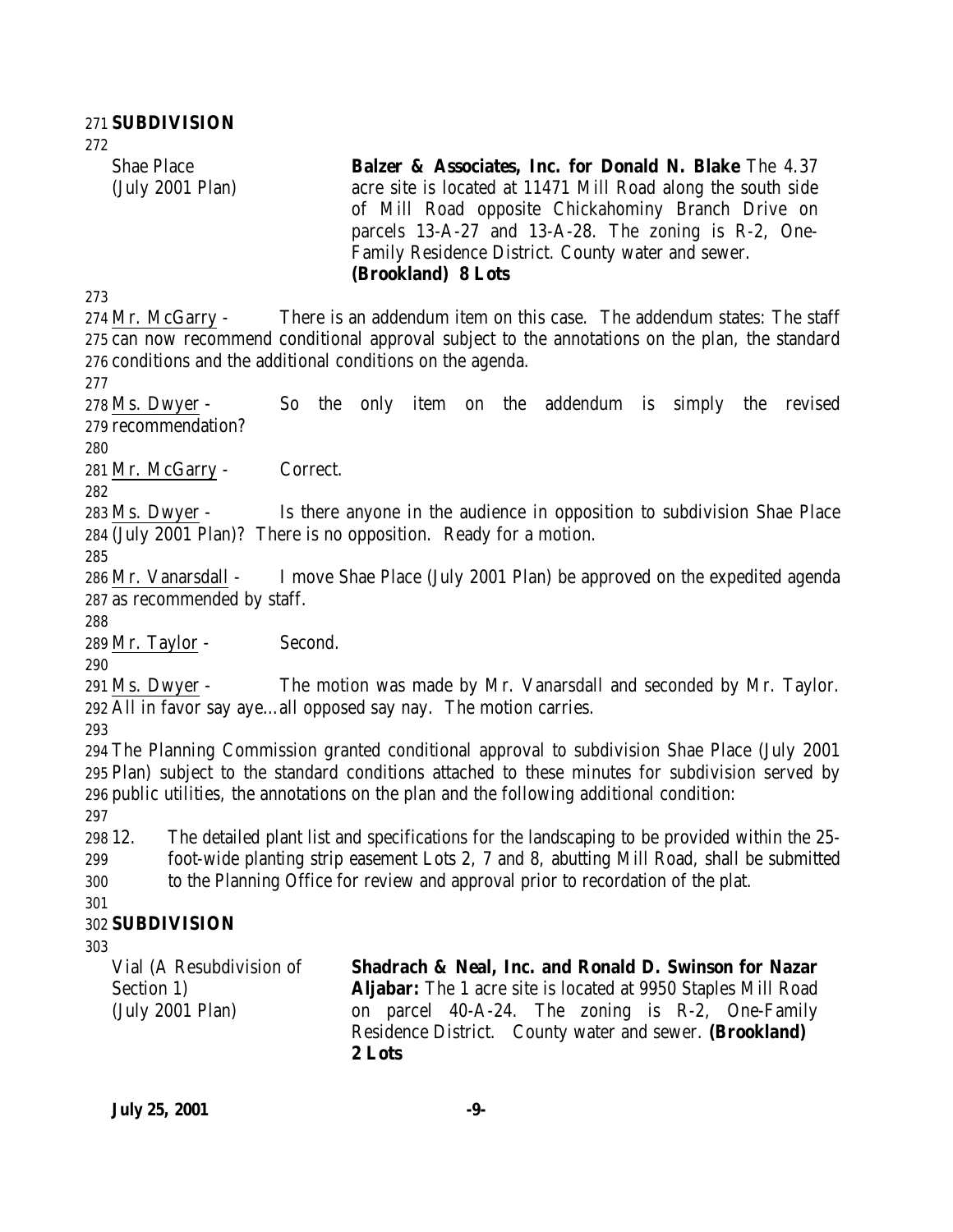Ms. Dwyer - Is there anyone in the audience in opposition to subdivision Vial (A Resubdivision of Section 1) (July 2001 Plan)? There is no opposition. Ready for a motion. 

 Mr. Vanarsdall - I move Vial subdivision, Section 1, the July 2001 Plan, be approved on the expedited agenda as recommended by staff and with condition No. 12.

 Mr. Taylor - Second.

 Ms. Dwyer - The motion was made by Mr. Vanarsdall and seconded by Mr. Taylor. All in favor say aye…all opposed say nay. The motion carries.

 The Planning Commission granted conditional approval to subdivision Vial (A Resubdivision of Section 1) (July 2001 Plan) subject to the standard conditions attached to these minutes for subdivisions served by public utilities, the annotations on the plan and the following additional condition:

 12. The detailed plant list and specifications for the landscaping to be provided within the 10- foot-wide planting strip easement, abutting Merkner Drive, shall be submitted to the

Planning Office for review and approval prior to recordation of the plat.

# **PLAN OF DEVELOPMENT**

| POD-52-01                   | <b>Balzer &amp; Associates, for Small Health Care Development:</b> |
|-----------------------------|--------------------------------------------------------------------|
| <b>Shrader Road Medical</b> | Request for approval of a plan of development, as required by      |
| Facility                    | Chapter 24, Section 24-106 of the Henrico County Code to           |
|                             | construct a one-story, 14,000 square foot medical office           |
|                             | facility. The 2.37 acre site is located on the north side of       |
|                             | Shrader Road approximately 1,000 feet west of Hungary Spring       |
|                             | Road on part of parcel 70-10-1-1. The zoning is O-2C, Office       |
|                             | District (Conditional). County water and sewer. (Brookland)        |
|                             |                                                                    |

 Ms. Dwyer - Is there anyone in the audience in opposition to POD-52-01, Shrader Road Medical Facility? There is no opposition. Ready for a motion. 

 Mr. Vanarsdall - I move POD-52-01, Shrader Road Medical Facility, be approved on the expedited agenda, as recommended by staff with the conditions Nos. 23 through 29.

Mr. Taylor - Second.

 Ms. Dwyer - The motion was made by Mr. Vanarsdall for approval and seconded by 336  $\overline{Mr}$ . Taylor. All in favor say aye...all opposed say nay. The motion carries.

The Planning Commission approved POD-52-01, Shrader Road Medical Facility, subject to the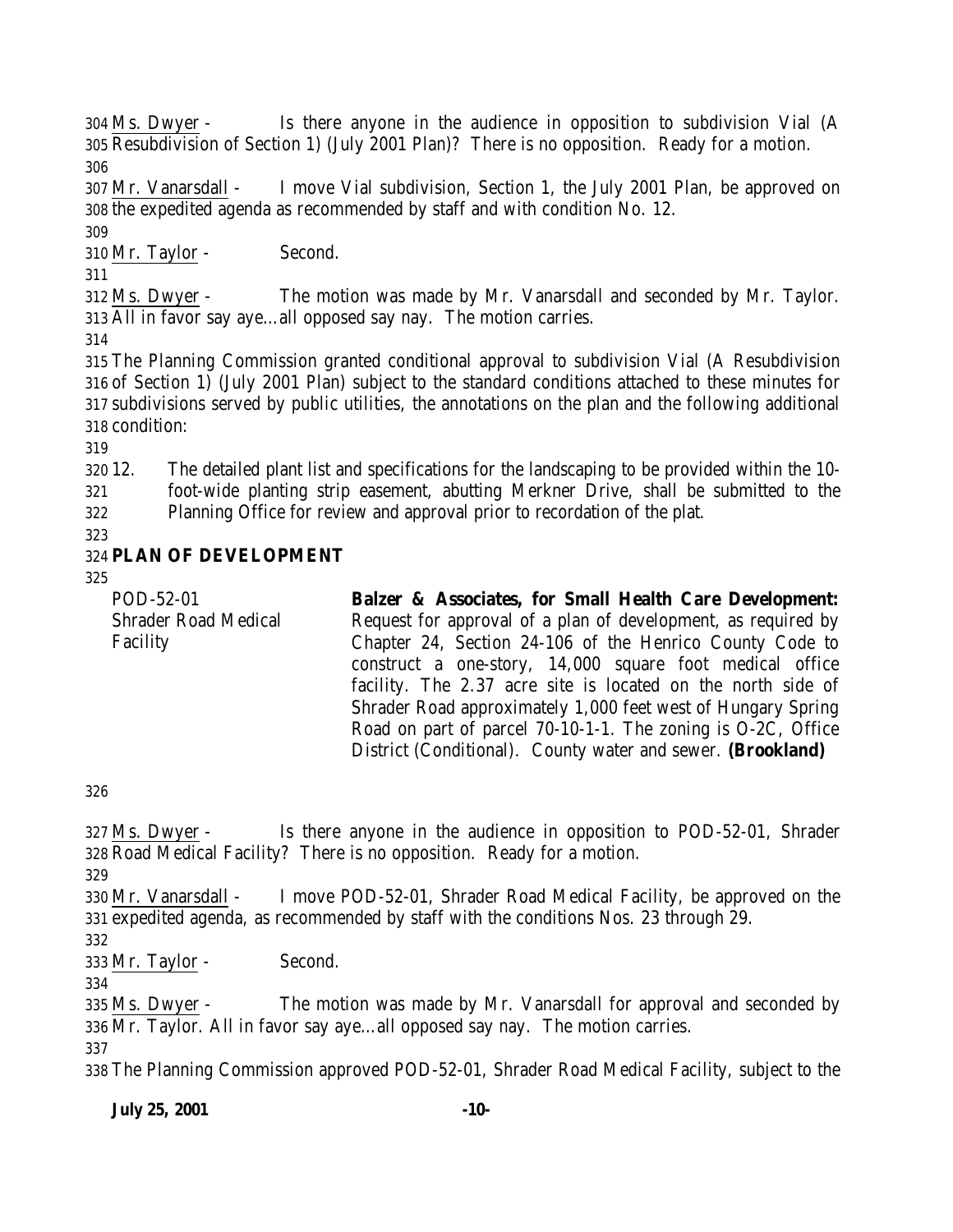standard conditions attached to these minutes for developments of this type, the annotations on the plan and the following additional conditions:

 23. The developer shall provide fire hydrants as required by the Department of Public Utilities and Division of Fire.

 24. The proffers approved as a part of zoning case **C-23C-01** shall be incorporated in this approval.

 25. Any necessary off-site drainage and/or water and sewer easements must be obtained in a form acceptable to the County Attorney prior to final approval of the construction plans.

 26. Deviations from County standards for pavement, curb or curb and gutter design shall be approved by the County Engineer prior to final approval of the construction plans by the Department of Public Works.

 27. Insurance Services Office (ISO) calculations must be included with the plans and approved by the Department of Public Utilities prior to the issuance of a building permit.

 28. Approval of the construction plans by the Department of Public Works does not establish the curb and gutter elevations along the Henrico County maintained right-of-way. The elevations will be set by Henrico County.

 29. Refuse collection and parking lot cleaning shall not occur between the hours of 8:00 p.m. and 8:00 a.m., per proffer No. 3.

### **PLAN OF DEVELOPMENT**

POD-48-01 The Townes at Meredith Creek - Hungary and Springfield Roads **Koontz-Bryant, P.C. for Ima M. Liesfield Family Limited Partnership and Wilton Real Estate & Development Corp.:** Request for approval of a plan of development, as required by Chapter 24, Section 24-106 of the Henrico County Code to construct 98 townhouses with a clubhouse and pool. The 29.77 acre site is located on the northeast intersection of Hungary Road and Springfield Road on parcel 38-A-44. The zoning is RTHC, Residential Townhouse District (Conditional). County water and sewer. **(Brookland)**

 Ms. Dwyer - Is there anyone in the audience in opposition to POD-48-01, The Townes at Meredith Creek, located at Hungary and Springfield Roads?

| <b>July 25, 2001</b>                 | $-11-$                                                                      |
|--------------------------------------|-----------------------------------------------------------------------------|
| 369 Mr. Kaechele -                   | Excuse me. Have the Justice Department approved those lines yet?            |
| 367 Mr. McGarry -<br>368 boundaries. | It just moved into the Brookland District with the new magisterial district |
| 366 Mr. Vanarsdall -                 | No.                                                                         |
| 365 Mr. Kaechele -                   | Yes, it is.                                                                 |
| $364$ Mr. Taylor -                   | Madam Chairman, I believe that is in the Three Chopt district?              |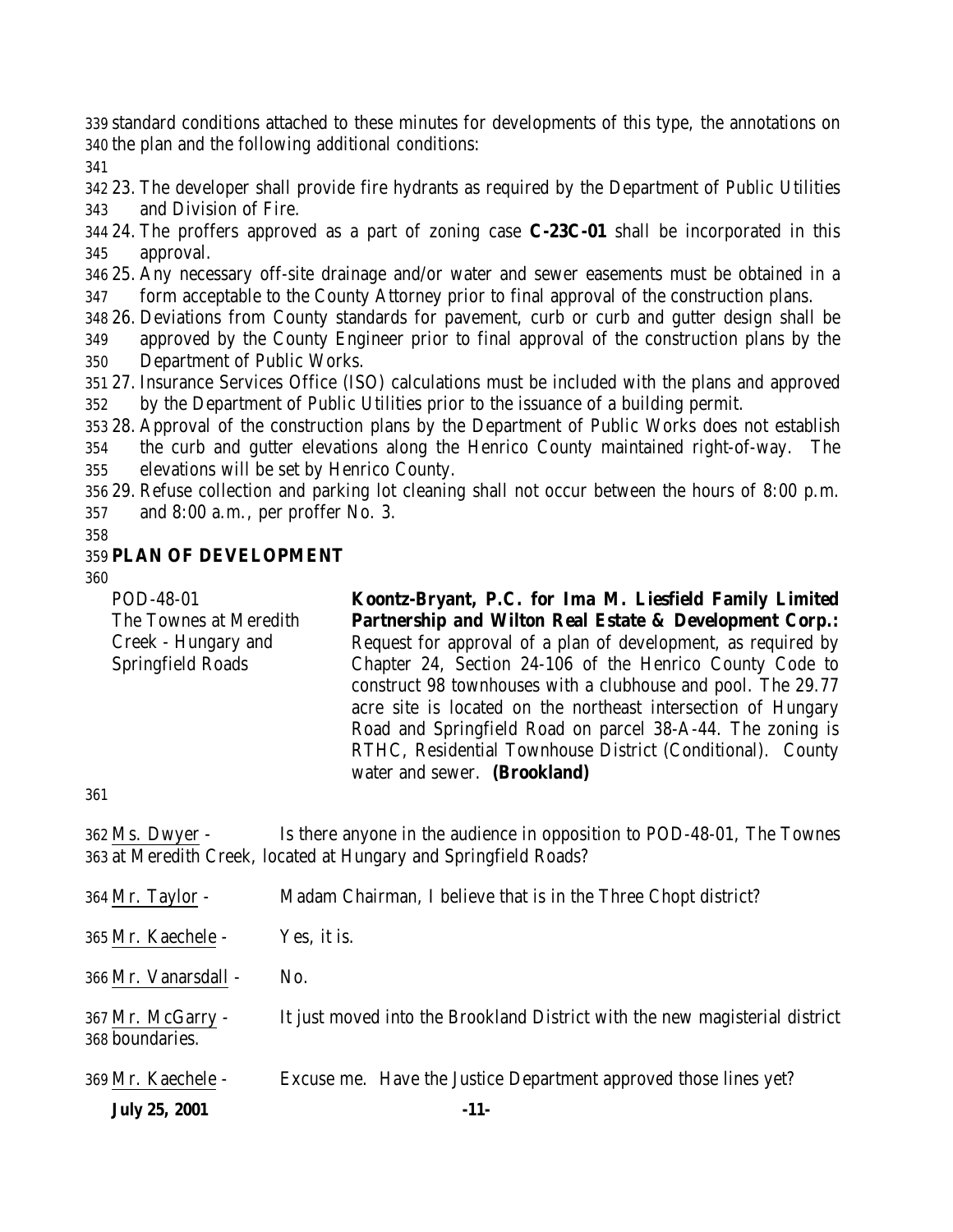Mr. Vanarsdall - The rezoning took place in Three Chopt and then they moved the lines and the POD takes place in Brookland.

Mr. Kaechele - Well, that's a technically, I think.

 Mr. Vanarsdall - I move POD-48-01, The Townes at Meredith Creek, Hungary and Springfield Road, be approved on the expedited agenda as recommended by staff and condition No. 9 amended and additional conditions Nos. 23 through 39.

Mr. Taylor - I will definitely second that one.

 Ms. Dwyer - So, we have both Three Chopt and Brookland on board. The motion was made by Mr. Vanarsdall and seconded by Mr. Taylor. All in favor say aye…all opposed say nay. The motion carries.

 The Planning Commission approved POD-48-01, The Townes at Meredith Creek - Hungary and Springfield Roads, subject to the standard conditions attached to these minutes for developments of this type, the annotations on the plan and the following additional conditions: 

 9. **AMENDED** - A detailed landscaping plan shall be submitted to the Planning Office for review and Planning Commission approval prior to the issuance of any occupancy permits.

 23. The subdivision plat for The Townes at Meredith Creek shall be recorded before any building permits are issued.

 24. The right-of-way for widening of Hungary Road as shown on approved plans shall be dedicated to the County prior to any occupancy permits being issued. The right-of-way dedication plat and any other required information shall be submitted to the County Real Property Agent at least sixty (60) days prior to requesting occupancy permits.

 25. The easements for drainage and utilities as shown on approved plans shall be granted to the County in a form acceptable to the County Attorney prior to any occupancy permits being issued. The easement plats and any other required information shall be submitted to the County Real Property Agent at least sixty (60) days prior to requesting occupancy permits.

 26. The limits and elevations of the 100-year frequency flood shall be conspicuously noted on the plan "Limits of 100 Year Floodplain." In addition, the delineated 100-year floodplain must be labeled "Variable Width Drainage and Utility Easement." The easement shall be granted to the County prior to the issuance of any occupancy permits.

 27. The entrances and drainage facilities on Springfield Road shall be approved by the Virginia Department of Transportation and the County.

 28. A notice of completion form, certifying that the requirements of the Virginia Department of Transportation entrances permit have been completed, shall be submitted to the Planning Office prior to any occupancy permits being issued.

 29. The required building setback shall be measured from the proposed right-of-way line and the parking shall be located behind the proposed right-of-way line.

30. The developer shall provide fire hydrants as required by the Department of Public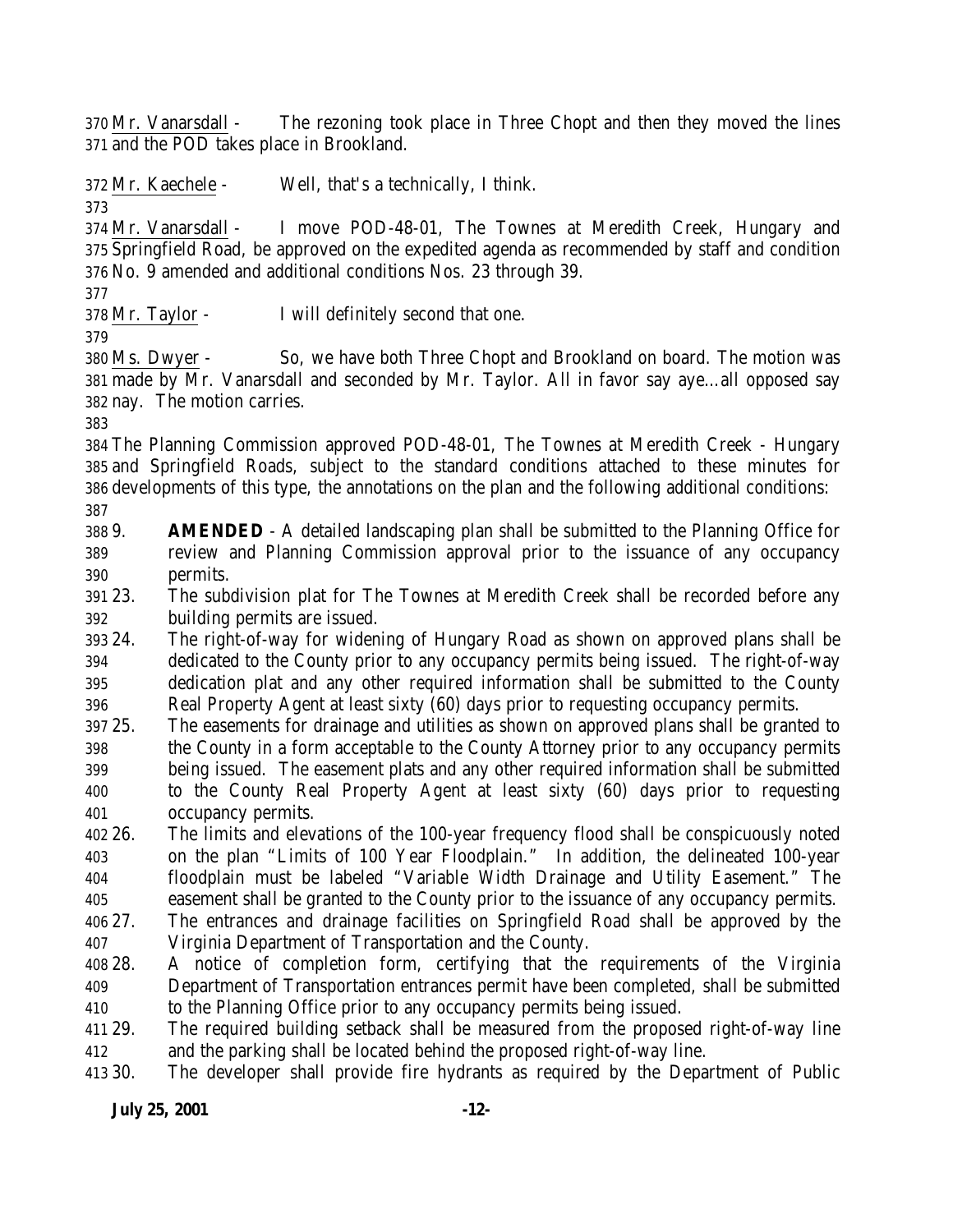Utilities and Division of Fire.

- 31. The proffers approved as a part of zoning case **C-80C-00** shall be incorporated in this approval.
- 32. Any necessary off-site drainage and/or water and sewer easements must be obtained in a form acceptable to the County Attorney prior to final approval of the construction plans.
- 33. Deviations from County standards for pavement, curb or curb and gutter design shall be approved by the County Engineer prior to final approval of the construction plans by the Department of Public Works.
- 34. The pavement shall be of an SM-2A type and shall be constructed in accordance with County standard and specifications. The developer shall post a defect bond for all pavement with the Planning Office - the exact type, amount and implementation shall be determined by the Director of Planning, to protect the interest of the members of the Homeowners Association. The bond shall become effective as of the date that the Homeowners Association assumes responsibility for the common areas.
- 35. Storm water retention, based on the 50-10 concept, shall be incorporated into the drainage plans.
- 36. Insurance Services Office (ISO) calculations must be included with the plans and approved by the Department of Public Utilities prior to the issuance of a building permit.
- 37. Approval of the construction plans by the Department of Public Works does not establish the curb and gutter elevations along the Henrico County maintained right-of-way. The elevations will be set by Henrico County.
- 38. Approval of the construction plans by the Department of Public Works does not establish the curb and gutter elevations along the Virginia Department of Transportation maintained right-of-way. The elevations will be set by the contractor and approved by the Virginia Department of Transportation.
- 39. The owners shall not begin clearing of the site until the following conditions have been met:
- 
- (a) The site engineer shall conspicuously illustrate on the plan of development or subdivision construction plan and the Erosion and Sediment Control Plan, the limits of the areas to be cleared and the methods of protecting the required buffer areas. The location of utility lines, drainage structures and easements shall be shown.
- (b) After the Erosion and Sediment Control Plan has been approved but prior to any clearing or grading operations of the site, the owner shall have the limits of clearing delineated with approved methods such as flagging, silt fencing or temporary fencing.
- (c) The site engineer shall certify in writing to the owner that the limits of clearing have been staked in accordance with the approved plans. A copy of this letter shall be sent to the Planning Office and the Department of Public Works.
- (d) The owner shall be responsible for the protection of the buffer areas and for replanting and/or supplemental planting and other necessary improvements to the buffer as may be appropriate or required to correct problems. The details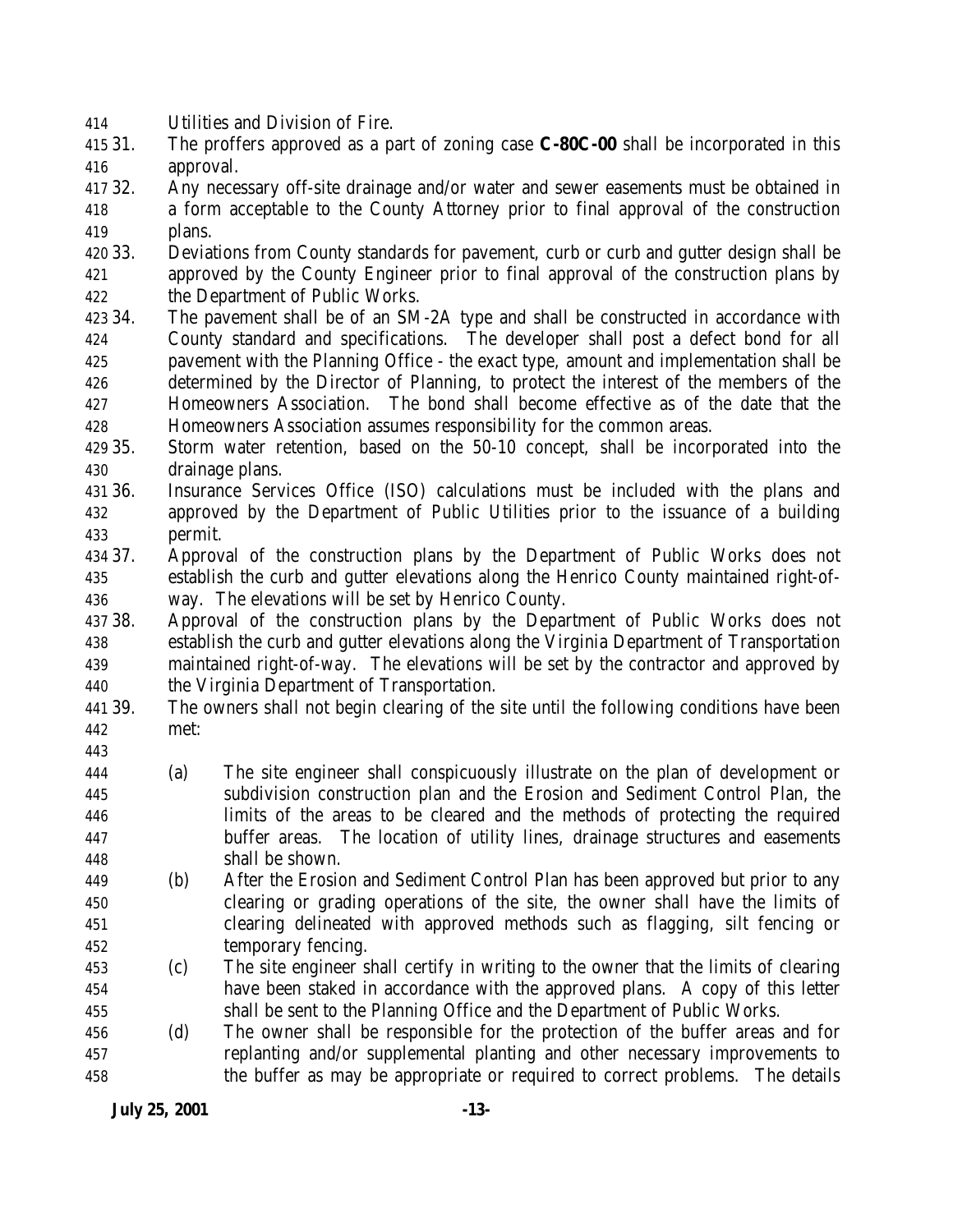shall be included on the landscape plans for approval.

#### **PLAN OF DEVELOPMENT**

POD-50-01 Virginia Conference of United Methodist Church Office at CrossRidge **Jordan Consulting Engineers, P.C. for United Methodist Church, Inc. Board of Trustees:** Request for approval of a plan of development, as required by Chapter 24, Section 24- 106 of the Henrico County Code to construct a two-story, 33,770 square foot administrative office building and a onestory, 2,660 square foot credit union. The 4.18 acre site is located on the corner of Staples Mill Road and CrossRidge Glen Way on parcels 40-A-1A and 40-A-6. The zoning is O-2C, Office District (Conditional). County water and sewer.

### **(Brookland)**

 Mr. McGarry - There is a revised recommendation on this case. The plan is being revised to eliminate the need for an administrative transitional buffer deviation of 2.2 feet, and to eliminate unnecessary parking.

 Ms. Dwyer - Is there anyone in the audience in opposition to POD-50-01, Virginia Conference United Methodist Church Office at CrossRidge? There is no opposition. Ready for a motion.

 Mr. Vanarsdall - I move POD-50-01, Virginia Conference of United Methodist Church Office at CrossRidge, be approved and include the notation on the addendum and conditions Nos. 23 through 34.

Mr. Taylor - Second.

 Ms. Dwyer - The motion was made by Mr. Vanarsdall and seconded by Mr. Taylor. All in favor say aye…all opposed say nay. The motion carries.

 The Planning Commission approved POD-50-01, Virginia Conference of United Methodist Church Office at CrossRidge, subject to the standard conditions attached to these minutes for developments of this type, the annotations on the plan and the following additional conditions: 

 23. The easements for drainage and utilities as shown on approved plans shall be granted to the County in a form acceptable to the County Attorney prior to any occupancy permits being issued. The easement plats and any other required information shall be submitted to the County Real Property Agent at least sixty (60) days prior to requesting occupancy permits.

 24. The entrances and drainage facilities on Staples Mill Road (State Route 33) shall be approved by the Virginia Department of Transportation and the County.

 25. A notice of completion form, certifying that the requirements of the Virginia Department of Transportation entrances permit have been completed, shall be submitted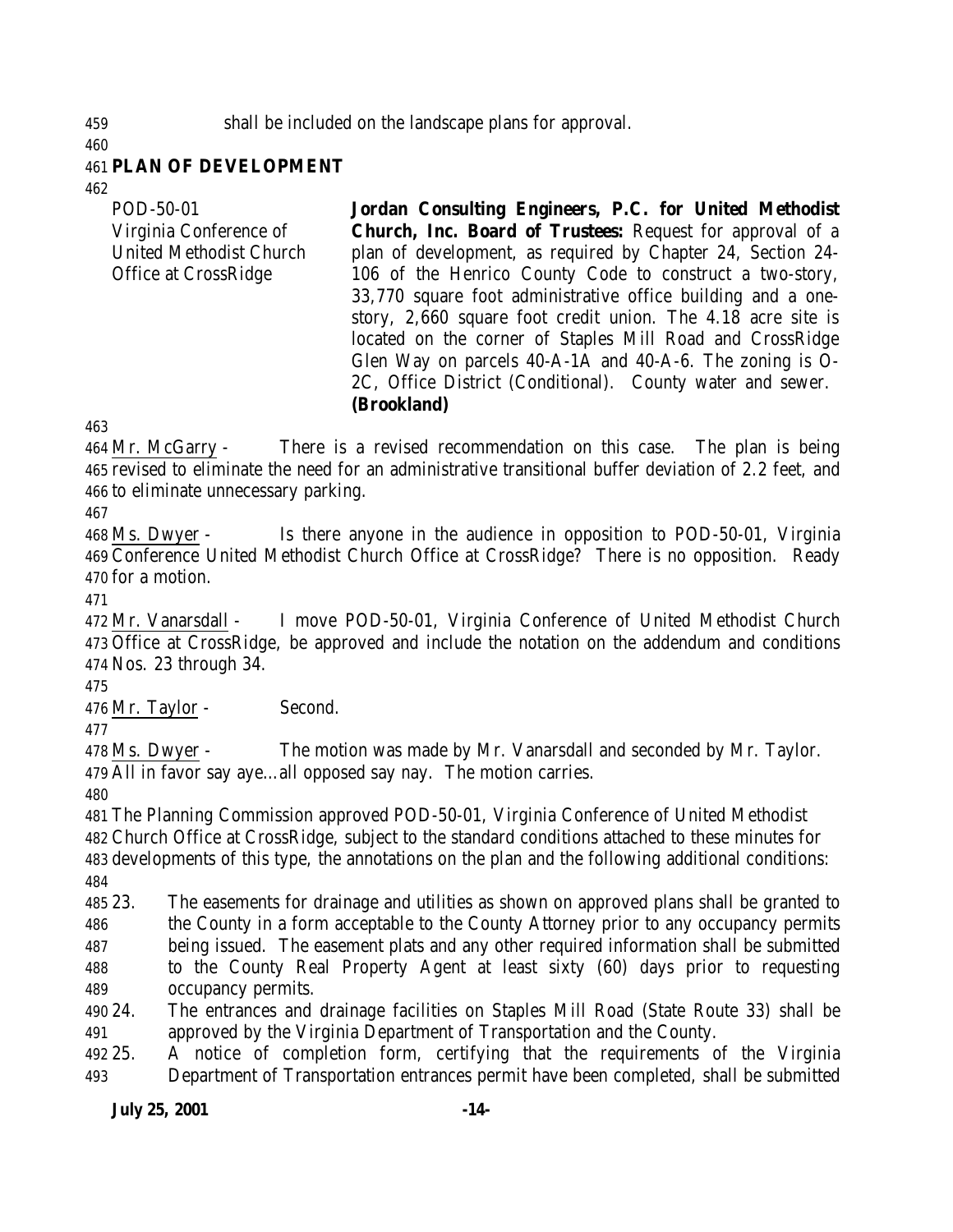to the Planning Office prior to any occupancy permits being issued.

 26. The developer shall provide fire hydrants as required by the Department of Public Utilities and Division of Fire.

 27. The proffers approved as a part of zoning case **C-1C-01** shall be incorporated in this approval.

- 28. Any necessary off-site drainage and/or water and sewer easements must be obtained in a form acceptable to the County Attorney prior to final approval of the construction plans.
- 29. Deviations from County standards for pavement, curb or curb and gutter design shall be approved by the County Engineer prior to final approval of the construction plans by the Department of Public Works.
- 30. Storm water retention, based on the 50-10 concept, shall be incorporated into the drainage plans.
- 31. Insurance Services Office (ISO) calculations must be included with the plans and approved by the Department of Public Utilities prior to the issuance of a building permit.
- 32. Approval of the construction plans by the Department of Public Works does not establish the curb and gutter elevations along the Henrico County maintained right-of-way. The elevations will be set by Henrico County.
- 33. Approval of the construction plans by the Department of Public Works does not establish the curb and gutter elevations along the Virginia Department of Transportation maintained right-of-way. The elevations will be set by the contractor and approved by the Virginia Department of Transportation.
- 34. Evidence of a joint ingress/egress and maintenance agreement must be submitted to the Planning Office and approved prior to issuance of a certificate of occupancy for this development.
- 

# **PLAN OF DEVELOPMENT**

POD-54-01 Magnolia Pointe **Michael E. Doczi & Associates, PLLD for Magnolia Pointe, LLC:** Request for approval of a plan of development as required by Chapter 24, Section 24-106 of the Henrico County Code to construct 66 residential townhouses. The 12.521 acre site is located at the intersection of Virginia Center Parkway and Francis Road on parcels 32-A-114A, 32-A-117, 32-A-122 and 32-A-102N. The zoning is RTHC, Residential Townhouse District (Conditional). County water and sewer. **(Fairfield)**

 Ms. Dwyer - Is there anyone in the audience in opposition to POD-54-01, Magnolia Pointe? There is no opposition. Ready for a motion.

 Mr. Vanarsdall - I move POD-54-01, Magnolia Pointe, be approved on the expedited agenda as recommended by staff, and also conditions No. 9 amended and Nos. 23 through 32. Mr. Taylor - Second.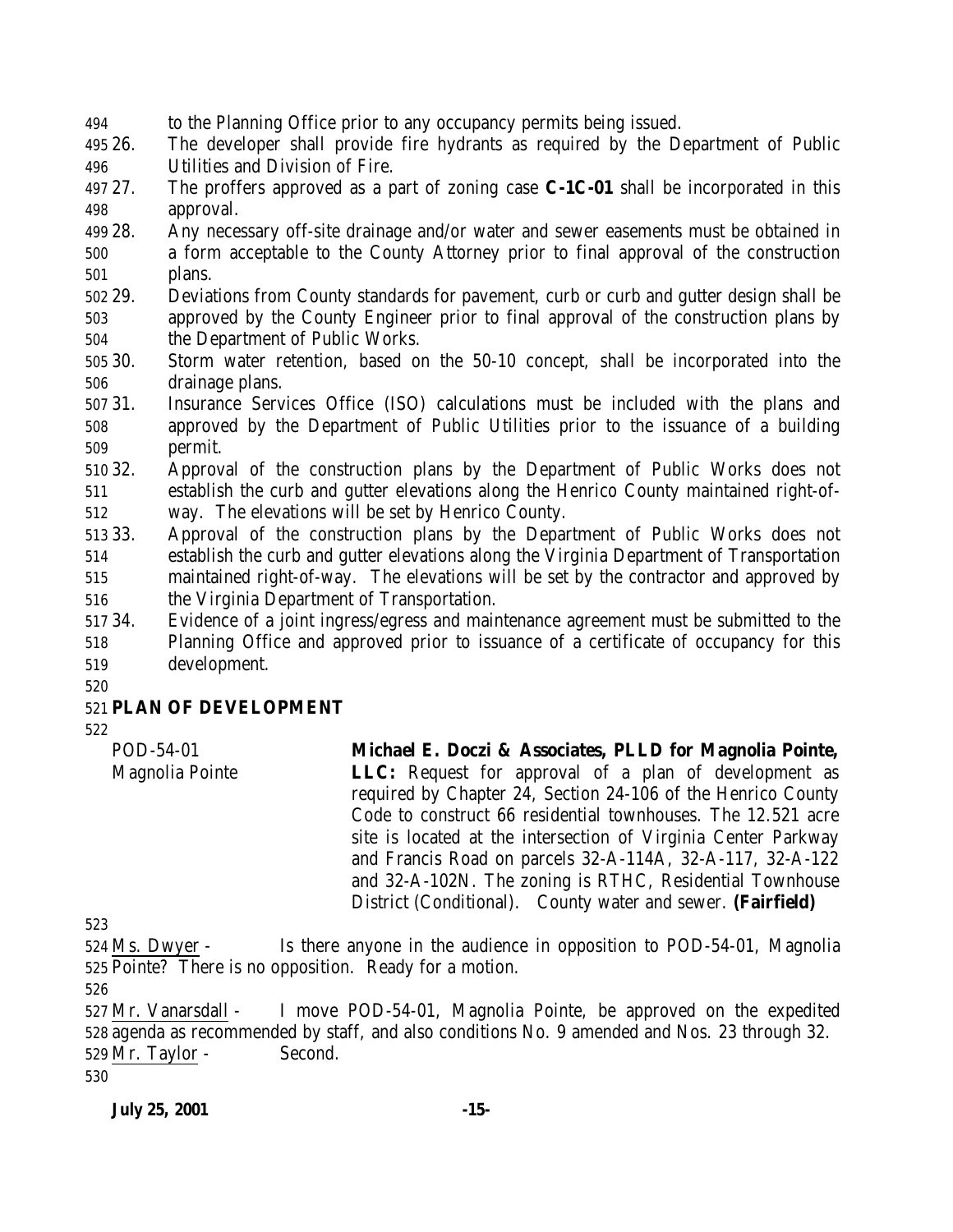Ms. Dwyer - The motion was made by Mr. Vanarsdall and seconded by Mr. Taylor. All in favor say aye…all opposed say nay. The motion carries.

 The Planning Commission approved POD-54-01, Magnolia Pointe, subject to the standard conditions attached to these minutes for developments of this type, the annotations on the plan and the following additional conditions:

- 9. **AMENDED** A detailed landscaping plan shall be submitted to the Planning Office for review and Planning Commission approval prior to the issuance of any occupancy permits.
- 23. The subdivision plat for Magnolia Pointe shall be recorded before any building permits are issued.
- 24. The easements for drainage and utilities as shown on approved plans shall be granted to the County in a form acceptable to the County Attorney prior to any occupancy permits being issued. The easement plats and any other required information shall be submitted to the County Real Property Agent at least sixty (60) days prior to requesting
- occupancy permits.
- 25. The limits and elevations of the 100-year frequency flood shall be conspicuously noted on the plan "Limits of 100 Year Floodplain." In addition, the delineated 100-year floodplain must be labeled "Variable Width Drainage and Utility Easement." The easement shall be granted to the County prior to the issuance of any occupancy permits.
- 26. The developer shall provide fire hydrants as required by the Department of Public Utilities and Division of Fire.
- 27. The proffers approved as a part of zoning case **C-66C-00** shall be incorporated in this approval.
- 28. Deviations from County standards for pavement, curb or curb and gutter design shall be approved by the County Engineer prior to final approval of the construction plans by the Department of Public Works.
- 29. The pavement shall be of an SM-2A type and shall be constructed in accordance with County standard and specifications. The developer shall post a defect bond for all pavement with the Planning Office - the exact type, amount and implementation shall be determined by the Director of Planning, to protect the interest of the members of the Homeowners Association. The bond shall become effective as of the date that the Homeowners Association assumes responsibility for the common areas.
- 30. Storm water retention, based on the 50-10 concept, shall be incorporated into the drainage plans.
- 31. Insurance Services Office (ISO) calculations must be included with the plans and approved by the Department of Public Utilities prior to the issuance of a building permit.
- 32. Approval of the construction plans by the Department of Public Works does not establish the curb and gutter elevations along the Henrico County maintained right-of-way. The
- elevations will be set by Henrico County.
- 
- 

#### **LANDSCAPE & LIGHTING PLAN (Deferred from the June 27, 2001, Meeting)**

### **July 25, 2001 -16-**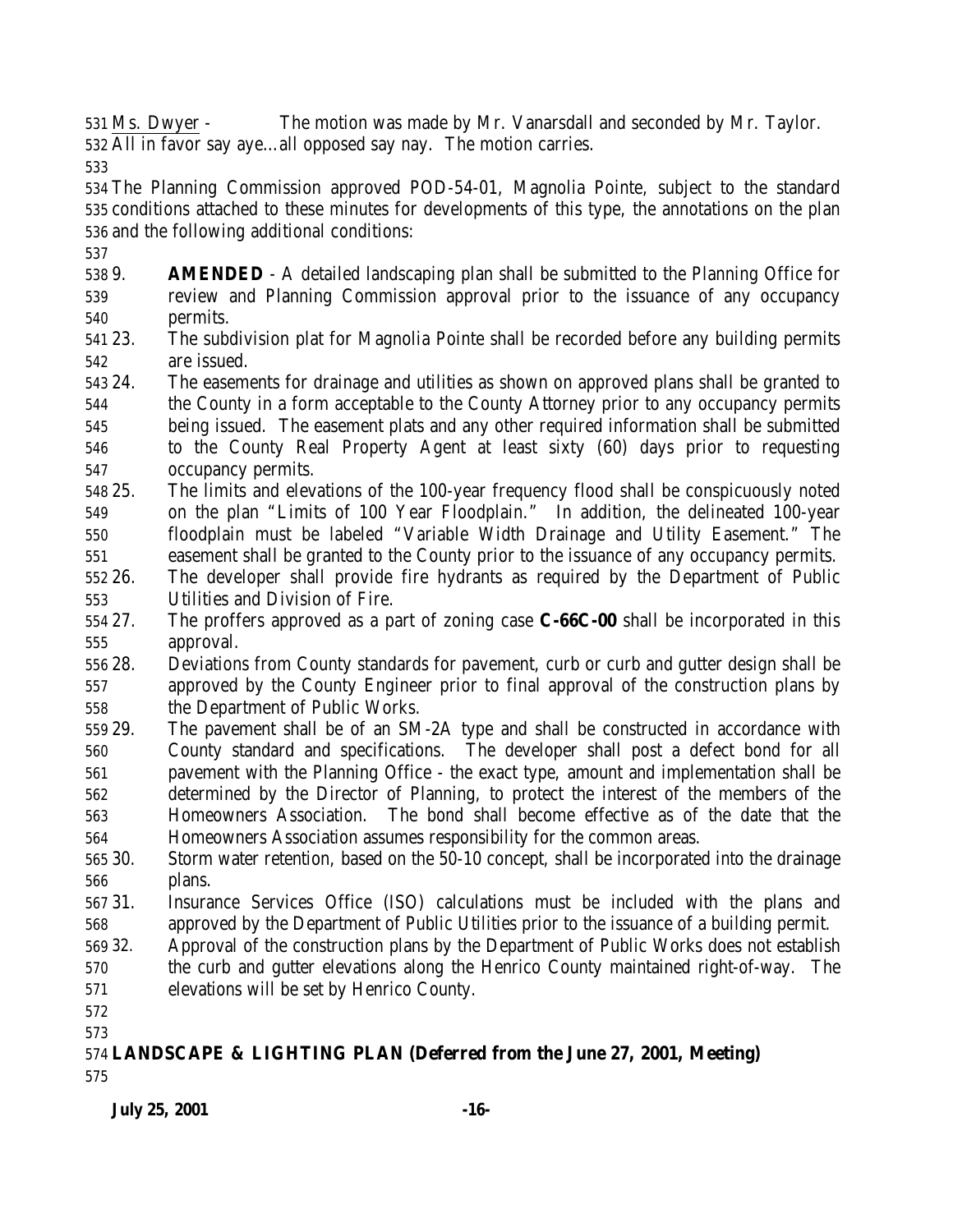LP/POD-93-00 Capitol Floors & Decorating **TIMMONS:** Request for approval of a landscape and lighting plan, as required by Chapter 24, Sections 24-106 and 24-106.2 of the Henrico County Code. The 3.0 acre site is located along the east side of Brookriver Drive on part of parcels 37-4-A-2B and 47-4-A-2. The zoning M-1C, Light Industrial District (Conditional) and WBSO (W. Broad Street Overlay) District. **(Three Chopt)**

576

577 Ms. Dwyer - Is there anyone in the audience in opposition to the landscape and 578 lighting plan for LP/POD-93-00, Capitol Floors & Decorating? There is no opposition. 579 Ready for a motion.

580

581 Mr. Taylor - Madam Chairman, I move approval of LP/POD-93-00, Capitol Floors & 582 Decorating, subject to the annotations on the plans and the standard conditions for landscape 583 and lighting plans.

584

585 Mr. Vanarsdall - Second.

586

587 Ms. Dwyer - The motion was made by Mr. Taylor and seconded by Mr. Vanarsdall. 588 All in favor say aye…all opposed say nay. The motion carries.

589

590 The Planning Commission approved the landscape and lighting plan for LP/POD-93-00, 591 Capitol Floors & Decorating, subject to the annotations on the plan and the standard conditions 592 attached to these minutes for landscape and lighting plans.

#### 593

### 594 **LANDSCAPE PLAN**

595

| LP/POD-18-01                | <b>TIMMONS for Wellesley Centre, L. C.: Request for</b>     |
|-----------------------------|-------------------------------------------------------------|
| Dental Office at Westgate - | approval of a landscape plan, as required by Chapter 24,    |
| At Wellesley -Three Chopt   | Sections 24-106 and 24-106.2 of the Henrico County Code.    |
| Road                        | The 1.53 acre site is located along the north line of Three |
|                             | Chopt Road, approximately 600 feet east of Lauderdale Drive |
|                             | on part of parcel 36-A-49A. The zoning is O-3C, and WBSO    |
|                             | (West Broad Street Overlay) District. (Three Chopt)         |

596

597 Ms. Dwyer - Is there anyone in the audience in opposition to the landscape plan for 598 LP/POD-18-01, Dental Office at Westgate? There is no opposition. Ready for a motion.

599

600 Mr. Taylor - Madam Chairman, I move approval of landscape plan LP/POD-18-01, 601 Dental Office at Westgate at Wellesley on Three Chopt Road on the expedited agenda, subject 602 to the annotations on the plan and the standard conditions for landscape plans.

603

604 Mr. Vanarsdall - Second.

605 Ms. Dwyer - The motion was made by Mr. Taylor and seconded by Mr. Vanarsdall. 606 All in favor say aye…all opposed say nay. The motion carries.

#### **July 25, 2001 -17-**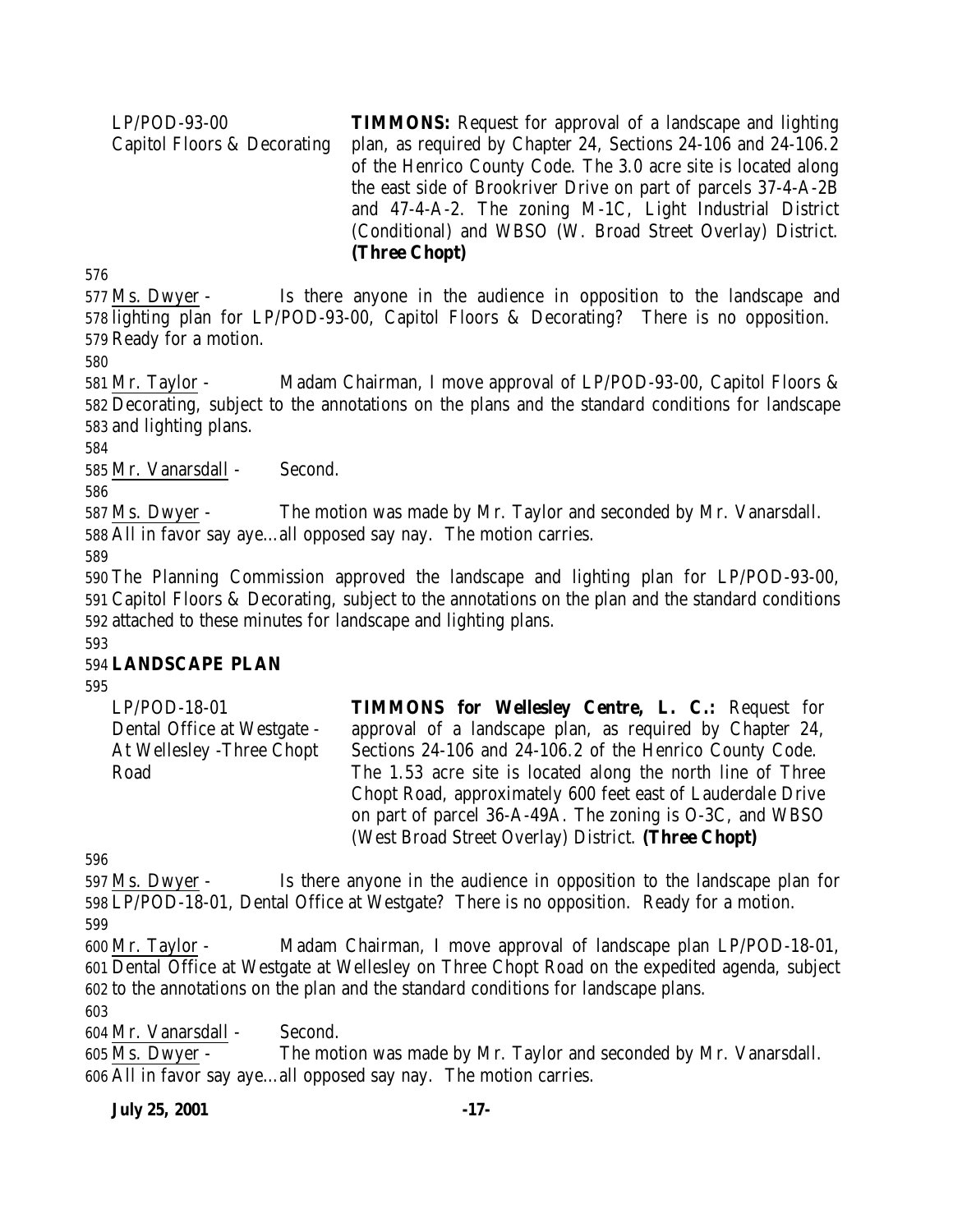The Planning Commission approved the landscape plan for LP/POD-18-01, Dental Office at Westgate - at Wellesley, subject to the annotations on the plan and the standard conditions attached to these minutes for landscape plans.

# **PLAN OF DEVELOPMENT**

POD-29-01 Howard Johnson Hotel - Brook and Mountain Roads **Carter Design for East Coast Oil Corporation and K. M. Patel:** Request for approval of a plan of development, as required by Chapter 24, Section 24-106 of the Henrico County Code to construct a two-story, 18,836 square foot, 36-room hotel and manager's apartment. The 1.05 acre site is located on the east line of Brook Road (U.S. Route 1) 200 feet south of Mountain Road on part of parcel 53-A-54. The zoning is B-3, Business District and B-3C, Business District (Conditional). County water and sewer. **(Fairfield)**

 Ms. Dwyer - Is there anyone in the audience in opposition to POD-29-01, Howard Johnson Hotel? There is no opposition. Ready for a motion.

 Mr. Vanarsdall - I recommend POD-29-01, Howard Johnson Hotel, Brook and Mountain Roads, be approved on the expedited agenda and the standard conditions for developments of this type and the annotations on the plan. And then we have additional conditions Nos. 23 through 37.

Mr. Taylor - Second.

 Ms. Dwyer - The motion was made by Mr. Vanarsdall and seconded by Mr. Taylor. All in favor say aye…all opposed say nay. The motion carries.

 The Planning Commission approved POD-29-01, Howard Johnson Hotel, Brook and Mountain Roads, subject to the standard conditions attached to these minutes for developments of this type, the annotations on the plans and the following additional conditions:

 23. The easements for drainage and utilities as shown on approved plans shall be granted to the County in a form acceptable to the County Attorney prior to any occupancy permits being issued. The easement plats and any other required information shall be submitted to the County Real Property Agent at least sixty (60) days prior to requesting occupancy permits.

 24. The entrances and drainage facilities on U.S. Route 1 shall be approved by the Virginia Department of Transportation and the County.

 25. A notice of completion form, certifying that the requirements of the Virginia Department of Transportation entrances permit have been completed, shall be submitted to the Planning Office prior to any occupancy permits being issued.

26. The developer shall provide fire hydrants as required by the Department of Public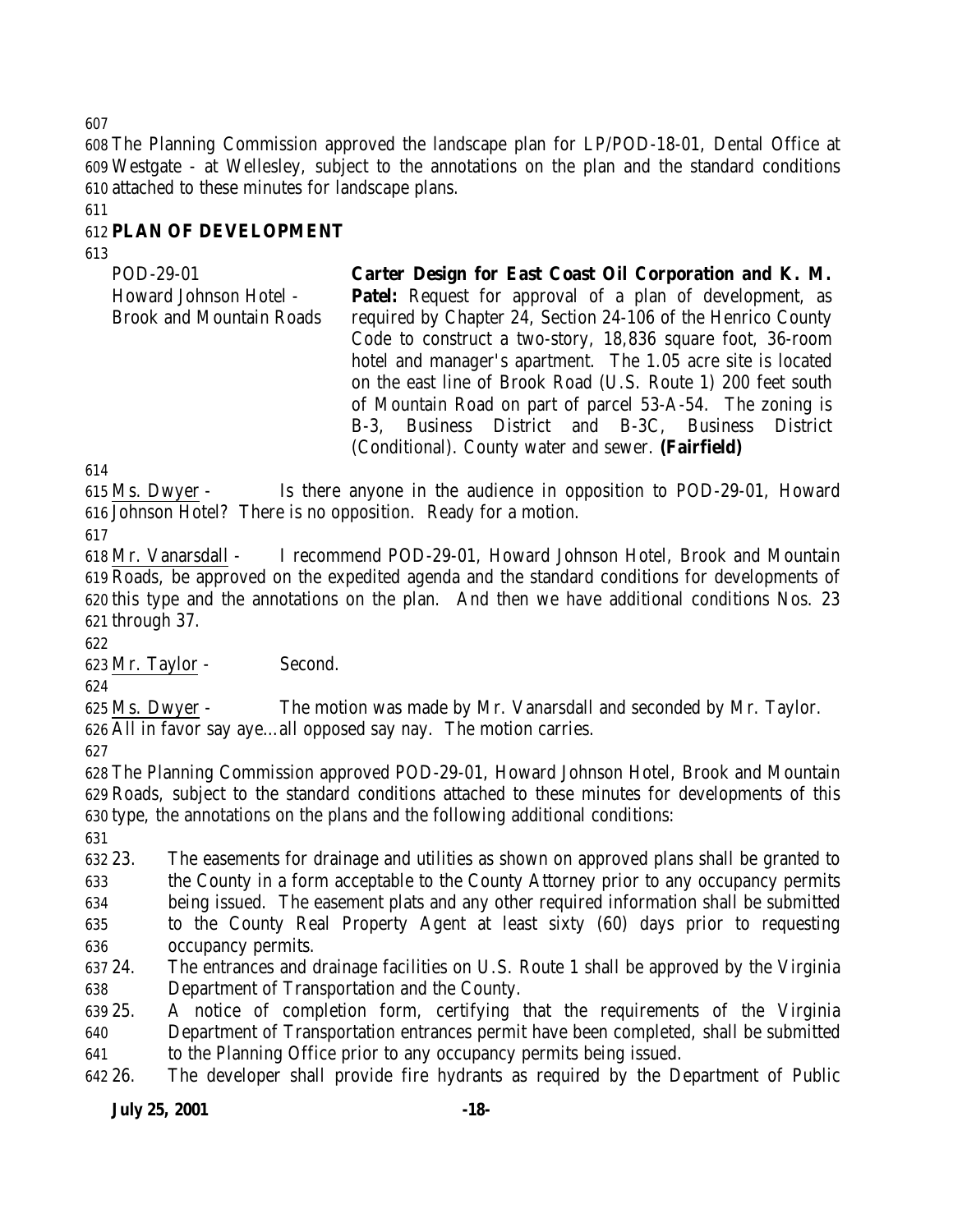- Utilities and Division of Fire.
- 27. All repair work shall be conducted entirely within the enclosed building.
- 28. Outside storage shall not be permitted.
- 29. A 10-foot planting strip to preclude ingress or egress along the west side of Telegraph Road shall be shown on the approved plans. The details shall be included with the required landscape plans for review and approval.
- 30. The proffers approved as a part of zoning case **C-24C-01** shall be incorporated in this approval.
- 31. Any necessary off-site drainage and/or water and sewer easements must be obtained in a form acceptable to the County Attorney prior to final approval of the construction plans.
- 32. Deviations from County standards for pavement, curb or curb and gutter design shall be approved by the County Engineer prior to final approval of the construction plans by the Department of Public Works.
- 33. The loading areas shall be subject to the requirements of Chapter 24, Section 24-97(b) of the Henrico County Code.
- 34. Storm water retention, based on the 50-10 concept, shall be incorporated into the drainage plans.
- 35. Insurance Services Office (ISO) calculations must be included with the plans and approved by the Department of Public Utilities prior to the issuance of a building permit.
- 36. Approval of the construction plans by the Department of Public Works does not establish the curb and gutter elevations along the Henrico County maintained right-of-way. The elevations will be set by Henrico County.
- 37. Approval of the construction plans by the Department of Public Works does not establish the curb and gutter elevations along the Virginia Department of Transportation maintained right-of-way. The elevations will be set by the contractor and approved by the Virginia Department of Transportation.
- 

### **PLAN OF DEVELOPMENT**

POD-7-99 Grove Park, Phase II - Nuckols Road **McKinney & Company for Highwoods Realty Ltd. Partnership and Highwoods Properties, Inc.:** Request for approval of a plan of development, as required by Chapter 24, Section 24-106 of the Henrico County Code to construct a onestory, 71,326 square foot office building. The 5.14-acre site is located on the south line of Nuckols Road, approximately 640 feet east of Shady Grove Road on parcel 10-A-23C. The zoning is O/SC, Office/Service District (Conditional). County water and sewer. **(Three Chopt)**

 Mr. McGarry - There is an addendum item on this case that adds condition No. 34, which reads: The applicant shall show parcels 10-A-23A (Phase 1) and 10-A-23C (Phase 2) combined on the construction plans for signature. A potential future property line that meets all zoning requirements shall be shown on these plans. If that is not possible, the applicant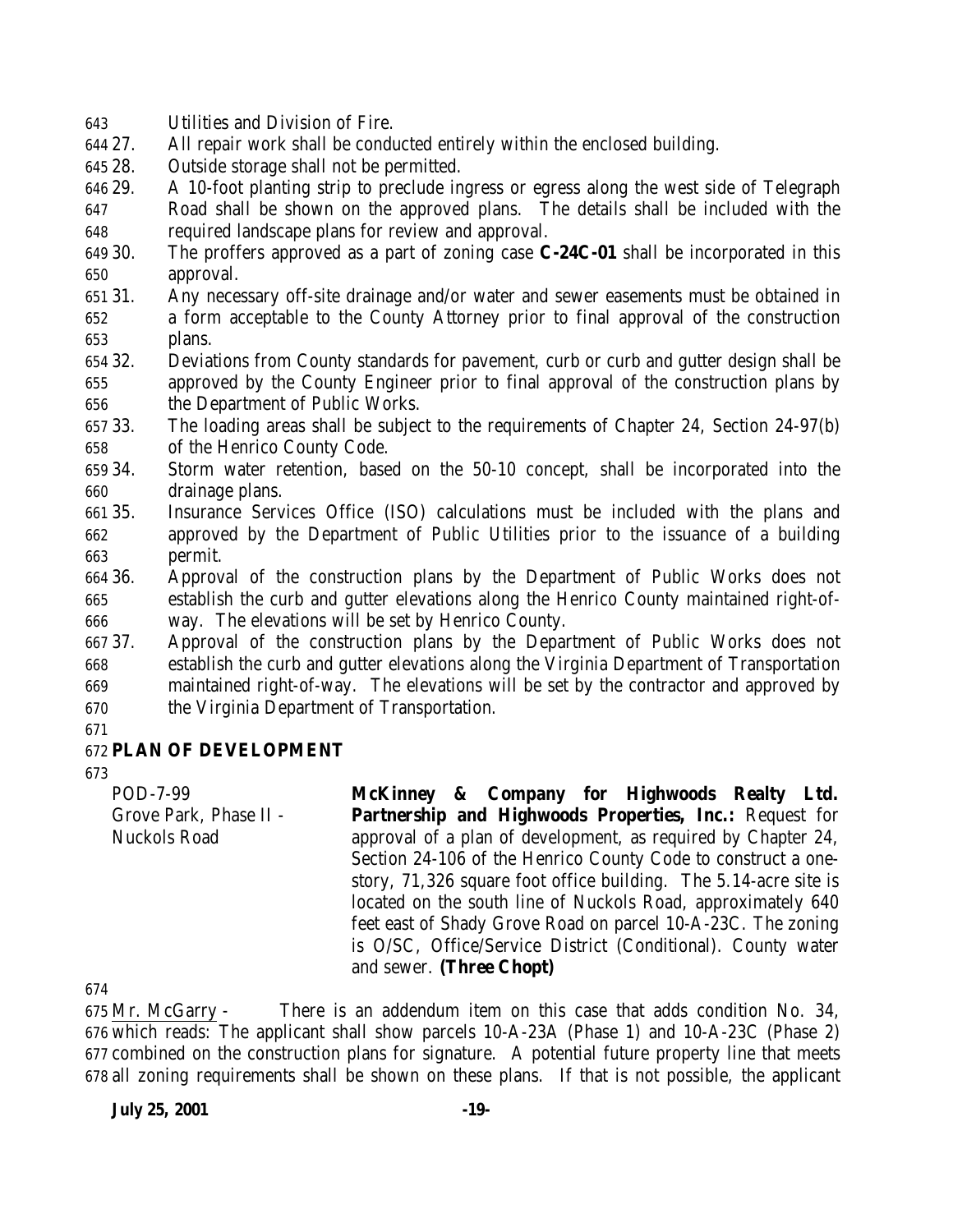shall provide a letter stating that he is aware that the individual parcels can **NOT** be sold independently of one another.

 Ms. Dwyer - Is there anyone in the audience in opposition to POD-7-99, Grove Park, Phase II? There is no opposition. Ready for a motion.

 Mr. Taylor - Madam Chairman, I move approval of POD-7-99, Grove Park, Phase II, Nuckols Road, on the expedited agenda, subject to the annotations on the plan, the standard conditions for developments of this type, and additional conditions Nos. 23 through 33, and adding No. 34 on the addendum.

Mr. Vanarsdall - Second.

 Ms. Dwyer - The motion was made by Mr. Taylor and seconded by Mr. Vanarsdall. All in favor say aye…all opposed say nay. The motion carries.

 The Planning Commission approved POD-7-99, Grove Park, Phase II, subject to the standard conditions attached to these minutes for developments of this type, the annotations on the plans and the following additional conditions:

 23. The right-of-way for widening of Nuckols Road as shown on approved plans shall be dedicated to the County prior to any occupancy permits being issued. The right-of-way dedication plat and any other required information shall be submitted to the County Real Property Agent at least sixty (60) days prior to requesting occupancy permits.

- 24. The easements for drainage and utilities as shown on approved plans shall be granted to the County in a form acceptable to the County Attorney prior to any occupancy permits being issued.
- 25. The required building setback shall be measured from the proposed right-of-way line and the parking shall be located behind the proposed right-of-way line.
- 26. The developer shall provide fire hydrants as required by the Department of Public Utilities and Division of Fire.
- 27. A standard concrete sidewalk shall be provided along the south side of Nuckols Road.
- 28. The certification of building permits, occupancy permits and change of occupancy

 permits for individual units shall be based on the number of parking spaces required for the proposed uses and the amount of parking available according to approved plans.

 29. Any necessary off-site drainage easements must be obtained in a form acceptable to the County Attorney prior to final approval of the construction plans.

 30. Deviations from County standards for pavement, curb or curb and gutter design shall be approved by the County Engineer prior to final approval of the construction plans by the Department of Public Works.

- 31. Insurance Services Office (ISO) calculations must be included with the plans and approved by the Department of Public Utilities prior to the issuance of a building permit.
- 32. Approval of the construction plans by the Department of Public Works does not establish the curb and gutter elevations along the Henrico County maintained right-of-

**July 25, 2001 -20-**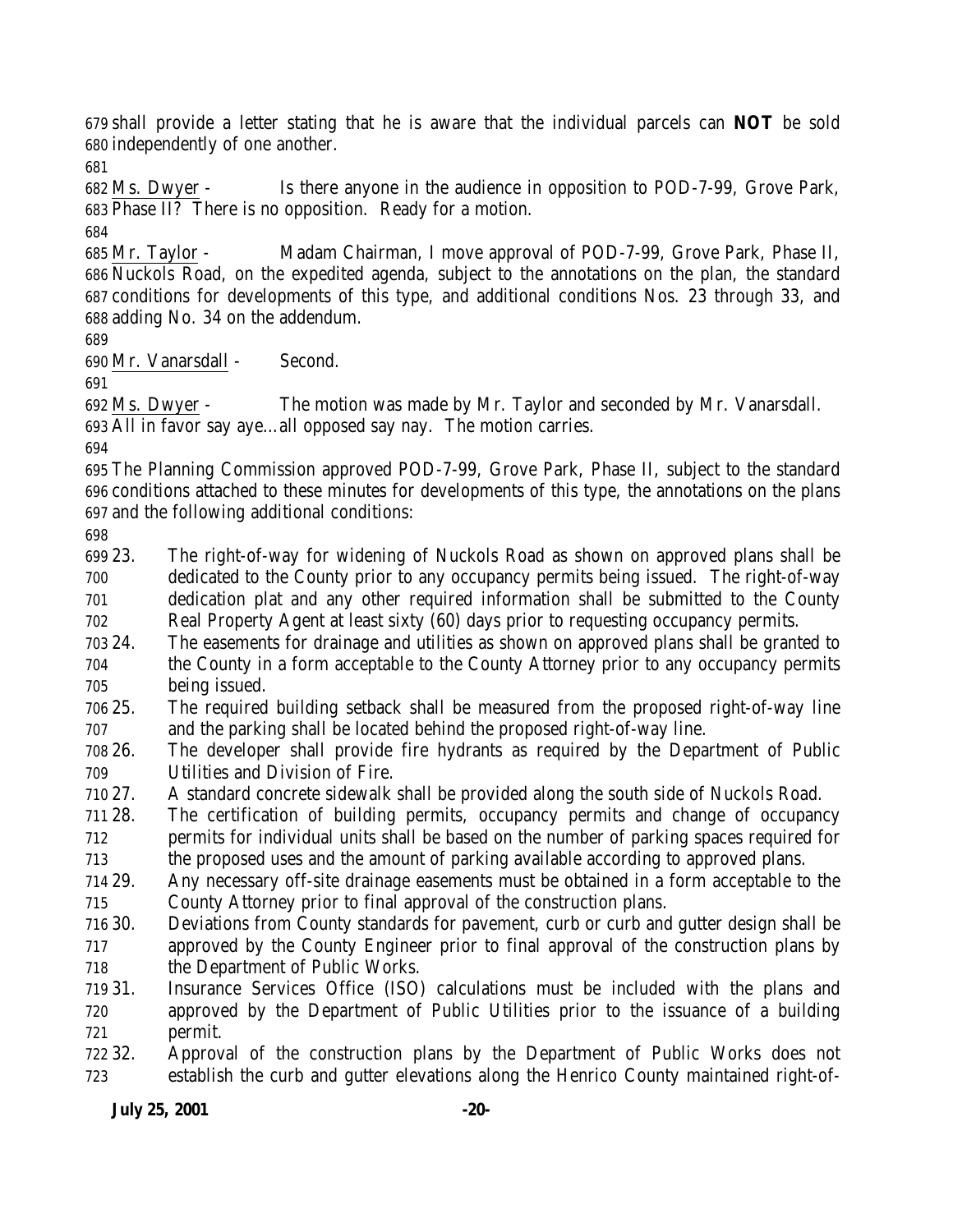724 way. The elevations will be set by Henrico County.

725 33. Evidence of a joint ingress/egress and maintenance agreement must be submitted to the 726 Planning Office and approved prior to issuance of a certificate of occupancy for this 727 development.

 34. The applicant shall show parcels 10-A-23A (Phase 1) and 10-A-23C (Phase 2) combined on the construction plans for signature. A potential future property line that meets all zoning requirements shall be shown on these plans. If that is not possible, the applicant shall provide a letter stating that he is aware that the individual parcels can **NOT** be sold independently of one another.

733

734 Ms. Dwyer - Thank you, Mr. McGarry. 735 736 Mr. McGarry - You are welcomed. 737 738 Mr. Vanarsdall - Mr. McGarry, you earned your pay today. 739 740 Ms. Dwyer - Okay, Mr. Secretary.

741

742 Mr. Marlles - Madam Chairman, the next item on the agenda is subdivision extensions 743 of conditional approval. We do have three subdivisions that will require the extension, which 744 will require Planning Commission approval and those will be reviewed by Mr. Wilhite.

745

746 Ms. Dwyer - Good morning, Mr. Wilhite.

747

 Mr. Wilhite - Good morning. We have one subdivision that was approved, given extension administratively, and that was Doran Forest in the Varina District. There are three subdivisions listed on your agenda for Planning Commission action. The one located in Varina, Fairlawn (August 1993 Plan), we have been informed by the applicant that they wish to let this expire. So, that is being pulled off but the other two do require Planning Commission action.

754

# 755 **SUBDIVISION EXTENSIONS OF CONDITIONAL APPROVAL**

756

# 757 **FOR PLANNING COMMISSION APPROVAL**

758

| <b>Subdivision</b>                                 | <b>Magisterial</b><br><b>District</b>                                              | Original No.<br>of Lots | <b>Remaining</b><br>Lots | <b>Previous</b><br><b>Extensions</b> | Year(s)<br><b>Extended</b> |
|----------------------------------------------------|------------------------------------------------------------------------------------|-------------------------|--------------------------|--------------------------------------|----------------------------|
| Carter Oaks, Sec. C<br>(July 1993 Plan)            | Tuckahoe                                                                           | 8                       | 8                        | 8                                    | 1 Year<br>7/24/02          |
| <b>Eddleton Estates</b><br>(August 1996 1993 Plan) | <b>Brookland</b>                                                                   | 10                      | 5                        | 4                                    | 1 Year<br>7/24/02          |
| <b>Fairlawn</b><br>(August 1993 Plan)              | <b>Varina</b>                                                                      | 5                       | 5                        | 8                                    | 1 Year<br>7/24/02          |
| . M. UII-L.                                        | $E_{\rm cm}$ Conton Oolis, Continu C. (Like 1009 Dlan), in the Tuelishee, district |                         |                          |                                      |                            |

759 Mr. Wilhite - For Carter Oaks, Section C (July 1993 Plan), in the Tuckahoe district, 760 there are eight lots approved. No lots have been granted final approval. Of those eight lots,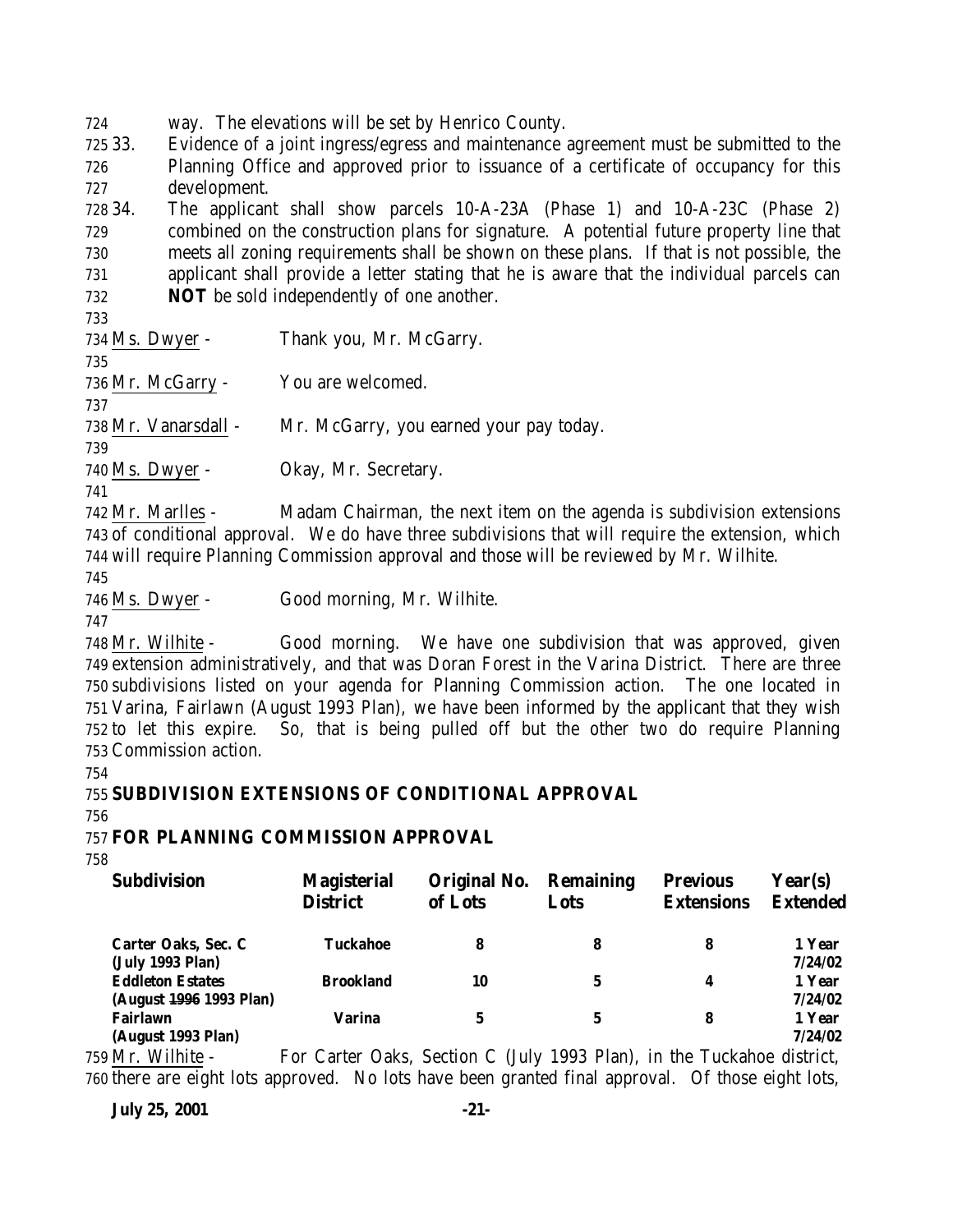four lots are flag lots of the pie shape variety. We did get a request in asking for an extension of this subdivision. However, no reason was provided for the need or the status of the subdivision at this time. Staff has made numerous attempts to get in touch with the applicant, but to no avail. Eddleton Estates (August 1993 Plan) in the Brookland District. There are 10 lots that were originally approved. Five lots have been recorded and there are five left. One of the lots is a flag lot and it is a stem-shape flag lot. The reason for the delay is this is an extension of a street, which would have a cul-de-sac and five lots off it. The subdivision on the adjacent property has expired as of May of this year. Currently, this subdivision does not have any access to it. Andy Kestner is here. He is the engineer who worked on this project and I think he wants to address the Commission, if you need to hear from him.

 Ms. Dwyer - All right. Mr. Vanarsdall, would you like to hear from the engineer regarding that? Mr. Vanarsdall - Yes. I have already talked to him but I would still like to hear from him. Mr. Kestner - I'm Andy Kestner and I'm representing the applicant.

 Mr. Vanarsdall - Would you explain to the Commission the bind that you are in? First of all, this is another one that I heard when the lines moved, and he understands they can't give him a year's extension, but I want to give him 60 days if the Commission is okay with that. 

 Mr. Kestner - The adjacent subdivision has a problem with an existing right-of-way that's a private right-of-way. The plan that expired relied on that right-of-way being vacated. The attorneys have found out that that can not be vacated. So, we found no reason to keep active a conditional plan that could not be constructed that way. We have revised the conditional plan now, and we are going to resubmit it within the next 30 days.

 Mr. Vanarsdall - So, you need 60 days, is that long enough? Mr. Kestner - Yes, sir. 793 Ms. Dwyer - Are there any other questions by Commission members for Mr. Kestner? Thank you, sir. Mr. Vanarsdall - I move….. 

 Ms. Dwyer - Wait a minute, I have a question about mine. The last time I spoke to you, you said that you'd been unable to get in touch with the applicant or the owner to get the information you needed to fulfil the request for extension.

 Mr. Wilhite - Yes. I have left them a number of messages. We did get a written request for an extension, and I did make another attempt earlier this week to try to contact them to try to find out what the status of the subdivision is, but, they have not returned my call.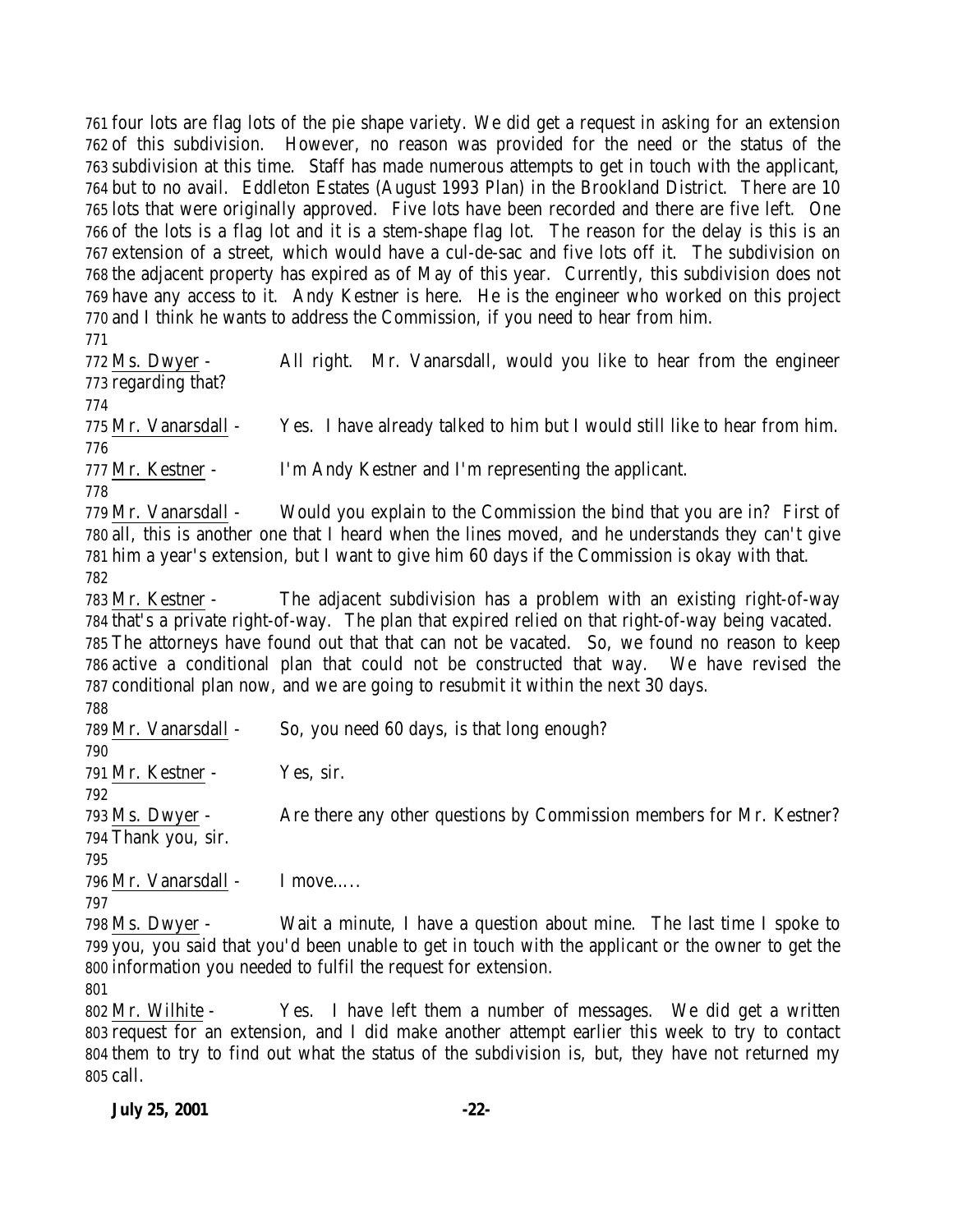Ms. Dwyer - And I understand that there has been a death in one of the families. Mr. Wilhite - Yes. I think Francis Stinson, the original owner, has passed away within the year. 812 Ms. Dwyer - What would you say to extending this for six months rather than a year? Mr. Wilhite - That's fine and staff will make another attempt to get in touch with the applicant and try to get additional information. 817 Ms. Dwyer - And let them know that they really do need to respond in order for us to continue to extend this. Mr. Wilhite - Okay. 822 Ms. Dwyer - So, we will extend that one for six months, Carter Oaks. All right. We are ready for a motion now, Mr. Vanarsdall, I think you were getting ready to do that. 825 Mr. Vanarsdall - Don't you need a motion on yours? Ms. Dwyer - Well we usually do them together. We eliminated Fairlawn, in Varina, to expire. We are not going to extend the Fairlawn subdivision. Mr. Vanarsdall - I move on Eddleton Estates (August 1993 Plan) for a 60-day deferral, which would make it September 26, 2001, at the applicant's request. Ms. Dwyer - Would that be an extension or a deferral? Mr. Vanarsdall - Oh, that would be an extension. 837 Mr. Taylor - Second. 839 Ms. Dwyer - The motion was made by Mr. Vanarsdall and seconded by Mr. Taylor to extend subdivision Eddleton Estates for 60 days. All in favor say aye…all opposed say nay. The motion carries. And I will move that subdivision Carter Oaks, Section C (July 1993 Plan) be extended for six months rather than the one year proposed. The Planning Commission approved a 60-day conditional extension (September 26, 2001) for subdivision Eddleton Estates (August 1993 Plan). Mr. Jernigan - Second. Ms. Dwyer - The motion was made by Ms. Dwyer and seconded by Mr. Jernigan. All in favor say aye…all opposed say nay. The motion carries. Mr. Secretary, what is our

next item?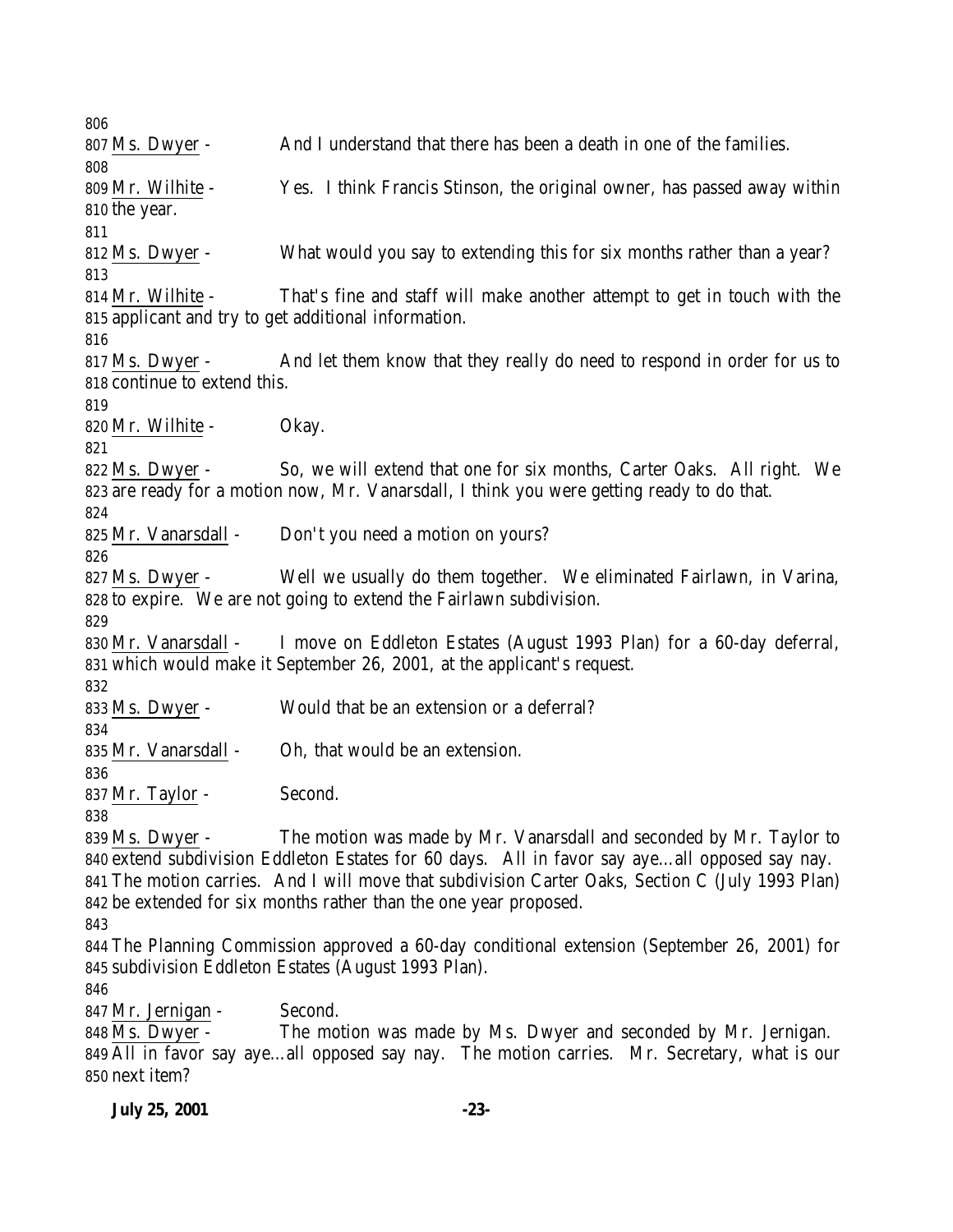852 The Planning Commission approved subdivision conditional extension for six months (January 853 23, 2001) for Carter Oaks, Section C (July 1993 Plan).

854

 Mr. Marlles - We do have one item, and it is also under subdivision extensions of conditional approval. It's just for informational purposes to the Commission. There is a request for extension of Doran Forest and the request is just for one year. And, again, that doesn't require any action by the Commission but is presented for informational purposes only. 859

# 860 **(FOR INFORMATIONAL PURPOSE ONLY)**

861

| <b>Subdivision</b>                      | <b>Magisterial</b><br><b>District</b>              | Original No.<br>of Lots                                 | Remaining<br>Lots | <b>Previous</b><br><b>Extensions</b>     | Year(s)<br><b>Extended</b> |
|-----------------------------------------|----------------------------------------------------|---------------------------------------------------------|-------------------|------------------------------------------|----------------------------|
| <b>Doran Forest</b><br>(July 2000 Plan) | <b>Varina</b>                                      | 64                                                      | 64                | 0                                        | 1 Year<br>7/24/02          |
| 862                                     |                                                    |                                                         |                   |                                          |                            |
| 863                                     |                                                    |                                                         |                   |                                          |                            |
| 864 Ms. Dwyer -                         | Thank you, Mr. Secretary.                          |                                                         |                   | All right, the first case on the regular |                            |
| 865 agenda.                             |                                                    |                                                         |                   |                                          |                            |
| 866                                     |                                                    |                                                         |                   |                                          |                            |
| 867 Mr. Marlles -                       | The first case on the regular agenda is on page 2. |                                                         |                   |                                          |                            |
| 868                                     |                                                    |                                                         |                   |                                          |                            |
| 869 TRANSFER OF APPROVAL                |                                                    |                                                         |                   |                                          |                            |
| 870                                     |                                                    |                                                         |                   |                                          |                            |
| DOD 99.00                               |                                                    | Water Tarren Aggestates Inc.: Deguest for ennuaval of a |                   |                                          |                            |

POD-33-89 Rainbow Station Shopping Center Retail Building & Veterinary Clinic (Formerly Rainbow Station Day Care Center)

**Water Tower Associates, Inc.:** Request for approval of a transfer of approval, as required by Chapter 24, Section 24-106 of the Henrico County Code, from Old Cox Road Associates to Water Tower Associates. The 2.060 acre site is located at the northeast corner of Three Chopt Road and Old Cox Road on parcel 57-A-62. The zoning is B-1C, Business District (Conditional). **(Three Chopt)**

871

872 Ms. Dwyer - Is there anyone in the audience in opposition to the transfer of approval 873 request for POD-33-89, Rainbow Station Shopping Center Retail Building and Veterinary 874 Clinic? There is no opposition. Ms. Goggin.

875

 Ms. Goggin - The new owner accepts and agrees to be responsible for continued compliance with the conditions of the original approval. The staff recommends approval of this transfer request subject to the following condition: The deficiencies including landscaping, as identified in the inspector's report dated July 9, 2001, shall be bonded and/or corrected by August 31, 2001. On your addendum it has the word "excluding" but it should be "including." 881

882 Ms. Dwyer - So, it should read "the deficiencies including landscaping." 883

884 Ms. Goggin - Yes.

**July 25, 2001 -24-**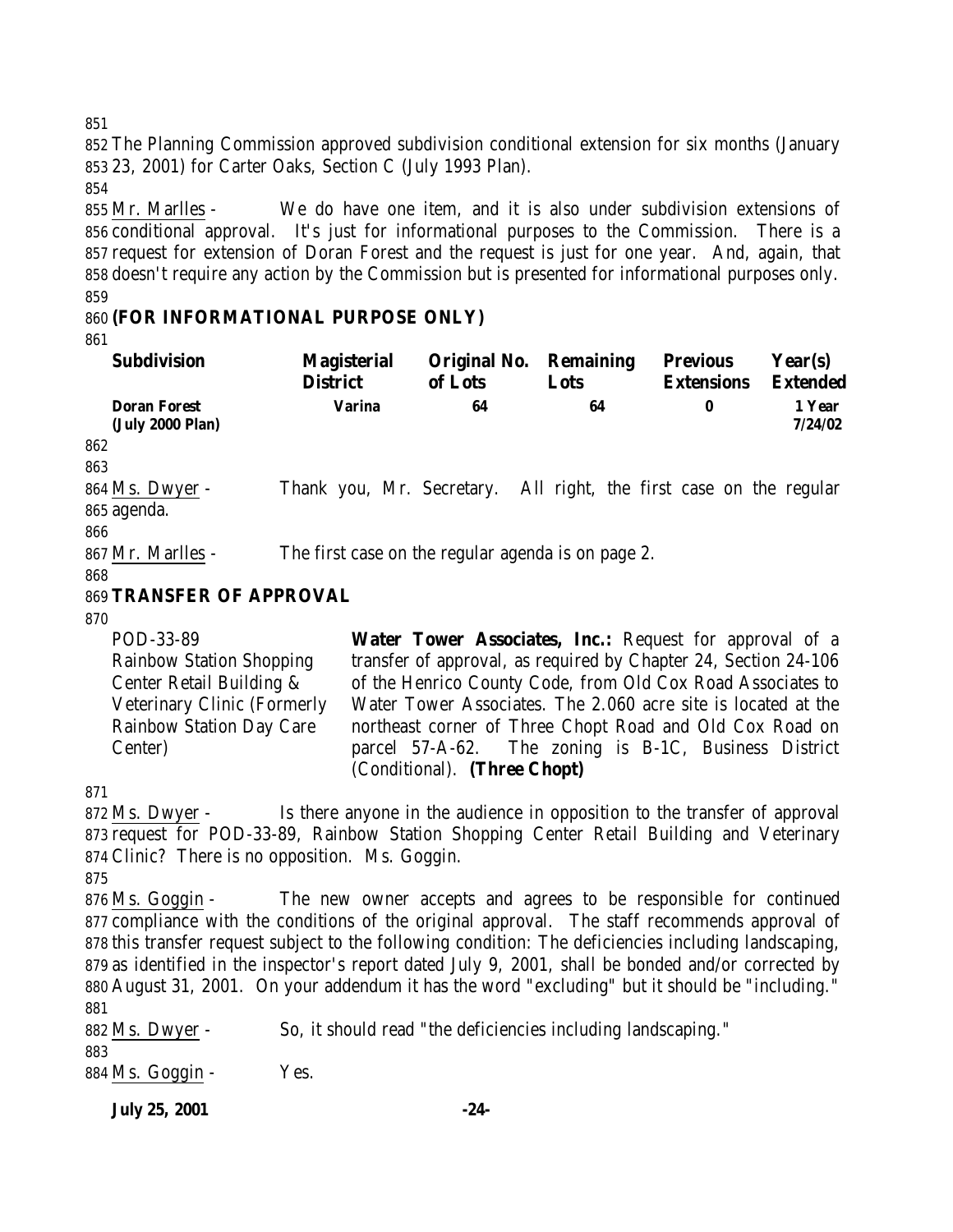Ms. Dwyer - All right. We are ready for a motion.

 Mr. Taylor - Madam Chairman, I move approval of POD-33-89, Rainbow Station Shopping Center Retail Building & Veterinary Clinic, subject to the condition No. 1, which would be the landscaping deficiencies as identified in the inspectors report date July 9, 2001, shall be bonded and corrected by August 31, 2001.

Mr. Vanarsdall - Second.

 Ms. Dwyer - The motion was made by Mr. Taylor and seconded by Mr. Vanarsdall. All in favor say aye…all opposed say nay. The motion carries.

 The Planning Commission approved the transfer of approval request for POD-33-89, Rainbow Station Shopping Center Retail Building & Veterinary Clinic (Formerly Rainbow Station Day Care Center) from Old Cox Road Associates to Water Tower Associates, subject to the standard and additional conditions previously approved and the following additional condition. 

 1. The deficiencies excluding landscaping, as identified in the inspector's report dated July 9, 2001, shall be bonded and/or corrected by August 31, 2001.

# **TRANSFER OF APPROVAL**

POD-24-73 Scuba Center - Patterson Avenue (Formerly Pizza Hut)

**QMT Corporation for Tidewater Ventura LLC:** Request for approval of a transfer of approval, as required by Chapter 24, Section 24-106 of the Henrico County Code, from Pizza Hut of Richmond, Inc. to Tidewater Ventura LLC. The 0.465 acre site is located on the south line of Patterson Avenue, opposite its intersection with Gayton Road on parcel 100-A-22. The zoning is B-2, Business District. **(Tuckahoe)**

 Mr. Wilhite - There is an addendum item on page 2. The name of the applicant has been changed from Scuba Center, Inc., which is the business name, to Tidewater Ventures LLC, which is the name of the owner of the property. Staff has completed its inspection of the property. We have found some deficiencies on site, mainly for missing and dead landscaping, some pavement striping that needs to be corrected and some repair to an existing fence and dumpster screen. We spoke to the applicant and we have agreed that the deficiencies would be corrected by November 30, 2001, and that is reflected in condition No. 1 on the addendum. I would like to add that there is a revised plan in on this project to do a building addition in the back and some of these deficiencies may be corrected with that plan approval. I'll be happy to answer any questions you may have. 

| And the building addition is a pool I understand.<br>$920$ Ms. Dwyer - |  |
|------------------------------------------------------------------------|--|
| 921                                                                    |  |
| 922 Mr. Wilhite -<br>An enclosed pool, yes.                            |  |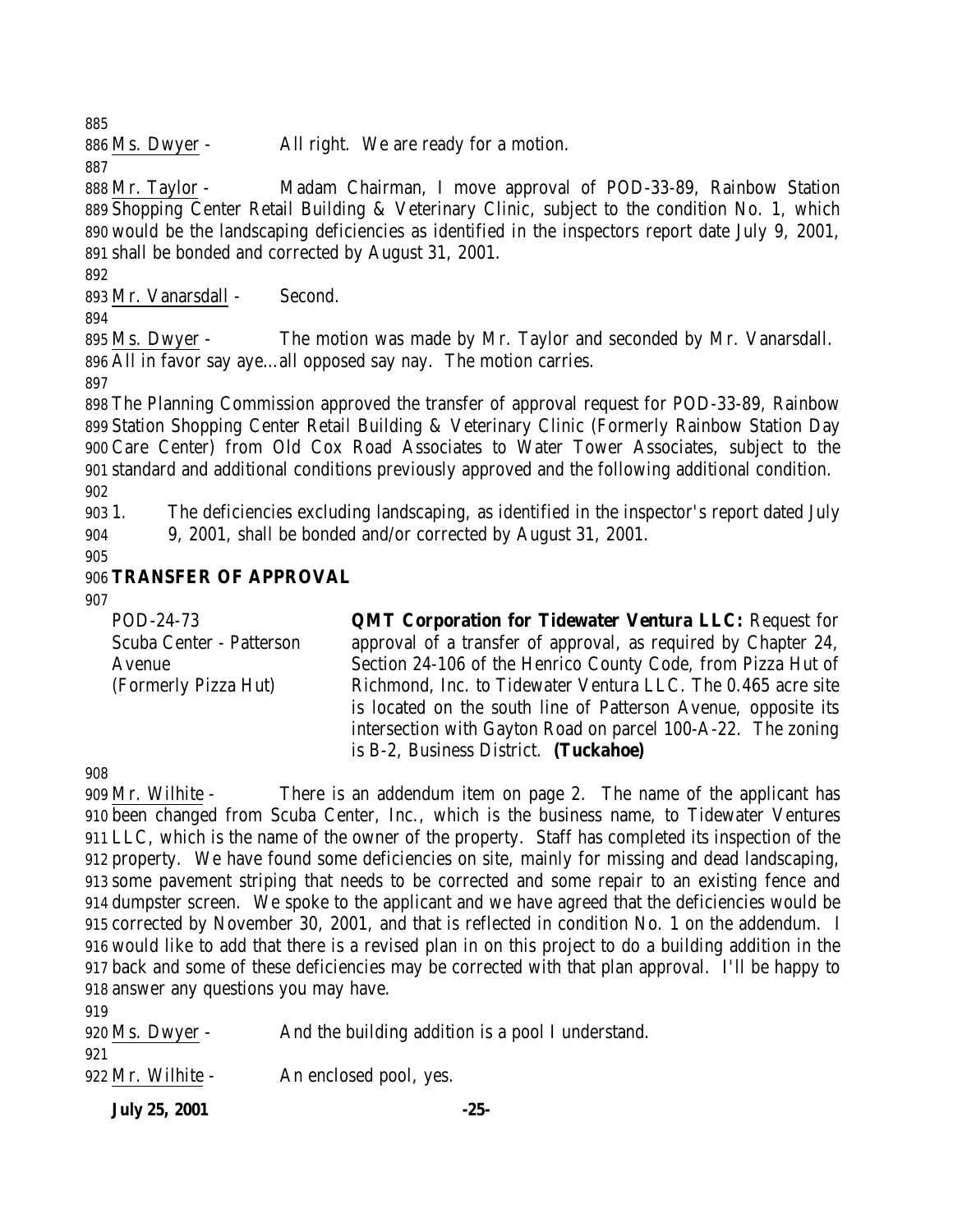Ms. Dwyer - Is there anyone in the audience in opposition to the transfer of approval of the Scuba Center at Patterson Avenue (Formerly Pizza Hut)? There is no opposition. I move the approval of this transfer of approval from Pizza Hut to Tidewater Ventures, LLC, including condition No. 1 found in our addendum relating to deficiencies that will be corrected.

Mr. Vanarsdall - Second.

 Ms. Dwyer - The motion was made by Ms. Dwyer and seconded by Mr. Vanarsdall. All in favor say aye…all opposed say nay. The motion carries.

 The Planning Commission approved the transfer of approval request for POD-24-73, Scuba Center (Formerly Pizza Hut) from Pizza Hut of Richmond, Inc. to Tidewater Ventures LLC, subject to the standard and additional conditions previously approved and the following additional condition.

 1. The deficiencies, as identified in the inspector's report dated July 23, 2001, shall be corrected by November 30, 2001.

# **LIGHTING PLAN - PHASE 2**

LP/POD-29-99 Discovery United Methodist Church - Gayton Road and Lauderdale Drive

**HVC - Chenault for Discovery United Methodist Church**: Request for approval of a phase II lighting plan, as required by Chapter 24, Section 24-106 of the Henrico County Code. The 7.69 acre site is located at the intersection of Lauderdale Drive and Gayton Road on parcel 55-A-3B. The zoning is RTH, Residential Townhouse District. **(Three Chopt)**

 Ms. Dwyer - Is there anyone in the audience in opposition to the lighting plan for LP/POD-29-99, Discovery United Methodist Church? There is no opposition. Ms. News. 

 Ms. News - This request is for lighting of the church and the church spire. The parking lot lighting was approved previously by this Commission. The spire was also approved by the Commission with a special exception for height. The overall height of this spire including the cross is 98 feet. A condition of that approval was that no spotlight shall be attached to the spire. The lighting proposal includes floodlights with adjustable louvered shields, four of which are mounted on 18-foot poles adjacent to the building, and two of which are located on the edge of the roof. The lights are pointed up towards the spire to produce a wash on the surfaces with an average level of five-foot candles. This light level is as recommended by IES, which is the Illumination Engineering Society, for lighting of this type. The proposed wattage of the lights are 400 watts and 750 watts, which the applicant indicates is necessary to produce uniform lighting at this height. The applicant has indicated the lights will be field aimed at night to ensure there will no glare on the adjacent properties. A condition to require these adjustments is included in your agenda. In addition, the applicant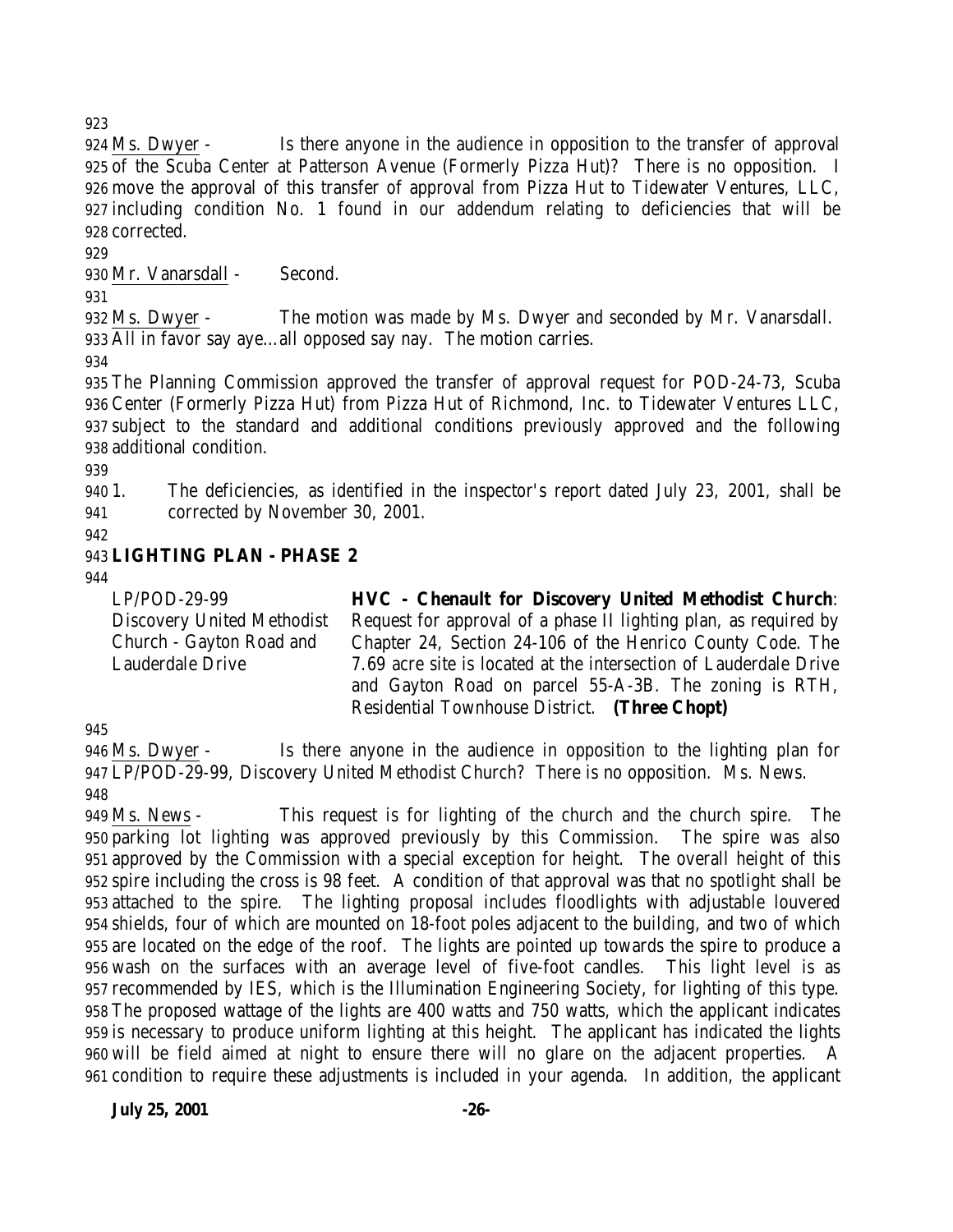has indicated that the lights will be turned off at night, no later than 12:00 midnight with the exception of times when a church event is occurring past this time. Staff can recommend approval of this plan subject to the annotations on the plan, the standard conditions for lighting plans, condition No. 5 in your agenda and condition No. 6 in the addendum. The applicant's representatives, including the architect and the electrical consultant, are present if additional information is needed. I'll be happy to answer any questions.

 Ms. Dwyer - Are there any questions for Ms. News by Commission members? Again, is there any opposition to this lighting plan? No opposition. Ready for a motion.

 Mr. Taylor - Madam Chairman, I move approval of LP/POD-29-99, Discovery United Methodist Church at Gayton Road and Lauderdale Drive, subject to the annotations on the plans, the standard conditions for lighting plans and additional condition No. 5 on the agenda and No. 6 on the addendum.

Mr. Vanarsdall - Second.

 Ms. Dwyer - The motion was made by Mr. Taylor and seconded by Mr. Vanarsdall. All in favor say aye…all opposed say nay. The motion carries.

 The Planning Commission approved the lighting plan for LP/POD-29-99, Discovery United Methodist Church, subject to the standard conditions attached to these minutes for lighting plans, the annotations on the plan and the following additional conditions:

 5. The lighting for the church spire shall be field adjusted to eliminate glare on any adjacent residential property and streets as deemed acceptable by the Director of Planning.

6. Lights which illuminate the church spire shall be turned off no later than 12:00 a.m.

 except when special activities are in operation at the church. Lights shall be turned off at the close of operation for activities which extend past 12:00 a.m.

 Mr. Vanarsdall - Madam Chairman, I would like to make a comment on this before we go any further.

Ms. Dwyer - All right.

 Mr. Vanarsdall - I know that everybody saw this in the paper, but I thought it was wonderful what the church did for Sgt. Santa. They honored Sgt. Santa this past Sunday on 1000 his 75<sup>th</sup> birthday at the church. The church Sunday school took up \$320.00 some dollars and gave it to him and Governor Gilmore declared that this past Sunday is Sgt. Santa's Day. I think that was wonderful.

Ms. Dwyer - Thank you, Mr. Vanarsdall. All right, next case.

**PLAN OF DEVELOPMENT & TRANSITIONAL BUFFER DEVIATION**

**July 25, 2001 -27-**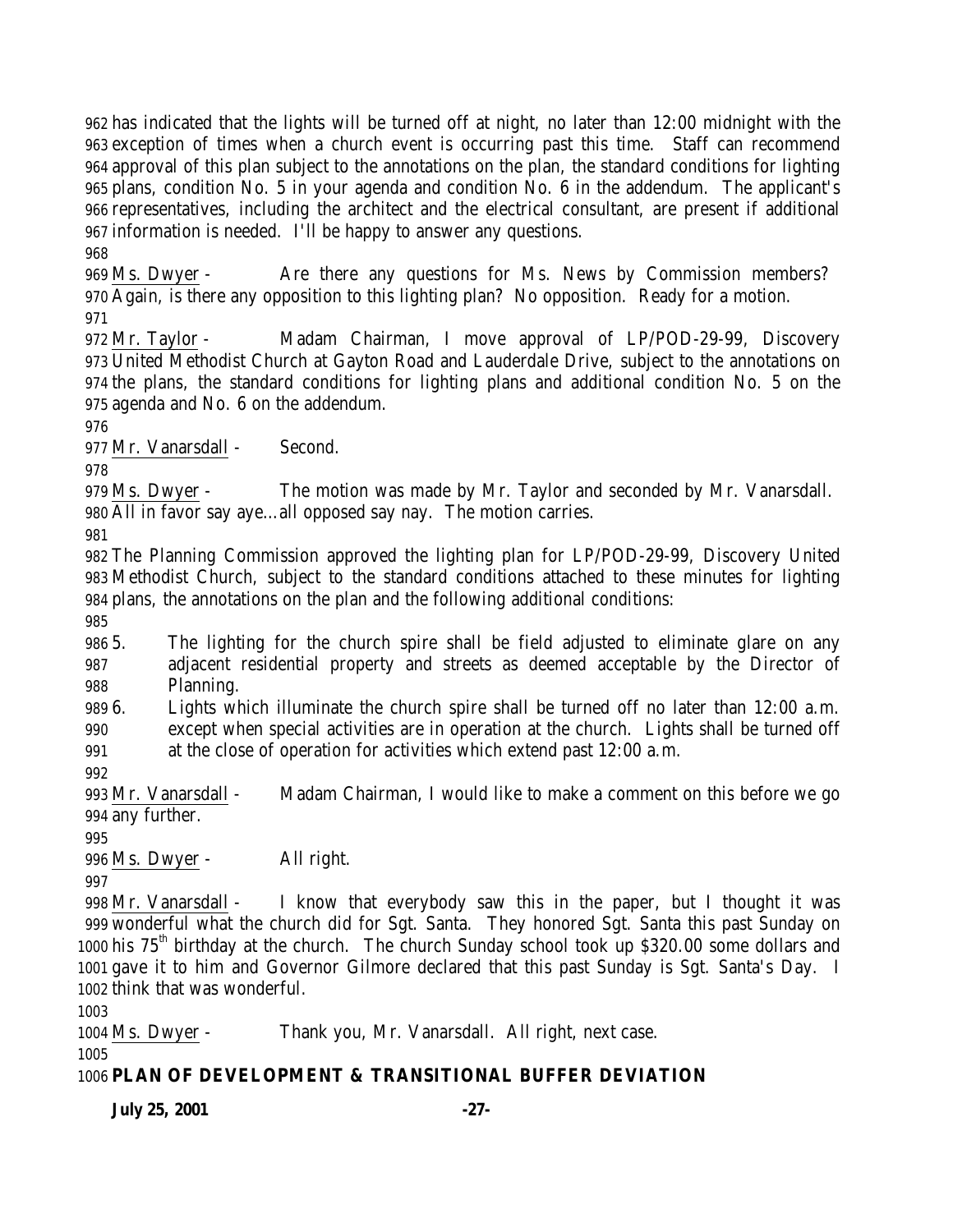#### 1007 **(Deferred from the June 27, 2001, Meeting)** 1008

| POD-41-01                  | <b>TIMMONS</b> and John Frost for Robert B. Ball, Sr., Edna      |
|----------------------------|------------------------------------------------------------------|
| Windsor Business Park -    | H. Ball, Robert B. Ball, Jr., Roberta B. Rivers and              |
| West Buildings 5, 6, and 7 | <b>Windsor Business Park, LLC:</b> Request for approval of a     |
| (POD-3-00 Revised)         | revised plan of development and transitional buffer deviation as |
|                            | required by Chapter 24, Sections 24-106 and 24-106.2 of the      |
|                            | Henrico County Code to construct three office/warehouse          |
|                            | buildings totaling 159,913 square feet. The 16.66 acre site is   |
|                            | located on the west line of Magellan Parkway, approximately      |
|                            | 450 feet north of Parham Road on parcel 54-A-1A and part of      |
|                            | 54-A-2. The zoning is M-1C, Light Industrial District            |
|                            | (Conditional). County water and sewer. (Fairfield)               |

1009

1010 Ms. Dwyer - Is there anyone in opposition to POD-41-01, Windsor Business Park, 1011 revised POD? There is no opposition. Mr. McGarry.

1012

1013 Mr. McGarry - There are still some unresolved issues regarding the percentage of uses 1014 permitted on the site. So, in order to work that out, the applicant has asked for a deferral to 1015 your August 9, 2001, meeting to give us some revised calculations.

1016

 Ms. Dwyer - Is there anyone in opposition to the deferral of this case? No opposition. In that case, I'll move for the deferral of POD-41-01, Windsor Business Park West - Buildings 5, 6, and 7, at the applicant request to our August 9, 2001, meeting and that's an evening 1020 meeting.

1021 1022 Mr. Taylor - Second.

1023

1024 Ms. Dwyer - The motion was made by Ms. Dwyer and seconded by Mr. Taylor. All 1025 in favor say aye…all opposed say nay. The motion carries.

1026

1027 At the request of the applicant, the Planning Commission deferred POD-41-01, Windsor 1028 Business Park - West Buildings 5, 6, and 7 (POD-3-00 Revised) to its August 9, 2001, meeting 1029 at 7:00 p.m.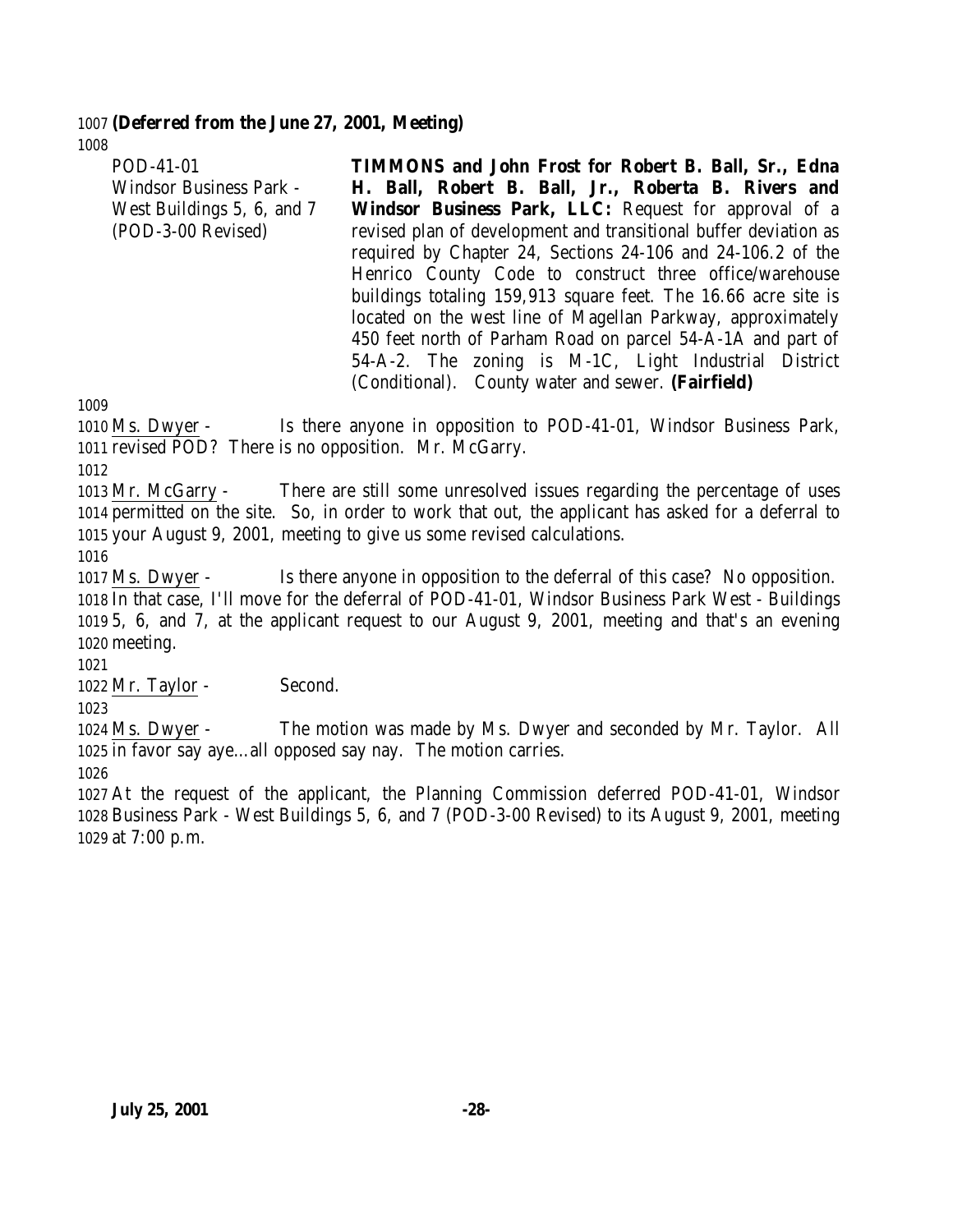#### **PLAN OF DEVELOPMENT**

POD-51-01 Worth Higgins Addition (Rev. POD-7-94)

**Balzer & Associates, Inc. for E D Kay Investment and Bovis Land Lease:** Request for approval of a revised plan of development, as required by Chapter 24, Section 24-106 of the Henrico County Code to construct a one-story, 13,832 square foot addition. The 3.50 acre site is located at 8770 Park Central Drive, approximately 1,000 feet north of Parham Road on parcel 53-A-80G. The zoning is O/SC, Office/Service District (Conditional). County water and sewer. **(Fairfield)**

 Ms. Dwyer - Is there anyone in opposition to POD-51-01, Worth Higgins? There is no opposition. Mr. McGarry.

 Mr. McGarry - There were two issues at the time the agenda was prepared. The first one has to do with the office/service ratio within the building. We have calculations to show that it is met. The other issue is the waterline issue. The applicant has proposed to provide a waterline to serve a fire hydrant in the rear, and he has asked to relocate it to the south side of the driveway on the southern portion of the site. Staff is in agreement with that, provided they can still provide us with a six-foot planting area as required by the Code and that six feet has to be exclusive of this utility easement. The applicant has two choices. First, because he owns the abutting property, he can provide us the six feet on that parcel, which will encumber a portion of that abutting parcel or he can provide the waterline in the driveway up to the point where he crosses the curb line at a location where he will have his six feet exclusive of that easement. And the applicant is in agreement with that.

 Ms. Dwyer - Excuse me. Is the applicant in agreement with either of those options? Mr. McGarry - Yes, he is. And, with that, staff can recommend approval of the plan subject to the standard conditions, plus Nos. 23 through 29 and No. 30 on your addendum. Ms. Dwyer - Now, the six-foot landscape strip will that need to be memorialized in a condition? Mr. McGarry - I was going to handle that with an annotation. That it will be provided one way or the other. Ms. Dwyer - All right. And the addendum condition is a site line plan. 

 Mr. McGarry - Yes. That requires a site line plan to show that they have adequate screening along the rear of the property for their loading docks. 

 Ms. Dwyer - Thank you, Mr. McGarry. Are there any questions by Commission members of Mr. McGarry on this case? There are no questions. I move for the approval of POD-51-01, Worth Higgins Addition (POD-7-94 Revised) subject to the standard conditions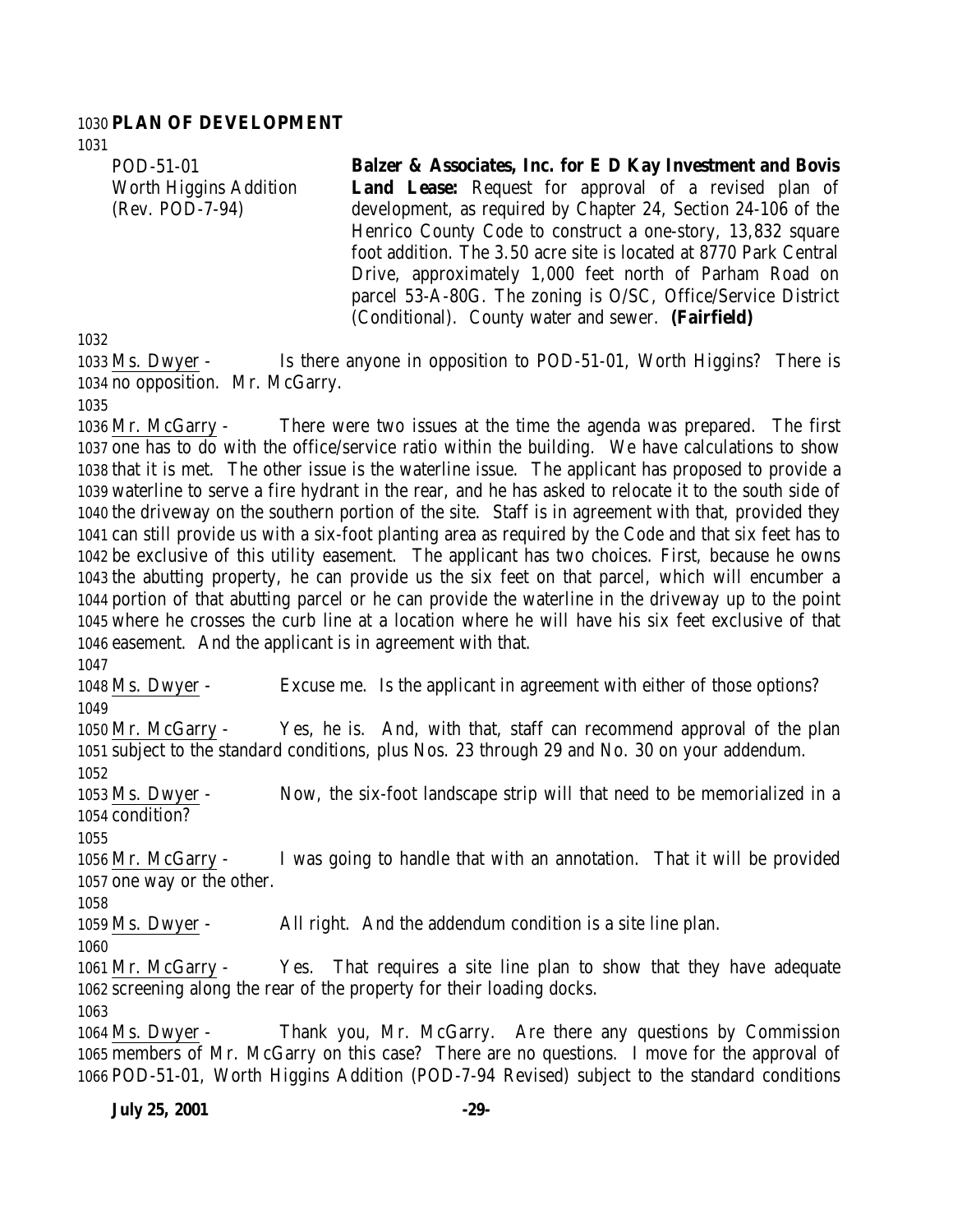for developments of this type, the annotations on the plan, including the annotation relating to the provision of six feet of encumbered landscape strip, and the additional conditions Nos. 23 through 29 on our agenda and additional condition No. 30 on the addendum.

Mr. Jernigan - Second.

 Ms. Dwyer - The motion was made by Ms. Dwyer and seconded by Mr. Jernigan. All in favor say aye…all opposed say nay. The motion carries.

 The Planning Commission approved POD-51-01, Worth Higgins Addition (POD-7-94 Revised), subject to the standard conditions attached to these minutes for developments of this type, the annotations on the plan and the following additional conditions:

 23. The developer shall provide fire hydrants as required by the Department of Public Utilities and Division of Fire.

- 24. The proffers approved as a part of zoning case **C-57C-88** shall be incorporated in this approval.
- 25. Any necessary off-site drainage and/or water and sewer easements must be obtained in a form acceptable to the County Attorney prior to final approval of the construction plans.
- 26. Deviations from County standards for pavement, curb or curb and gutter design shall be approved by the County Engineer prior to final approval of the construction plans by the Department of Public Works.
- 27. Insurance Services Office (ISO) calculations must be included with the plans and approved by the Department of Public Utilities prior to the issuance of a building permit.
- 28. Approval of the construction plans by the Department of Public Works does not establish the curb and gutter elevations along the Henrico County maintained right-of-way. The elevations will be set by Henrico County.
- 29. Outside storage shall not be permitted.
- 30. Prior to plan approval, the developer shall provide a sight line plan, which would provide details of any berms and walls necessary for the screening of all loading dock facilities.
- 

# **LANDSCAPE & LIGHTING PLAN (Deferred from the June 27, 2001, Plan)**

LP/POD-81-00 Extra Attic Mini Storage - Springfield Road **Bay Design Group:** Request for approval of a landscape and lighting plan, as required by Chapter 24, Sections 24-106 and 24-106.2 of the Henrico County Code. The 4.33 acre site is located at the northeast intersection of Springfield Road (State Route 157) and Huron Avenue on parcel 49-A-33. The zoning is M-1C, Light Industrial District (Conditional). **(Brookland)**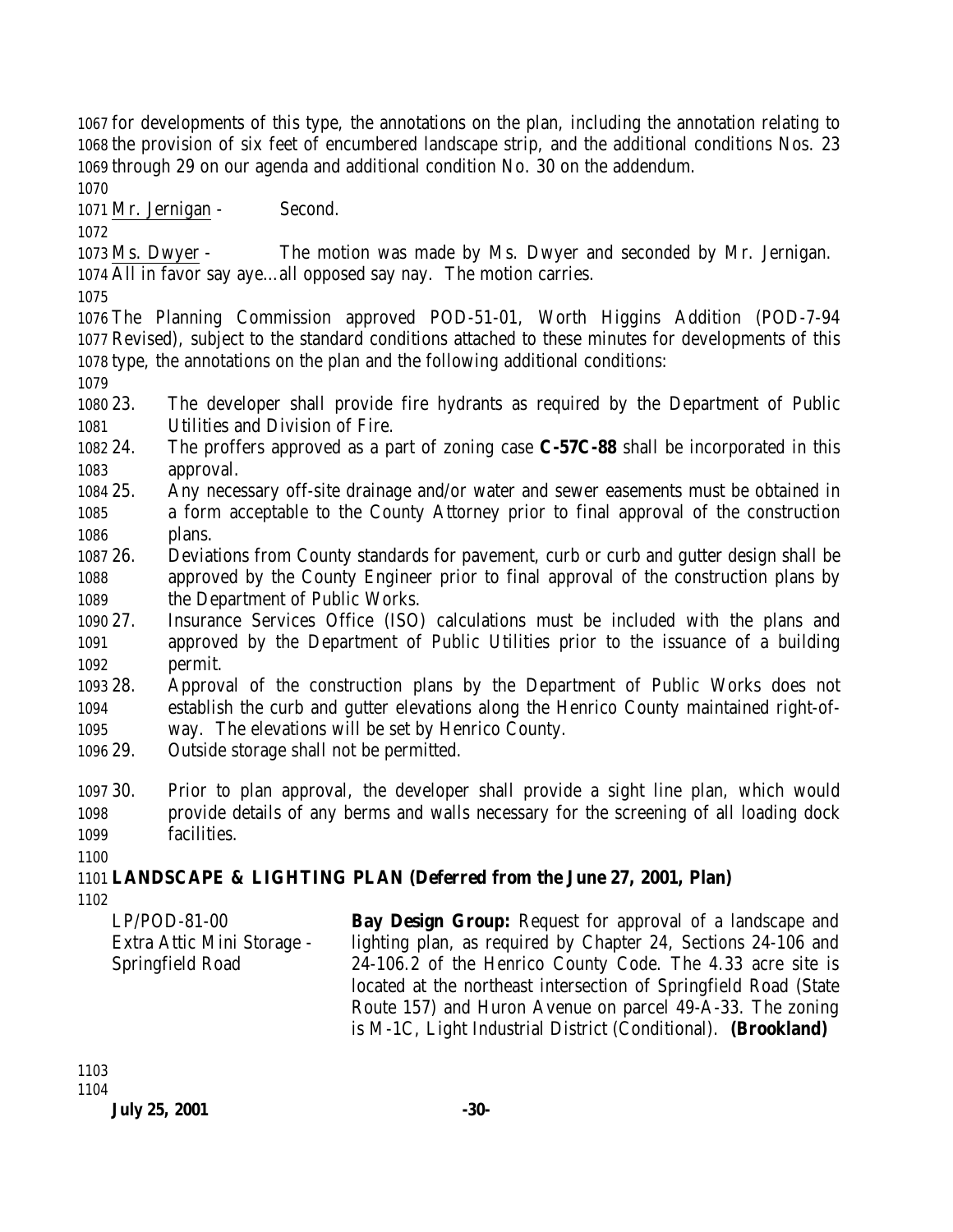Ms. Dwyer - Is there anyone in the audience in opposition to the landscape and lighting plan for LP/POD-81-00, Extra Attic Mini Storage, located on Springfield Road? There is no opposition.

 Mr. Strauss - Thank you, Madam Chairman. This plan was deferred last month to allow construction to proceed with the building, which is normally required before the Commission takes action on a landscape and lighting plan. The construction has now progressed to a point where we can recommend approval. There is an addendum item on page 5, at the bottom of your addendum. Staff recommends approval subject to the annotations on the plans and the standard conditions for landscape and lighting plans. And after discussion with the applicant last night, we would like to make one more annotation to the staff plan itself. We would like to see Willow Oaks along the road, which is the same type of tree that's being proposed for project across the street, which you will be seeing in your next meeting. That will be the Springfield Commons project, which is to the west of this project. It is not often that we get two projects going on at the same time, but when we do, we like to coordinate the effort. So, the applicants agreed to this initial annotation to add Willow Oaks along the street. So, with that I'll answer any other questions you may have and there is a representative for the applicant here as well, Mr. Dan Caskie. 

 Mr. Vanarsdall - I would like to make a comment on what he said. Mr. Taylor suggested this, that we have the same kind of trees on both sides, which I think is a good idea. I talked to Mr. Strauss yesterday and he said that Mr. Taylor had already talked to him. To make a long story longer, you are handling it on both sides of the road, so you will handle this with Mr. Wilton to see that we get the same kind of trees.

 Mr. Strauss - That's correct. Mr. Vanarsdall - I think it would be nice to see that. Very good suggestion, Mr. Taylor. Mr. Taylor - Thank you, sir. Ms. Dwyer - That is a good suggestion. Would this just be along Springfield? Mr. Strauss - Yes. There are Willow Oaks proposed on the west side of Springfield Road and we are going to have some additional trees behind these trees. This is a warehousing project so we would like to see evergreens in addition to that. And the applicant is agreeable to having both types, so we are not sacrficing one for the other. Ms. Dwyer - So, you will probably substitute the Willow Oaks for the Maples, is that… 

1146 Mr. Strauss - Yes.

 Ms. Dwyer - Okay. Are there any other questions for Mr. Strauss by the Commission? All right, we are ready for a motion.

**July 25, 2001 -31-**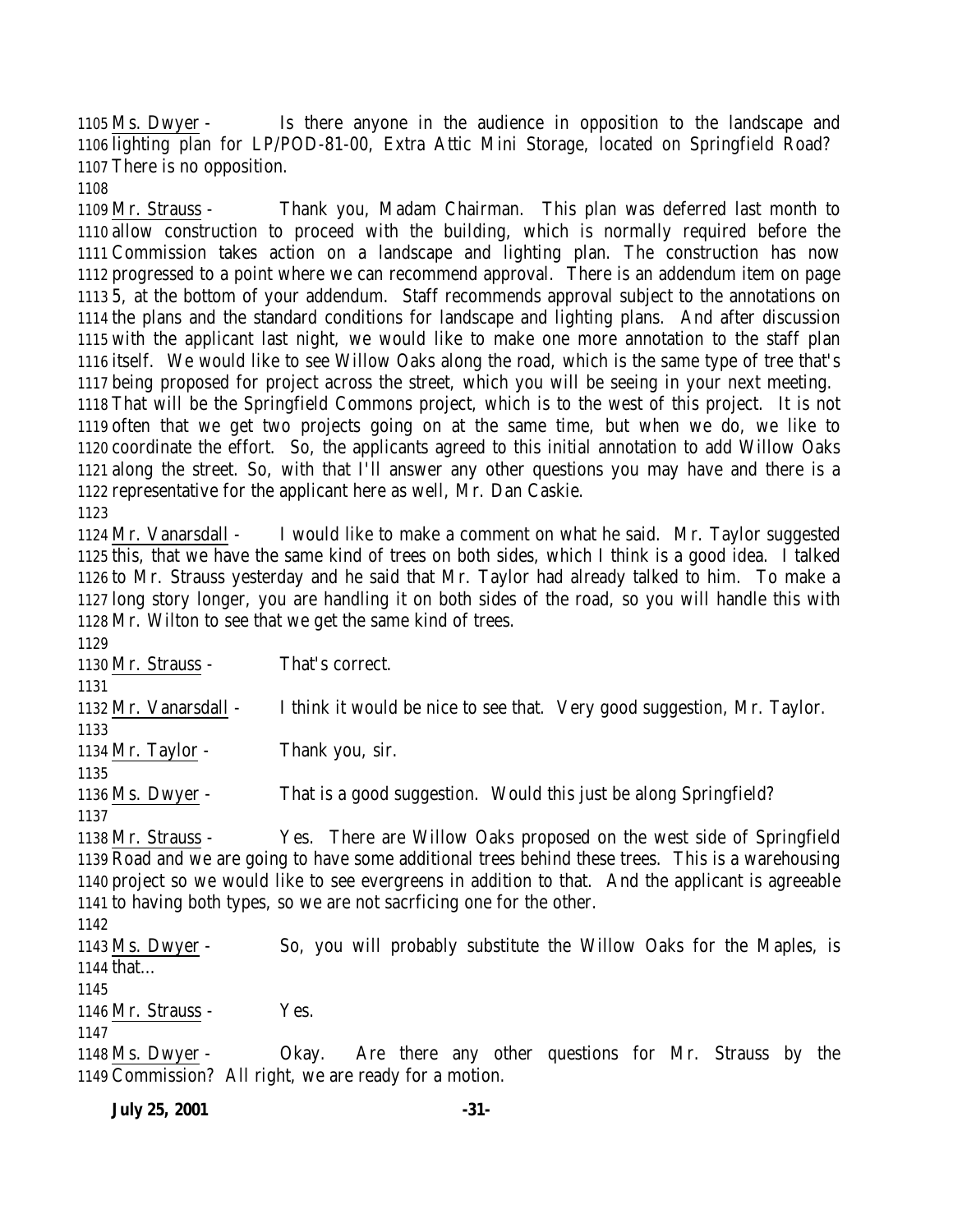Mr. Vanarsdall - I move LP/POD-81-00, Extra Attic Mini Storage on Springfield Road be approved with the approval on the addendum.

1154 Mr. Taylor - Second.

 Ms. Dwyer - The motion was made by Mr. Vanarsdall and seconded by Mr. Taylor. All in favor say aye…all opposed say nay. The motion carries.

 The Planning Commission approved the landscape and lighting plan for LP/POD-81-00, Extra Attic Mini Storage, subject to the standard conditions attached to these minutes for landscape and lighting plans and the annotations on the plan.

# **SUBDIVISION**

Church Trace (July 2001 Plan) **Balzer & Associates, Inc. for the Estate of Frederick M. Harris and Aspect Properties, LLC:** The 5.16 acre site is located at the southeast intersection of Church Road and Guyana Drive on parcel 57-A-33. The zoning is R-3C, One-Family Residence District (Conditional). County water and

sewer. **(Three Chopt) 15 Lots**

 Ms. Dwyer - Is there anyone in the audience in opposition to Church Trace (July 2001 Plan)? There is no opposition.

 Mr. Wilhite - Staff was waiting on additional information on lot design. We have received that and it has been reviewed and at this point staff can recommend approval of this subdivision.

 Ms. Dwyer - Are there any questions of Mr. Wilhite by Commission members? There are no questions. We are ready for a motion.

 Mr. Taylor - Madam Chairman, I move approval of Church Trace (July 2001 Plan) subject to the annotations on the plans the standard conditions for developments of this type and conditions Nos. 12 through 16.

Mr. Vanarsdall - Second.

 Ms. Dwyer - The motion was made by Mr. Taylor and seconded by Mr. Vanarsdall. All in favor say aye…all opposed say nay. The motion carries.

 The Planning Commission granted conditional approval to subdivision Church Trace (July 2001 Plan) subject to the standard conditions attached to these minutes for subdivision served by public utilities, the annotations on the plan and the following additional conditions: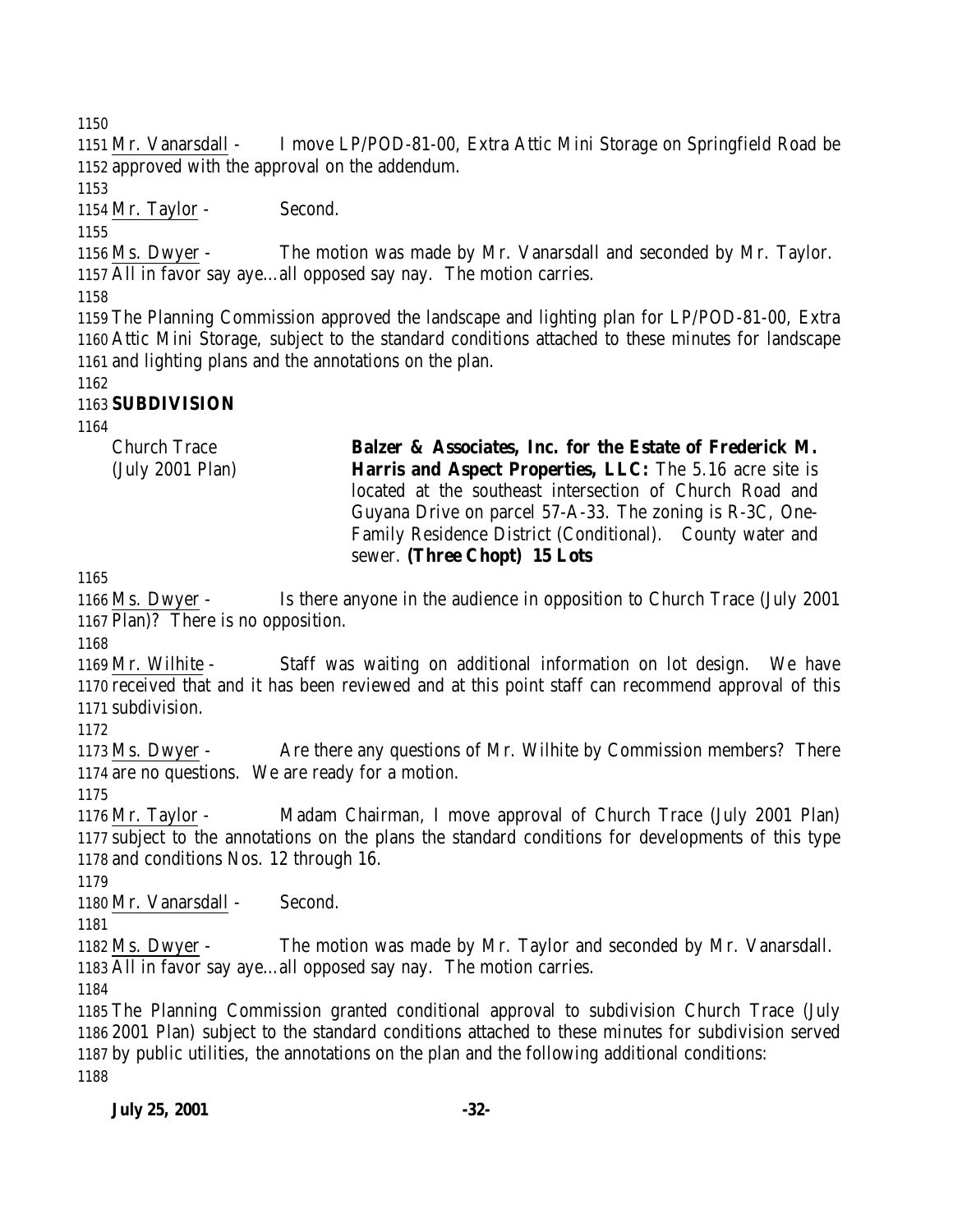12. The detailed plant list and specifications for the landscaping to be provided within the 25-foot-wide planting strip easement along Church Road shall be submitted to the Planning Office for review and approval prior to recordation of the plat.

- 13. The proffers approved as part of zoning case **C-18C-01** shall be incorporated in this approval.
- 14. The developer shall provide signage, the wording and location as deemed appropriate by the Director of Public Works, which addresses the possible future extension of any stub street.
- 15. The applicant shall quitclaim his interest in Kennedy Road and any other private access roads or easements within the bounds of this development prior to the recordation of the subdivision plat.
- 16. Prior to final subdivision approval, the applicant shall provide evidence satisfactory to the County Attorney and the Director of Planning concerning the legal status of Kennedy Road if any portion of said road is to be incorporated into this development.

### 

# **SUBDIVISION**

Tree of Life (July 2001 Plan) **Kevin L. Floyd, P.E., L.C. and N. Zasler for Tree of Life, LLC** The 3.051 acre site is located on the north west corner of North Gayton Road and Favero Road on parcel 45-15-A-1. The zoning is A-1, Agricultural District. County water and sewer. **(Three Chopt) 2 Lots**

 Ms. Dwyer - Is there anyone in the audience in opposition to subdivision Tree of Life (July 2001 Plan)? There is no opposition.

 Ms. Goggin - The applicant turned in a revised plan that address staff's concerns about the Resource Management Area and Resource Protection Area. Environmental has gone out there and confirmed that the revised plan meets our standards. Staff recommends approval of the plan with the additional conditions Nos. 12 and 13 in your regular agenda, and the revised plan is in your handout.

 Ms. Dwyer - Are there any questions of Ms. Goggin by Commission members? 1218 Mr. Taylor - Is there a revised plan or did you just make annotations on the plan? Ms. Goggin - There was a revised plan in your handout agenda. It only contained the lots that are requested for subdivision. Ms. Dwyer - Mr. Taylor, it should be with your addendum. 1225 Mr. Vanarsdall - Here it is. Mr. Taylor - I've got it. All right, Madam Chairman, I move approval of Tree of

Life (July 2001 Plan) subject to the annotations on the plans the standard conditions for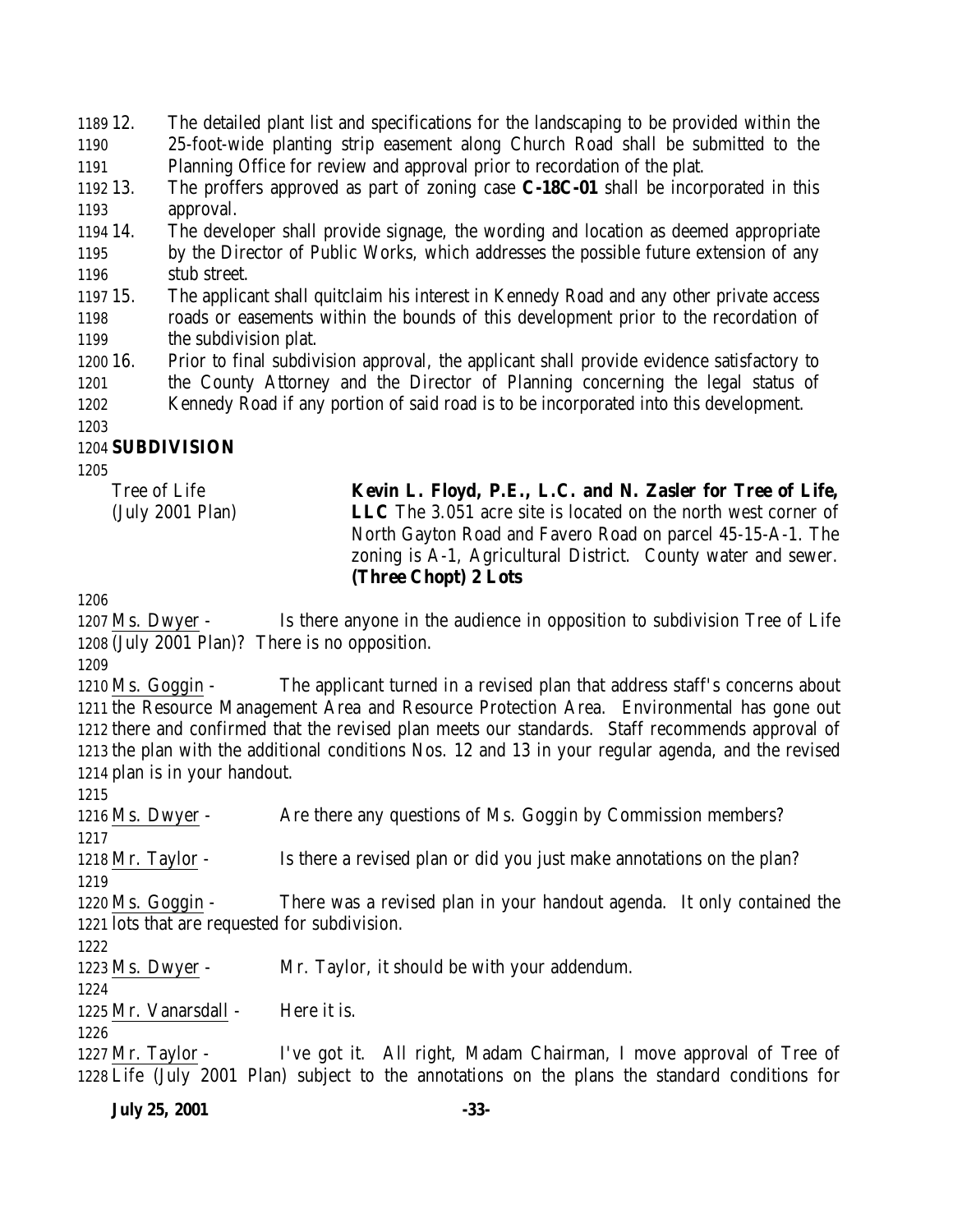subdivisions served by public utilities and conditions Nos. 12 and 13.

 Ms. Dwyer - Do you want to mention the revised plan in the addendum? Mr. Taylor - And the revised plan dated July 20, 2001. Mr. Vanarsdall - Second. Ms. Dwyer - The motion was made by Mr. Taylor and seconded by Mr. Vanarsdall. All in favor say aye…all opposed say nay. The motion carries. The Planning Commission granted conditional approval to subdivision Tree of Life (July 2001 Plan) subject to the standard conditions attached to these minutes for subdivision served by public utilities, the annotations on the plan and the following additional conditions: 12. Each lot shall contain at least 43,560 square feet, exclusive of the flood plain areas. 13. The conditions approved as part of variance case **A-28-2001** shall be incorporated in 1246 this approval. **PLAN OF DEVELOPMENT (Deferred from the June 27, 2001, Meeting)** POD-35-01 Gayton Baptist Church - N. Gayton Road (POD-98-90 Revised) **C. E. Duncan & Associates, for Gayton Baptist Church:** Request for approval of a revised plan of development, as required by Chapter 24, Section 24-106 of the Henrico County Code to construct a two-story, 12,000 square foot classroom

addition (phase 1), a one-story, 12,000 square foot sanctuary with 900 seats (phase 2), and a two-story, 20,800 square foot gymnasium and fellowship hall (phase 3) at an existing church. The 11.75 acre site is located along the east line of Gayton Road, approximately 1,200 feet south of W. Broad Street (U.S. Route 250) on parcel 35-A-28A. The zoning is A-1, Agricultural District. County water and sewer. **(Three Chopt)**

 Ms. Dwyer - Is there anyone in the audience in opposition to POD-35-01, Gayton Baptist Church - N. Gayton Road? We do have opposition. Okay. Mr. Wilhite. 

 Mr. Wilhite - Thank you, Madam Chairman. This case was deferred from your last meeting. Since that time, the church has met with the neighbors to go over the plan. A revised plan has been submitted to us and was provided to you in the handouts. This revised plan eliminates the two future buildings. The only approval being asked for now is the education wing addition. Also, the parking associated with that, the improvements have been pulled a little bit further away from the adjacent neighborhood. Also, in the revised plan that was handed out, I have included a copy of the grading plan that shows the location of clearing and the storm water management basins. The closest point of clearing to the adjacent property, the Wellesley neighborhood, is 60 feet under this plan. The closest point of the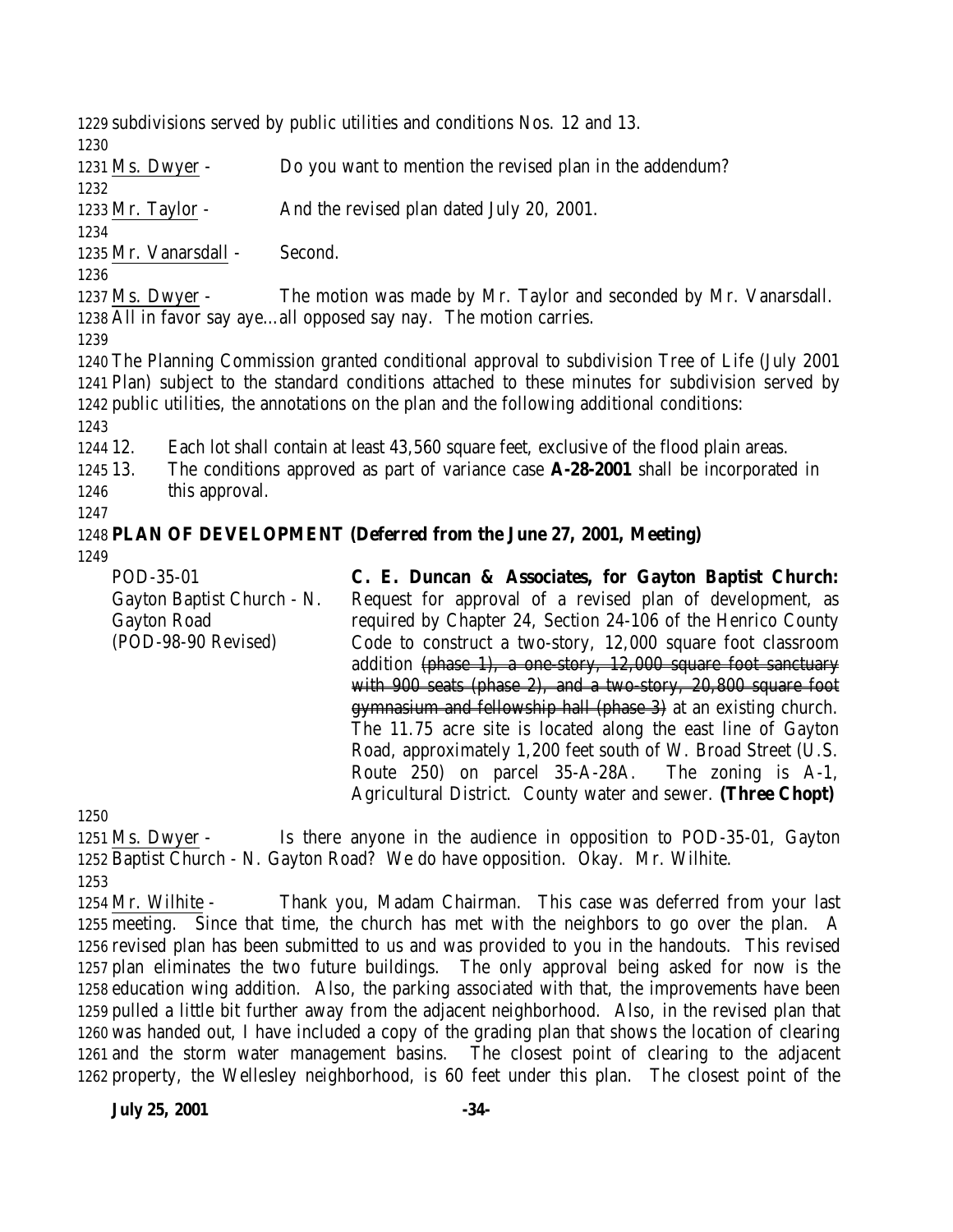parking lot, which is the closest physical improvement, would be 145 feet. In your addendum appearing on page six, I have revised the caption showing that the approval is only for the two- story, 12,000 square foot classroom addition. Also staff is recommending that both the landscape plan and the lighting plan come back to the Planning Commission for another public hearing and approval based on the comments that we received from the neighborhood. Condition No. 28 is also being proposed regarding the trash disposal service on the site. It would limit it to between the hours of 7:00 a.m. and 6:00 p.m., Monday through Friday with no trash disposal service on Saturday or Sunday.

 The revised plan that was given to you had two additional annotations on it. It showed a stockpile next to the parking lot. Staff is recommending that the stockpile be relocated further away from the neighborhood. Also, there was one proposed fire hydrant that in order to meet hose lay requirements is going to have to be shifted slightly. With that, staff can recommend approval of the revised plan, and I'll be happy to answer any question that you may have.

1278 Ms. Dwyer - Are there any questions of Mr. Wilhite by Commission members? 

Mr. Marlles - Mr. Wilhite, you mentioned two distances in your presentation, would

 you repeat those? 

1283 Mr. Wilhite - In scaling off the grading plan, the closest point of clearing on this, that I could see, would be 60 feet from the property line abutting the Wellesley neighborhood to the area which will be used for a temporary sediment basin. The permanent improvements of the parking lot and the buildings, the closest point that I scaled off, is 145 feet from the corner of the parking lot to the property line.

Mr. Marlles - Thank you.

 Ms. Dwyer - Mr. Wilhite, the limit of clearing that you mentioned is that shown on the grading plan as the tree line closest to the neighborhood?

 Mr. Wilhite - On the second sheet in your handout agenda, well, it's going to appear at the basin on the extreme right-hand side of the sheet. From that point there, the closest point of the, what they show as the tree clearing line, to the property line, I measured off at 60 feet. 

 Ms. Dwyer - So, you are talking about what is labeled as the silt trap on the plan? 

1300 Mr. Wilhite - Yes.

Ms. Dwyer - Okay. And that's a permanent basin you said?

 Mr. Wilhite - No. That is only temporary. That will be filled in after construction. It's a possibility that the future gymnasium might go in this area, but with this plan of approval that is the closest point of clearing to the property line.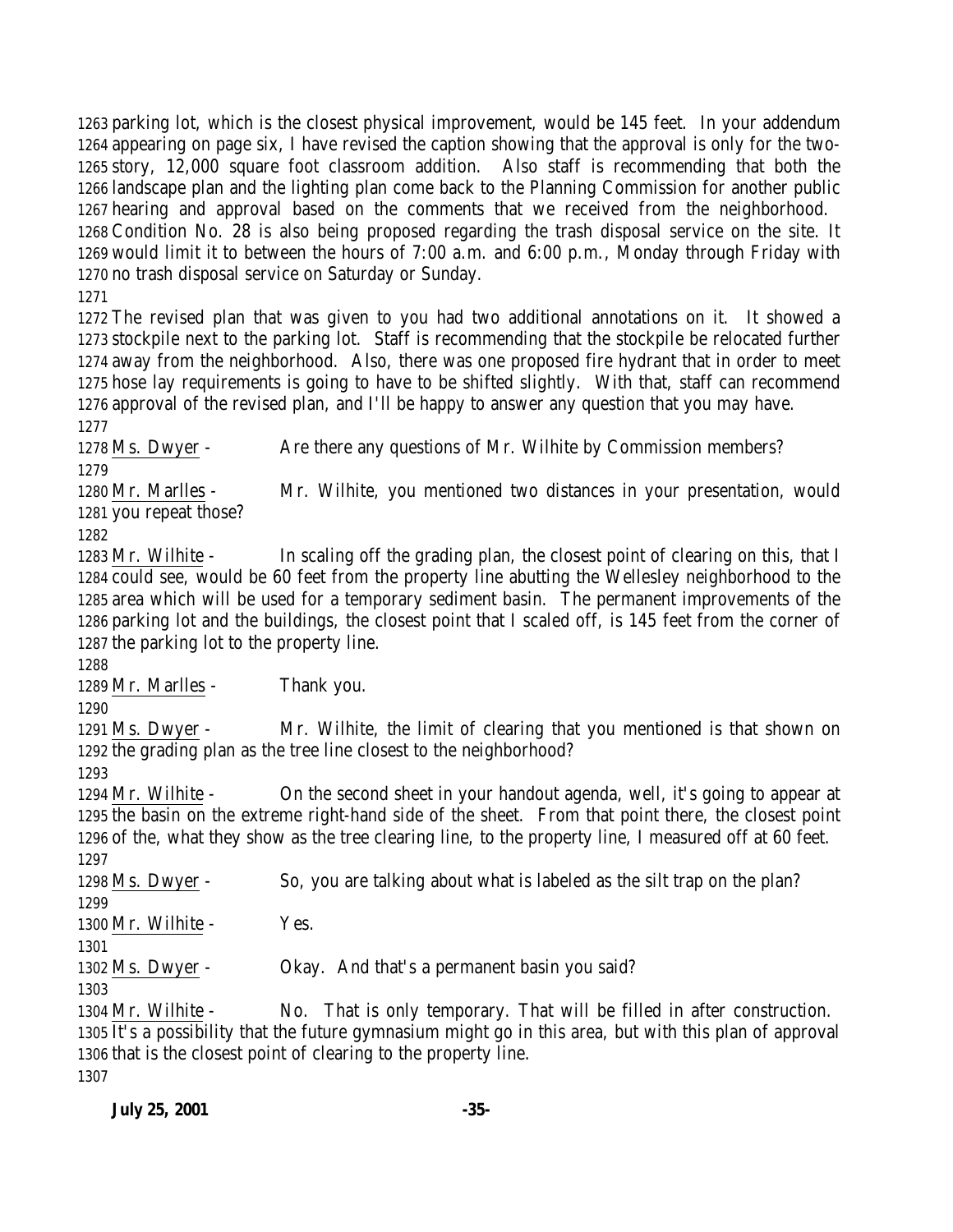Ms. Dwyer - Looking at this, I'm not sure where the limits of clearing are, generally, on the site. The tree line that is shown does that delineate the tree-save area? Mr. Taylor - Could you highlight that? It would help if we could draw a line between that because that is very germane to the audience. Mr. Wilhite - This point, right here (referring to map on the screen). It's hard to see up on the screen but they do show clearing, here, and they run pretty close to this bio retention basin being proposed. And it stops, right here, at the bottom of the grading, where you see the heavy lines for grading for that sediment trap, is where they show the limits of clearing. Ms. Dwyer - Is there an existing cleared area between the treed area? Mr. Wilhite - There is a cleared area, however, that area has some under-canopy growth on it. So, it's not completely open, it's not like a grassed area. It has some undergrowth. Ms. Dwyer - So, between the edge of pavement for the parking and the property lines, generally, that is considered treed. Mr. Wilhite - It has existing vegetation in the fact that it also mention the bio retention is going to be a planted basin as well, and that will be heavily landscaped. I do have a copy of a conceptual landscape plan for that area that I can put up on the screen as well. Ms. Dwyer - It looks like there is a cleared area running parallel to the property line. Mr. Wilhite - Right. It shows two tree lines in there, but that area between the tree lines have undergrowth vegetation in it. It's not just a grassed area. Ms. Dwyer - And as I recalled last time, well it is actually shown on the front sheet, that there are a number of easements crossing the property. Mr. Wilhite - Yes. There are storm sewers, both sanitary and storm sewer. Mr. Kaechele - You mentioned that the landscape plan is recommended to come back. 1344 Mr. Wilhite - Yes, sir. 1346 Mr. Kaechele - And that the silt trap would be filled in? Mr. Wilhite - That area would be filled in 1350 Mr. Kaechele- And will that be subject to landscaping? Mr. Wilhite - It could be landscaped, yes.

**July 25, 2001 -36-**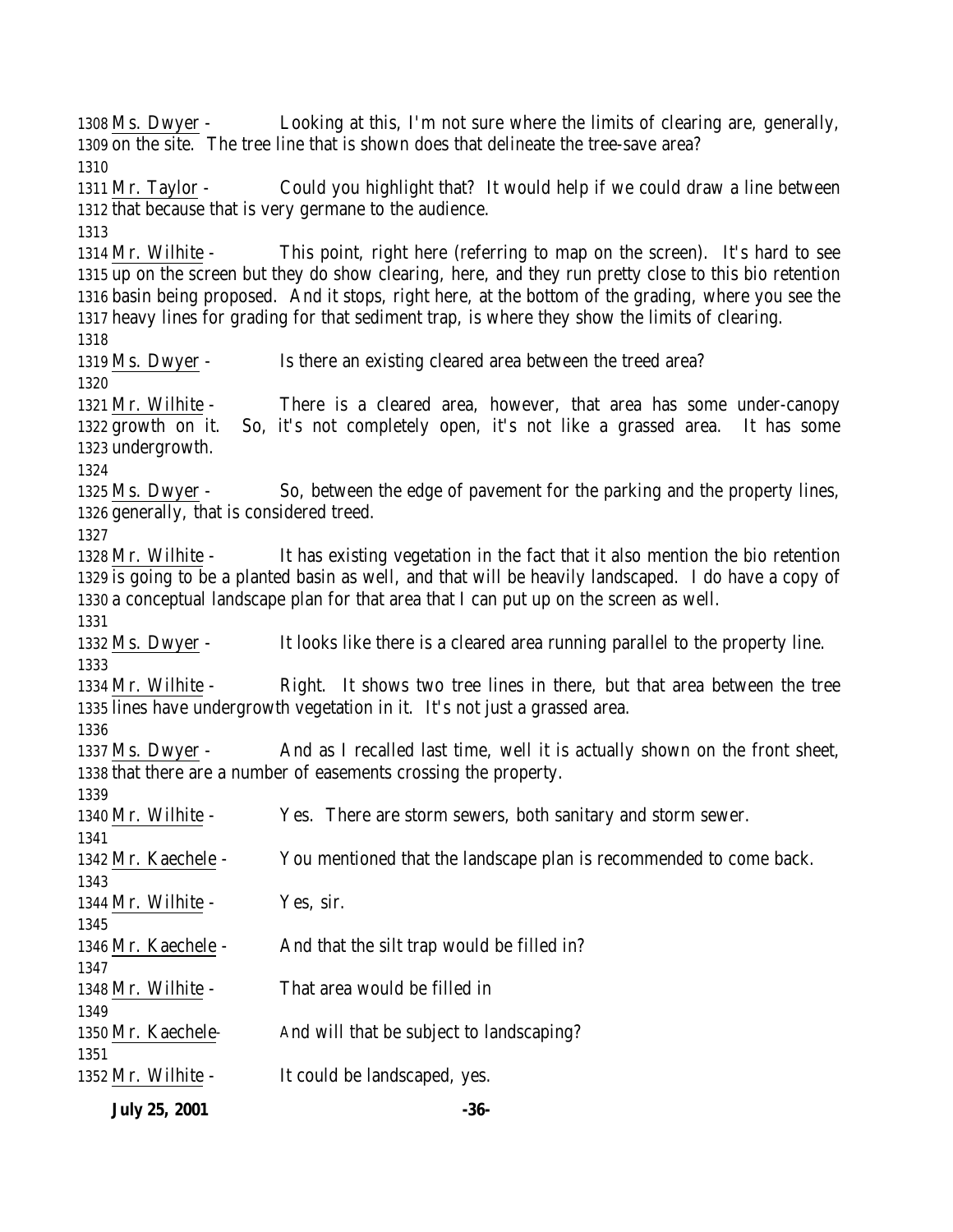Mr. Kaechele - Okay. Ms. Dwyer - Are there any other questions of Mr. Wilhite by Commission members? Mr. Taylor - Madam Chairman, I have one that I would like to see. But, I think that it is best shown on this sheet, and that is the distance between the church extent of their excavation and the adjacent neighbors. Can we see that on the screen? Yes, we can. Mr. Wilhite - I've put up an aerial photograph with the property lines added to show the distance between the existing improvements that are out there now and you can see where the property line, which is a creek, between the existing homes and the church runs. Mr. Taylor - Was this photo taken after or before the County sewer installation? Mr. Wilhite - It would appear to me that it was taken before the sewer installation. You can see one easement area, but that is a storm sewer. The other sewer line that was added was a sanitary sewer that runs the full length of that property. Mr. Taylor - Along the creek line is the jagged line that has really remained unchanged, correct? Mr. Wilhite - Other than just the clearing out that occurred with the sanitary sewer installation. There has been no other work to my knowledge done in that area. 1377 Mr. Taylor - Thank you. Ms. Dwyer - Are there any other questions? Mr. Taylor, I assume you would like to hear from the applicant? Mr. Taylor - I would indeed, Madam Chairman. Ms. Dwyer - Will the applicant come forward, please? Good morning, would you state your name for the record, please. Mr. Walker - My name is Mark Walker, and I'm speaking on behalf of Gayton Baptist Church. And I want to thank you for your time this morning, Madam Chairman and distinguish Commissioners. Don Faggert and I have been leading our church through a master planning project for last 14 months. Several members of our church are here this morning, including our youth pastor, Mr. Lance King, and our pastor Darryl Boggs who just had to step out. This process has involved several professionals outside our congregation including our site engineer Mr. Carl Duncan. We have also received valuable guidance in direction from

 Mr. Kevin Wilhite and his staff, beginning at our first disclosure meeting with Henrico County last November. Even more recently, Mr. Wilhite and Mr. Al Taylor had been instrumental in providing guidance and coordination to bring this project to where it is today. I also want to acknowledge the input received from our neighbors, including Mr. and Mrs. Davis, Mrs.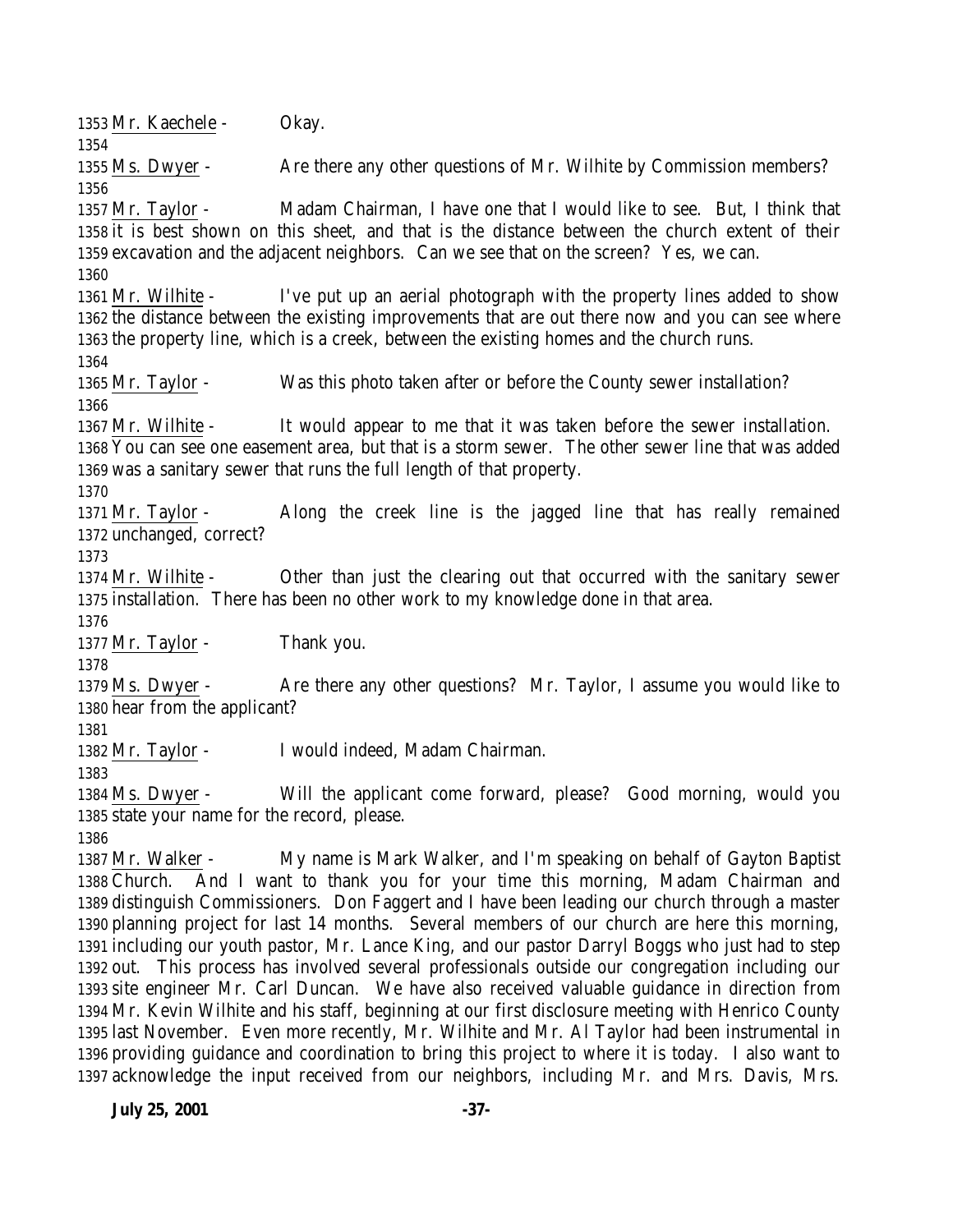Barzel, Mr. Darr, who is not here this morning, and Mr. and Mrs. Sears and others. Since the project was presented to you on May 23, of the input received from our neighbors, has affected several positives changes to our master plan resulting in an enhanced master plan. Gayton Baptist Church has greatly benefited from the input receive from Henrico County and our neighbors enabling us to better meet the spiritual needs of the rapidly growing area of Henrico. The project in front of you is comprised of one phase now. This phase consist of expanding the educational wing of our existing church. Providing site work for additional parking. Providing site work for environmental retention facilities. Providing site work for future sanctuary and site work for a future family-life building gymnasium. Future phases would include the new sanctuary building and the new family-life gymnasium building. 

 Through the plan of development process, conducted at Henrico County, we have become acutely aware of several concerns from our neighbors. Following our May 23 meeting with the Planning Commission, we conducted several one on one sessions to understand the concerns and held a town hall meeting earlier this month to better understand the issues. The concerns are summarized in the following three items: Vegetation Screen Reduced. Our neighbors enjoy the privacy provided by our church's wooded lot. The nearest home is about 75 to 80 yards from the closest point of proposed land disturbance. All homes are about 100 yards from the closest point of proposed building construction. Our recent site plan has relocated the parking lot farther from the property line into the interior of the property, which is clearly a win, win, for both the church and our neighbors. 

 The second item was water run off. The local creek which runs into Wild Lake and further flows into the Tuckahoe flats drainage basin. The proposed water mitigation system utilizes bio-retention areas, densely planted with trees and shrubs to absorb water and minimize water runoff. These bio-retention areas will further reduce visibility of parking and buildings as seen from our neighbors, clearly an enhancement to the plan. The third item was noise from trash collection. Our refuse collection is currently scheduled Saturday mornings. We are in communication with our trash collection company to reschedule collection to a time, which is acceptable to our neighbors and meets the needs of our church. 

 As of a result of the feedback received during the process and to maintain open communications throughout the project going forward, Gayton Baptist Church has appointed a neighbor and church member who resides in the Wellesley subdivision, behind the creek, behind our church, Mr. Chuck Allen, to be our church community liaison for these or any other matters which may arise from any neighborhood. Mr. Allen will hold regular informational meetings to provide a continuous dialogue between the church and all our neighbors. This appointment of Mr. Allen is consisted with our churches long-standing ministry of community involvement, including activities like Troop 747, which operates out of our church. The Women's Community Bible Study. We are actively involved with Shady Grove YMCA's supporting needy projects. Foxhall Subdivision, we share resources. We use their parking lot, they use our tables and chairs. Our church is used as a voting precinct and we provide transportation to and from Our Lady of Hope in Gayton Terrace facilities for our services. In conclusion, again on behalf of the staff of Gayton Baptist Church and each of our members, we appreciate the support provided by Henrico County in advancing the project to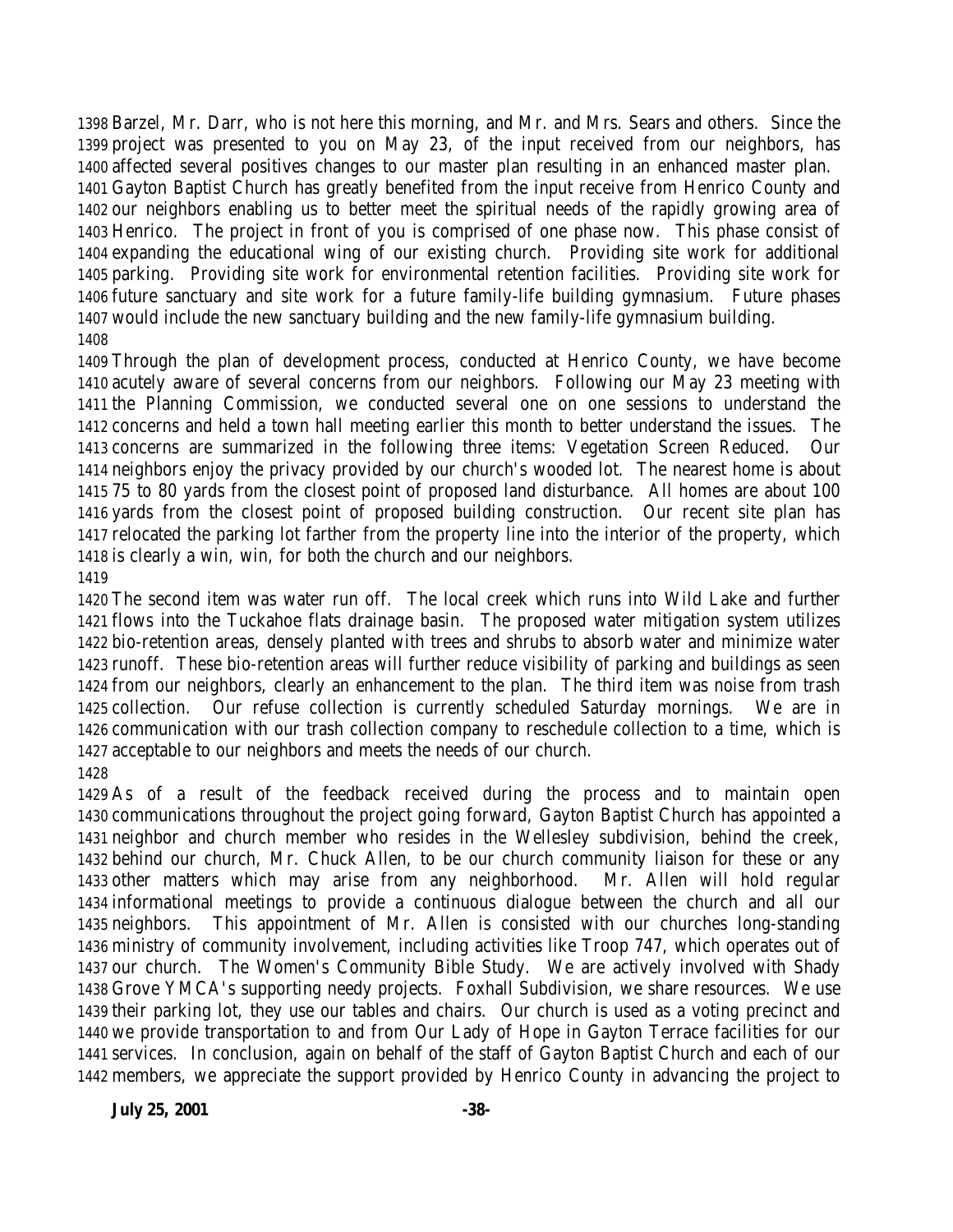where it is today. We appreciate the input from our neighbors. We are asking that Henrico and our neighbors to trust our intentions to do the right things, as issues arise, as we have demonstrated in the past. We are also asking Henrico County to grant us our right to develop this property. Therefore, enabling the stewardship we are called to perform with regard to our resources and our talents. We look forward to a favorable response today from this Commission and we welcome the community into our new facilities in the near future. Thank you for your time.

 Ms. Dwyer - Thank you, Mr. Walker. Are there any questions for Mr. Walker by Commission members? Mr. Walker, the bio-retention facility is that in lieu of another BMP or an existing BMP?

 Mr. Walker - As I say, we've been spending about 14 months on this and we had a design last fall which I think we came to the November meeting with, conceptually, which is referred to as a "Delaware Sand Filter." We looked at that and it looked to me like a great place to play racquetball. It was a concrete vault that had a sand layer at the base of it and it required percolation and collection of the water. We looked at that for economic reasons and it's not a really attractive structure and went with these bio-retention areas which are natural looking. They use nature absorption of the water to minimize runoffs. We have been through at least one iteration just in the technique of capturing water runoff.

 Ms. Dwyer - Grove Avenue Baptist has a few of those in their parking area too, one of which is along Parham Road. I didn't know if you were aware of that.

Mr. Walker - Personally, no, I'm not.

 Ms. Dwyer - I see the one adjacent to the parking lot, do you have another bio-retention?

 Mr. Walker - There are two. One is between the homes across the creek and the parking lot. Could you put the drawing back on the overhead? But, they are pretty substantial and very similar in size. To the top of your screen here (referring to drawing on the screen) the first bio-retention area is just to the top of the parking lot. And, of course, the homes are across the creek and that would catch water running off that back parking lot as well as obscure the view from the homes to that parking lot.

Ms. Dwyer - Because that would be heavily planted.

 Mr. Walker - Yes. There are many Oak trees, Maple trees and Dogwoods as well as shrubs to absorb that. The second bio-retention area is between the parking lot that I was just referring to and the main parking lot. That one, again, will absorb water running off this main parking lot as well as provide an additional screen to that parking and to the new sanctuary that's planned in the interior of this parking loop. 

Ms. Dwyer - Thank you. Are there any other questions? Thank you, Mr. Walker.

**July 25, 2001 -39-**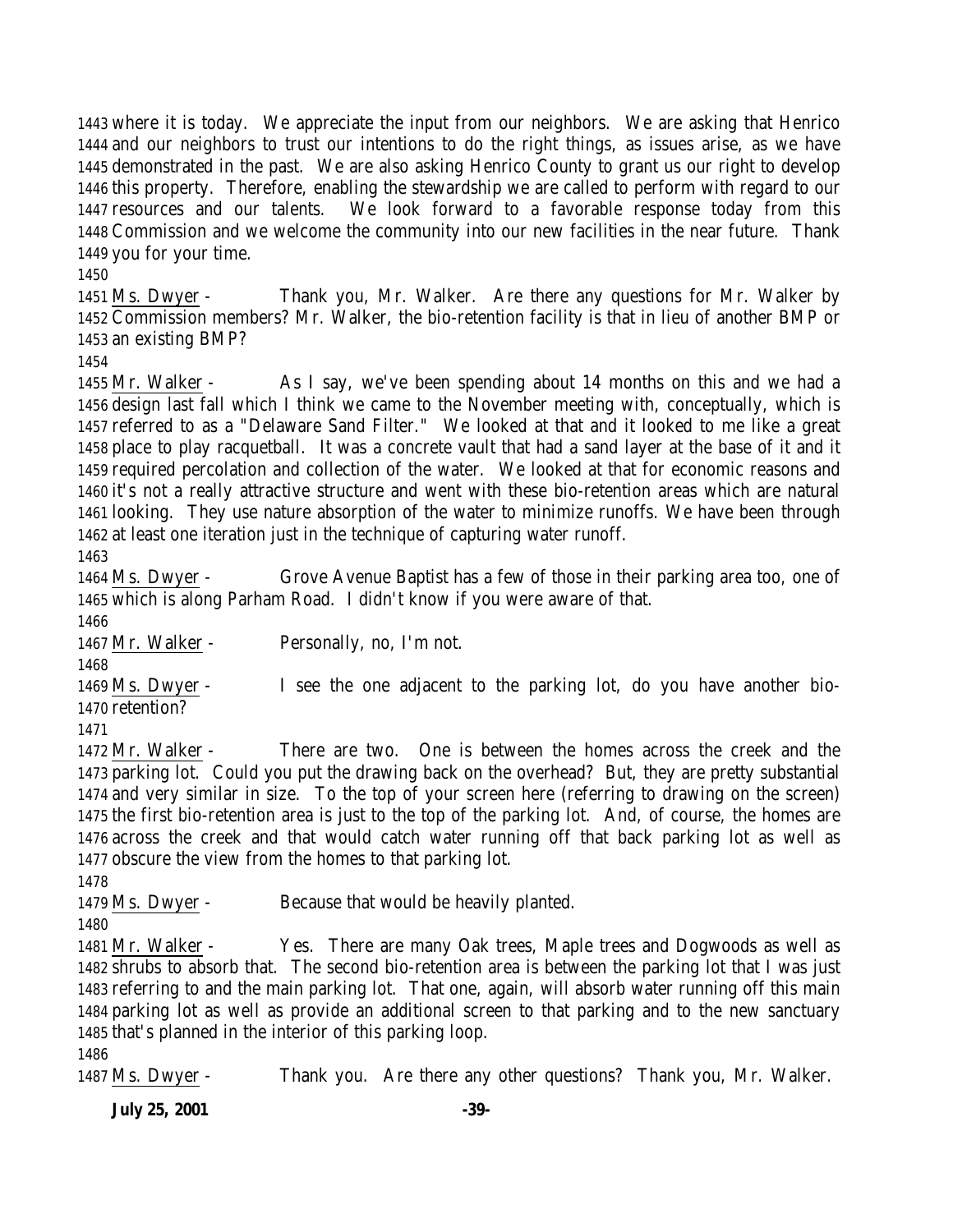All right. We will now hear from the opposition. I will mention while the opposition is coming forward that we typically limit presentations by the applicants and the opposition to ten minutes. The church has taken about four minutes of their time. 

| 1491                |                                                                       |
|---------------------|-----------------------------------------------------------------------|
| 1492 Mrs. Darr -    | I'm Janet Darr and I'm a homeowner adjacent to Gayton Baptist Church. |
| 1493                |                                                                       |
| 1494 Ms. Dwyer -    | Could you spell your last name, please?                               |
| 1495                |                                                                       |
| 1496 Mrs. Darr -    | DARR.                                                                 |
| 1497                |                                                                       |
| 1498 Ms. Dwyer -    | Thank you.                                                            |
| 1499                |                                                                       |
| 1500 Mr. Kaechele - | Mrs. Darr, could you give your address also, for the record.          |
| 1501                |                                                                       |

 Mrs. Darr - It's 3725 Blue Lake Drive. As a homeowner whose property abuts Gayton Baptist Church, I would like to make the following requests prior to the motion by the Board (sic). First, I would like to requests that a landscape plan be developed and put before the Board as well as the homeowners. We hope this plan would include an evergreen tree buffer with the appropriate height and spacing to lessen the impact of the parking lot lighting, as well as the building lighting on the homeowners. Secondly, I would like to see a lighting plan developed and submitted also, reducing the impact on the homeowners, the duration of the lighting being on at night and the height and level impact to our homes. Third, I was concerned of the site work planning, site work clearing. As I understand it, there are three phases with the church's development and the clearing was proposed for all three phases, where there was only going to proceed with Phase 1. We feel that the additional clearing would eliminate the natural landscape for many years, prior to the develop of this area, and is unnecessary at this time and would have a negative impact on the adjacent properties. As listening to the prior comments, I was concerned about the clearing within 60 feet of the creek line. I realize that is a floodplain and I thought the restriction there was 100 feet within the creek, in terms of clearing. That I am not sure about but I would like that checked up on. When he discussed the vegetation and undergrowth in the area that was cleared by the sewer, there really is not much there. There are just some weeds that have popped up since that area was cleared. It has not been planted or addressed in any way. We are significantly concerned about the runoff in the creek. The development, from that map, northeast of the church produce significant runoff within the creek, even with the silt fence. We've seen significant runoff in that creek. I would appreciate you addressing those concerns prior to your recommendations. Thank you.

 Ms. Dwyer - Thank you, Mrs. Darr. Are there any questions of Mrs. Darr by Commission members?

 Mr. Vanarsdall - I have one question. Have you addressed this with the church? 

 Mrs. Darr - My husband was at the meeting prior and I was out of town and he has addressed some of these concerns, yes, sir.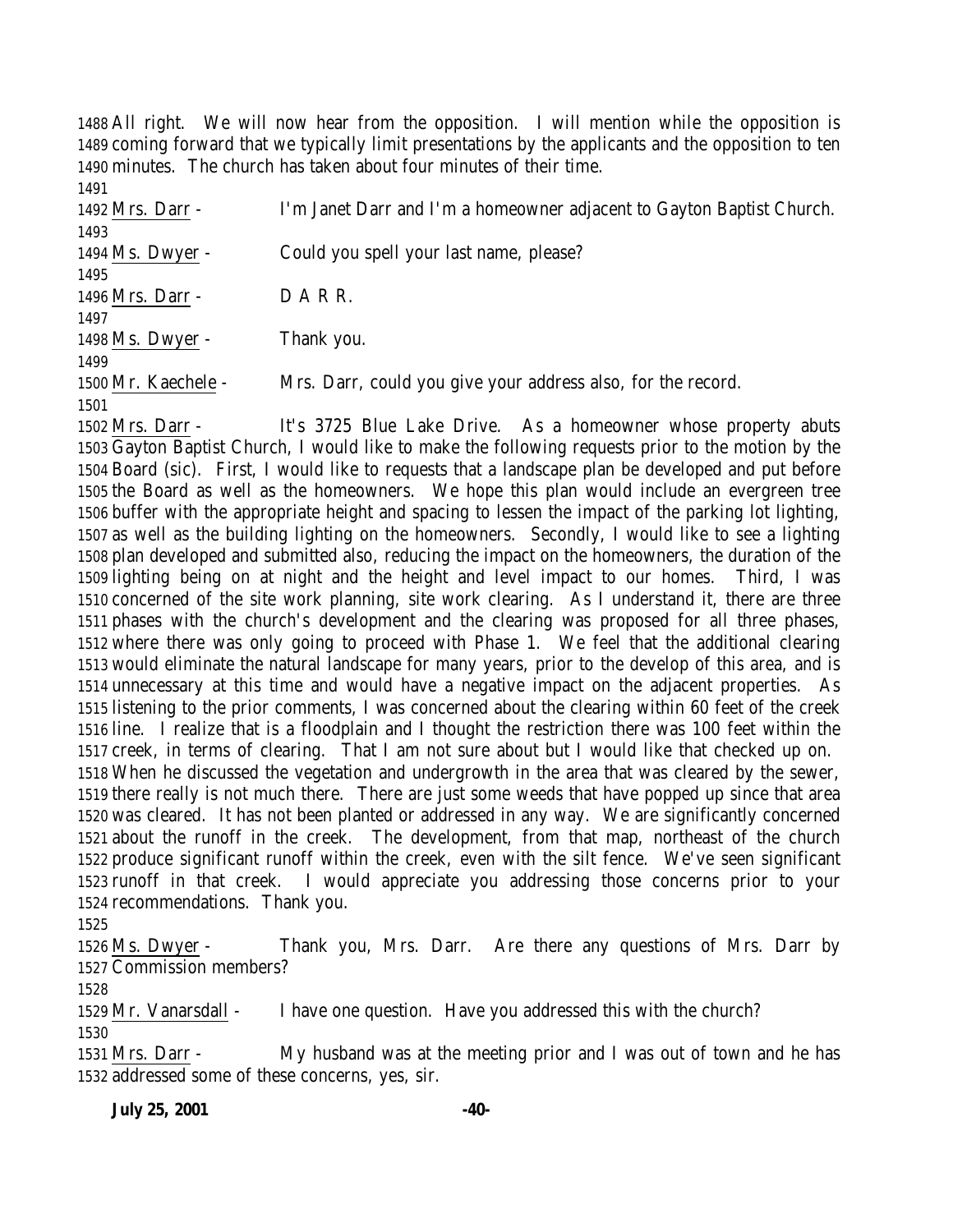Mr. Vanarsdall - But y'all haven't had any kind of meeting with the church to work these things out?

 Mrs. Darr - We have had some contact with the church concerning a tree that fell on our property and was not successful in getting much response from them concerning that issue. We attempted to contact them a number of times on that issue and did not get a response. Subsequent to my husband attended the recent meeting. They have come over and addressed some of the issues. I'm sorry. I wasn't with my husband at that meeting. 

 Mr. Marlles - Mrs. Darr, you do understand that a landscape and lighting plan will be required. It's been our experience to require those plans and to review those plans at a later stage in the site development process. Simply, because it allows us and the residents to see exactly what they are dealing with in terms of buffering or lack there of. So, our normal procedure is to require those plans later on in the process. Staff has recommended that those plans come back to the Planning Commission at a public hearing. So, regardless of what the Commission does today, you will have an opportunity to see those plans in the future. I just wanted to make sure that you are aware of that.

 Mrs. Darr - No, I wasn't and I appreciate you making me aware of that. But, I also was concerned that with that impact, the placement of the parking lot, I see that they adjusted the placement following the past meeting. The landscape plan would not impact that placement. I guess that is a question to you.

 Mr. Marlles - Okay. I'll have to ask Mr. Wilhite to answer that. But, the location of the parking lot is shown on the plan today as what they will have to deal with and what they will have to landscape in the future.

 Mrs. Darr- Then prior to that, I would like to see the floodplain issue with the creek and its placement proximity to the floodplain.

 Mr. Marlles - Madam Chairman, we might want to hear from all of the citizens there might be some similar request. We do have representatives from the Public Works Department here that maybe able to address that question.

 Ms. Dwyer - We will table that question about the clearing within 60 feet of the creek and we will maybe address all of these environmental issues at one time after we have heard from all of the citizens, if that is all right with you.

Mrs. Darr - That's fine. Thank you.

Ms. Dwyer - Thank you.

 Mrs. Barzel - Hi. I'm Lisa Barzel and my property is directly behind the current existing building and parking lot.

**July 25, 2001 -41-**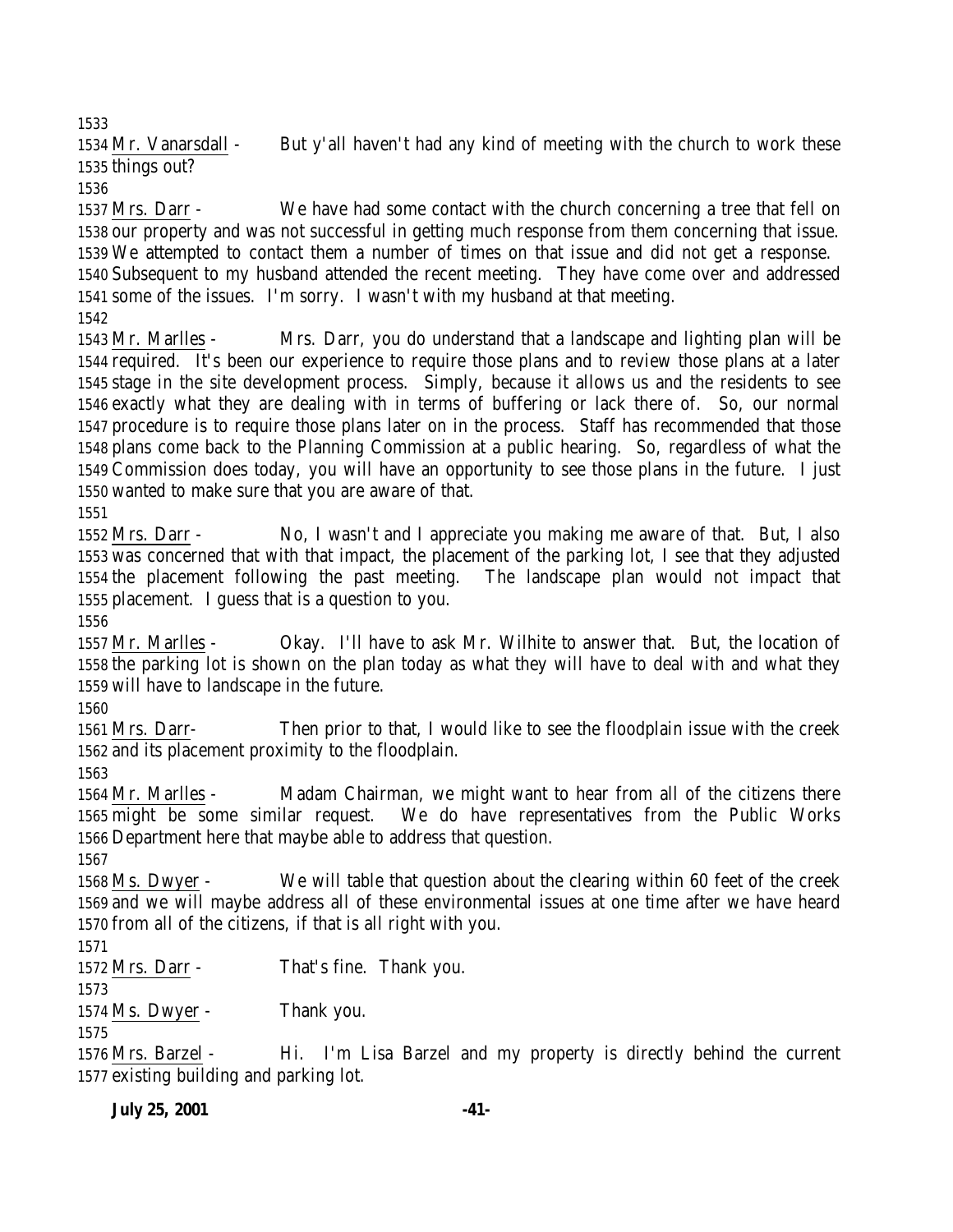Mr. Kaechele - Mrs. Barzel, what is your address? 

 Mrs. Barzel - It's 3741 Blue Lake Drive. I won't take a lot of your time, I just want to say that I support a lot of Jan Darr's concerns or similar concerns. In my case, in particular, I am requesting that the landscape plan be brought back before the Commission because I would like to see a treed buffer between myself and the parking lot. Our lot is at the lowest point and although we would like to be able to provide that buffer ourselves, we can not. Any trees that we plant on our side of the creek would do no good at all because of the height. The church is a lot higher than we are. So, that is why that is so important. I understand that the plan is to plow over the current retention basin, which has been, what I call a snake pit, and that they will landscape there but I think that I am looking for more landscaping than the church is planning and more evergreens and taller and thicker. The reason is that I have been living behind the church and so my experiences, although a church is a very good neighbor to have, at times they do use their parking lot for activities. And with all of the hard surfaces it can be very noisy when there are a lot of people out there playing and the kids and the whole thing. And I assume that those activities will continue and will have even more hard surfaces. So, that is another reason for me in requesting this barrier as well as for some privacy. Also, I would like to confirm that that area that was clear by the County last year, there is nothing there but some wild grass and stuff like that. It is quite a large area. I think it is at least 20 feet wide or something, and that's already been cleared. I also am the one who brought up the trash issue, so I am happy to hear that it's been recommended that that be done during the week. I think those are all of the major issues that I have been concerned about. Are there any questions?

 Ms. Dwyer - Mrs. Barzel, it looks from the picture that there are a lot of trees here, and I guess, it is also clear from the picture, that these are deciduous trees. So, what you are interested in, then, are evergreens primarily to be added so that during that half of the year when there are no leaves, that you will have some screening. Did I understand that correctly? 

 Mrs. Barzel - Absolutely. And if anyone were to come out and look at it, yes, it is very thick with leaves right now, but….. It's really shocking. People always comment, they are kind of startled when they walk in my backyard, "Oh, I had no idea, the church is right there isn't it." It is very imposing and close without any evergreens.

 Ms. Dwyer - Did I understand you to say that you would like to see plantings over the easement area that was cleared because I'm not sure that can be done but we can look into that? 

 Mrs. Barzel - It would be great if it could. I've heard that before that it might not be able to be done, I guess I was just clarifying. I just want you to have a visual that that whole buffer is gone too.

 Mr. Jernigan - Mrs. Barzel, the noise that's coming from the parking lot, is this late at night? 

Mrs. Barzel - It's not that late, it's in the evening maybe Wednesday night activity. I

**July 25, 2001 -42-**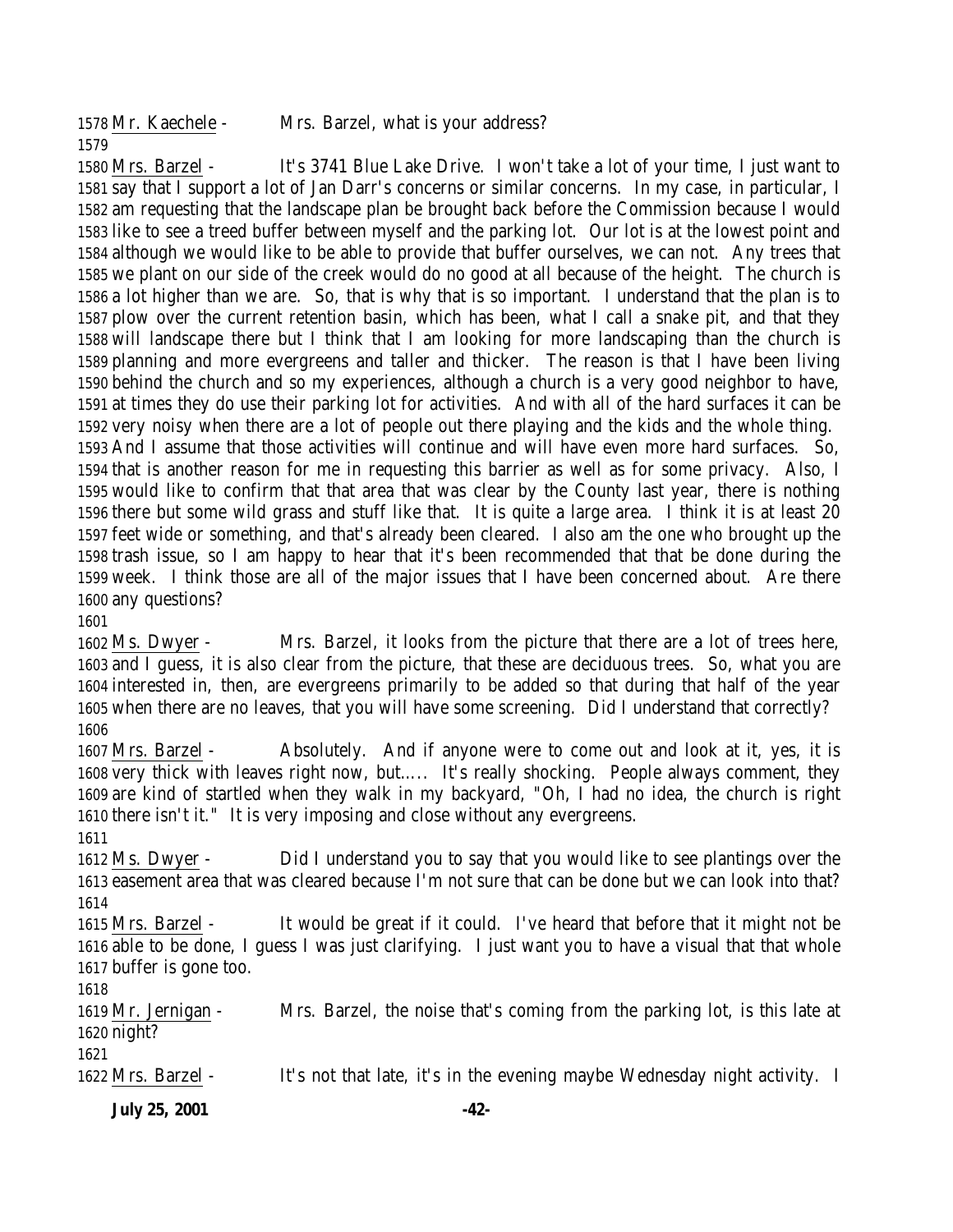really haven't paid that much attention to any particular night but I think like a Wednesday night or Sunday night activity. So, no, it's not like late, late. There have been very few times it's been late, late.

 Mr. Jernigan - But, it's basically just the nights that they have a meeting, Wednesday and Sunday. You are not having problems all during the week.

 Mrs. Barzel - Oh, no. I don't want to represent that. They will have activities out there when the weather is good, that kind of thing.

 Mr. Jernigan - I just wanted to make sure we didn't have other people loitering around there.

 Mrs. Barzel - No, not at all. 

Ms. Dwyer - Thank you.

 Mrs. Davis - Good morning. My name is Eileen Davis and I live on Lot 19. If you wouldn't mind, I would like to have the other drawing put back up because my issues are really closer to what that drawing would help to identify. Beside from my issues, Mr. Deeb also asked me to…. He had to be out of town today and he's my neighbor. So, my backyard concerns are very similar to his. There are a couple of issues we wanted to kind of pre discuss. And I want to thank the church for working with us. They have been very amenable. We have had conversations back and forth and I really appreciate the changes that they have made and I think we are moving closer to an approval that will suit all of us, but we still have a little ways to go. To begin with, we keep hearing a little bit of a shift on the numbers, between the amount of footage. I believe 60 feet was mentioned today, which we hadn't heard about. And I would like to say "A" that we are concern about the floodplain issue and "B" about the fact that we really want to get an idea of exactly what is the distance between the building and our properties. It's particular important to us because these pictures really don't address the elevation of this property. The property is extremely graded and indeed the end of the parking lot would probably be a good 30 feet above eye level. One of the gentleman from the church suggested to us, when we were talking about the buffering issue, that why don't we just plant our own trees. My property itself is also very heavily treed and I intend to keep it that way. But, even if I were to plant a 30-foot tree, it still wouldn't address the elevation of the tip of the parking lot. It's just to far above me for me to be able to self contain that visual image. It really is going to have to be…. Any planting of evergreens is going to have to be on level with the parking lot, which is elevated beyond what any of us can do from our own property line. So, that is something that we would like to make the Board (sic) aware of. Also, I would like to concur with Mrs. Darr and Mrs. Barzel that that clearing from the sewer easement really has nothing on it other that brambles and weed grass that a good commercial lawnmower couldn't mow down. My biggest personal concern, which was also shared by the other residents, is the silt basin. The silt basin is pretty much right on top of my house. If you look at… and the property where this silt basin stops, that property down is extremely graded. Which means that they will essentially be right above my head. Besides from health concerns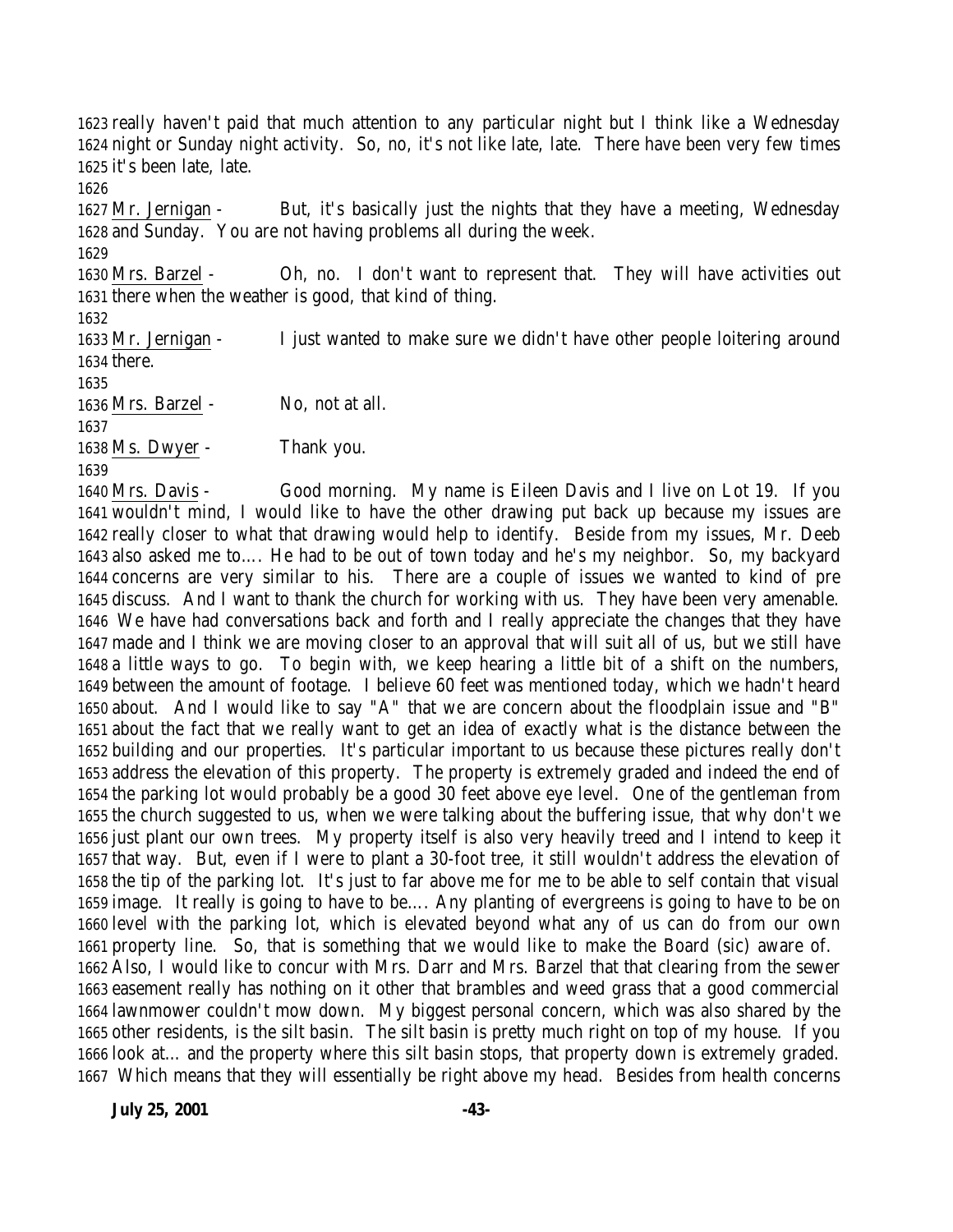of the water retention, you know, what's not a virus, standing water, all of that. Aside from that, I am also concern about the reason that that area of land is being cleared is that is the intended site of the gymnasium that is right now not coming before the Board (sic). The gymnasium is actually Phase 3, as I understand it. The placement of that silt basin, as I understand it, is being put in that particular spot so that "A" land can be cleared because somewhere down the road the gymnasium may be built on that site. In looking at that, and seeing how heavily encroaching it is on our properties and seeing all of the other possible places that the silt basin could be put that would be less of an encroachment upon us, I would ask the Board (sic) to consider that. The neighbors are in opposition of all of those trees being cleared at this time, essentially in anticipation of a Phase 3 gymnasium that is year's from being approved and/or built. Meanwhile, we are going to have to live with the disruption to that land. And leaving those trees alone at this time would go a long way towards providing the physical barrier that the homeowners in Wellesley are so concerned about. I guess that is really my only point. The only other thing I wanted to just make a point of is that we are concerned about…. The gentleman from the church said 75 yards, the gentleman from the County said 60 feet. That silt basin is kind of right on top of us, which is basically, as I understand it, and I would like to be corrected if I'm wrong, it's basically being put in that place because that's where the gymnasium maybe someday will go.

 Ms. Dwyer - Thank you, Mrs. Davis. Are there any questions for Mrs. Davis by Commission members?

 Mr. Taylor - Madam Chairman, I would like to go back, if I could to the aerial photo. I would like to point out that the distance from point to point really, is very considerable, from the neighbors that are down in the far corner to the ones that are closer to the northeast. So, too, the grading of the hill. Basically, everyone has, along that stretch, an uphill site, which frankly is good. The church has been willing, over a period of time, with their boy scout troops to supplement the plantings that are in there with evergreens and screen. And I think it was one of your neighbors who suggested something like bamboo, which is a tenacious screen.

Mrs. Davis - Okay. I wasn't aware of that.

 Mr. Taylor - Once we start bamboo, it will be bamboo forever and a tenuous green screen that you may live to regret.

 Mrs. Davis - The other thing that we are concerned about is due to the elevation, by any lighting plan, we are really concerned that the light is going to cascade down on us from above, it really is, you know, above us. And, we understand that the elevation provides some particular issues and one of them is the light management. It will be above us and will shine down on us, and the topography of the land does amplify noise, greatly. It's like an echo valley.

 Mr. Marlles - One thing I can assure you is that in the review of the lighting plan that 1712 is something that staff does look at very closely particularly where we have a residential use

**July 25, 2001 -44-**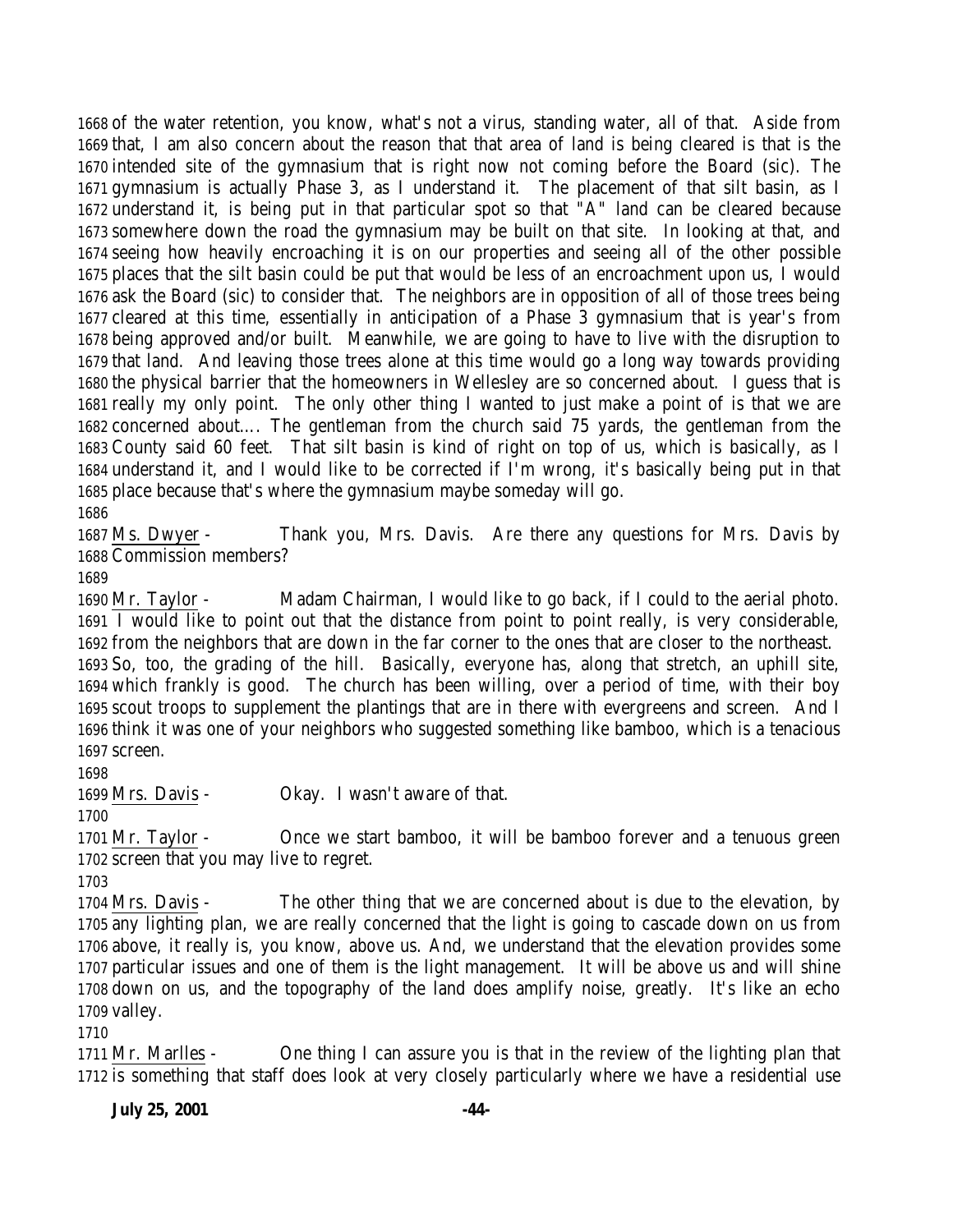next to this type of use. There are certain types of lighting fixtures that are available that we are familiar with that can help prevent that type of spillover onto residential properties and glare. And that is something I do want to let you and the other neighbors know. We will be looking at that very closely.

 Mrs. Davis - Is there anything that we can get in advance that's a little bit more clearly out? Right now we are just over nebulous. Is there any way that we have as a proviso to your possible approval, something that does designate "Yes, it will be evergreen, yes, they will be this height. We understand that you really can't define that until the end of… but just to have an idea of what will be the finished product. That would be something that would really go a great way to easing our concerns as neighbors. And I would like to consider whether or not that silt basin, I would like the Board (sic) to consider whether or not that silt basin being so back where it is, is really is an inappropriate place for it. I don't know if it is allowed but it would be fabulous if it were on that area that has already been cleared as an easement. That's already without trees and we wouldn't have to disturb the trees that are in place, if the silt basin could go there, if it doesn't interfere with the easement issues or something. That would be, I'm not an engineer, but that would be a wonderful alternative to not disturbing the trees that now exist.

 Mr. Marlles - I think the applicant's engineer can probably respond to the question best about other possible locations for that silt basin. In terms of the landscape and lighting plan, I think you are going to have to trust us on this one that our experience is that it is better to get those plans later on in the process. The best guarantee that we are going to have, the applicant is sensitive to those issues, is the fact that it is going to come back to the Planning Commission. The information that is being provided and I think some of you have made some excellent suggestions, I'm sure that the church will and their engineers and architects will consider that input. Some of the suggestions just make common sense, and I think you will see that they will be sensitive to those issues. If this were a rezoning, and I think when we talked on the phone, we talked in terms of a possible proffer, this is a different process, but sometimes in the cases of rezoning we will get a proffer that details a little bit more of what type of buffering will go into effect. However, this being in the POD process, it is a little bit different, it is not required. And, again, I think the best thing to do is let the process work. I believe you are going to be satisfied with the results.

1747 Mrs. Davis - Okay.

 Mr. Kaechele - I might add, that you have already seen on the agenda other landscape and lighting plans that have come forward to this hearing process and that one would be the same. So, it's open to discussion if things are not worked out prior to the hearing. 

 Mr. Taylor - Let me just amplify what Mr. Kaechele said. We have been assured by the church through the use of their facilities, contractors, and the ever present scout troop. The vegetation of that slope can be improved with mature evergreen trees like Hollies, Leyland Cypress and Bamboo. The provision of additional trees for the neighbors, if they wish to plant them on their side of the stream so that they can screen it and diligent efforts to keep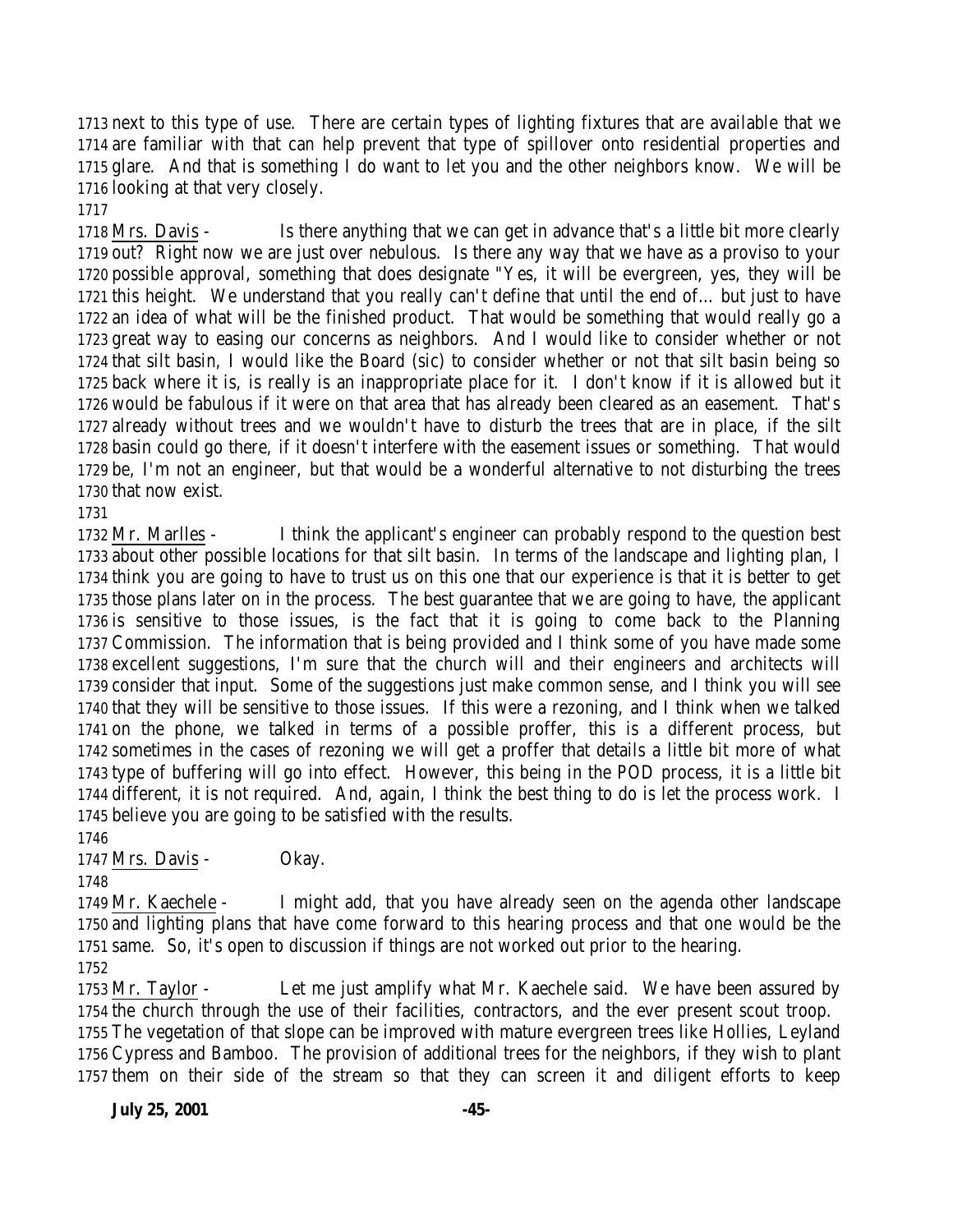everything there growing. The site work that the County has, the growth in there is not really a welcome thing. The County tries to endeavor to keep that clear. So, we are going to have to work from that site over, a little bit extra hard, and plant a little bit extra at the supplement, what we can not plant in the County's right-of-way, and then beyond that, additional plantings on the building side of the process. So, I think, as we have said in our meeting, if the members of the neighborhood and the members of the congregation can come together and cooperate and some plan with whatever kind of tree you would like, including bamboo.

 Mrs. Davis - Would you consider whether or not the silt basin is in the best spot at this time?

 Mr. Taylor - Well, I will defer this to the drainage people because I think that they are in the best position to do that and right now I think that has been looked at by the County as a place. But, that doesn't mean that we can't screen that and shield that even while it's there. There are some things that we can do.

 Mrs. Davis - It does seem to me that it could be moved up a little bit and some of those trees could be left in place. There seems to be a lot of other areas. I don't know if there are reasons why it can't be but….

 Mr. Taylor - I think it's probably fair to say that we probably can move it a little bit but then the question is, how much is a little, and we can screen it, but then that's a question of how much is adequate.

 Ms. Dwyer - Perhaps it would be useful to hear from some of the County professionals who are here who are experts in drainage and environmental questions. I think several of those have been raised.

 Mr. Taylor - Madam Chairman, I think that is a great idea and I think we should do that right after we finish with the questions from the community.

 Mrs. Davis - Well, thank you to the Board (sic) and I sure hope we can work this out. As the parish nurse of Saint Michael's it's always good news when the church wants to grow, and we just hope that we can come to a process that everybody can live with.

 Ms. Dwyer - Thank you. Is there anyone else that would like to speak in opposition to the case?

 Mr. Davis - Yes. My name is Martin Davis. I'm at 3717 Blue Lake Drive. I feel much better today getting assurance of the Board (sic) that we will have another chance to address my concern which is the lighting. And, again, with the leaves off the trees and the lights on from dusk to dawn, I'm concerned about the cascading affect of the lights onto the property. Also, it was talked about the clearing for the proposed Phase 3, which has not come before the Board (sic) and probably will not for some time to come. I'm interested in why the clearing of all that property needs to be done with Phase 1 if it is still several years away. And I share the concerns previously mentioned, so not to be redundant, I won't repeat. I thank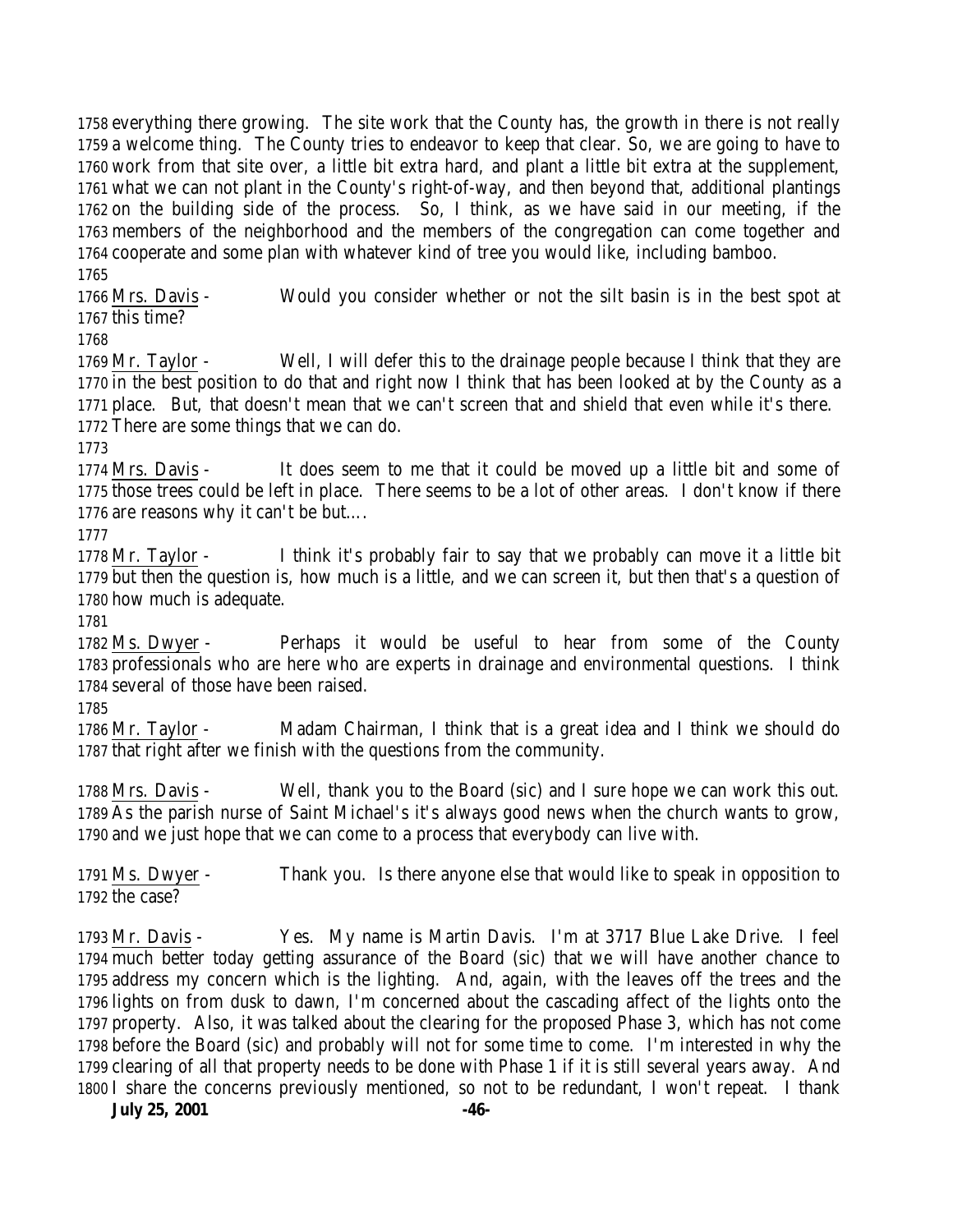you.

 Ms. Dwyer - Thank you, sir. Are there any questions for Mr. Davis by Commission members? Mr. Taylor, who would you like to call forward from staff?

 Mr. Taylor - Madam Chairman, I think the staff member that knows the most of this because we have been heavily involved in the public meetings, is Mr. Wilhite.

# **AT THIS TIME THE RECORDER MALFUNCTIONED AND A PORTION OF MR. TAYLOR'S AND MR. WILHITE'S COMMENTS WERE NOT RECORDED.**

 Mr. Wilhite - …. clearing limits and distances. Sixty feet was the closest that I could tell from the plans from the limits of clearing on the site to the property line of the adjacent property. One hundred forty-five feet was from the proposed parking lot to the property line. Numbers that Mr. Walker expressed were distances from existing dwellings to the church building, which were greater. I wanted to point out the closest that any type of disturbance, according to the plans that have been submitted to the County was from the property line of the Wellesley development.

Ms. Dwyer - Thank you, Mr. Wilhite. All right.

 Mr. White - Keith White, Environmental Division, Public Works. There were a couple of issues that were raised that I could speak to. As far as the existing BMP that is out there, it is really a sediment trap that was left over from previous construction that was not removed, and it would be the intent of Public Works to get it taken care of with this particular development project.

 Ms. Dwyer - Could that be planted with evergreens or whatever? Could you show us where that is on the map?

1831 Mr. White - The engineer can help me out here (pointing to area).

Ms. Dwyer - So that cleared area there would be available for landscaping?

 Mr. White - As long as it is not in a drainage or utility easement. Typically those things don't get replanted with trees, grasses and shrubs, things with small root systems.

 Ms. Dwyer - So, is what you just said apply to the drainage easement and utility easement and sewer easement that we see crisscrossing the property?

Mr. White - They don't like large root system plants, like trees.

 Ms. Dwyer - So, the County would not want to see any kind of large evergreen trees planted over any of those easements.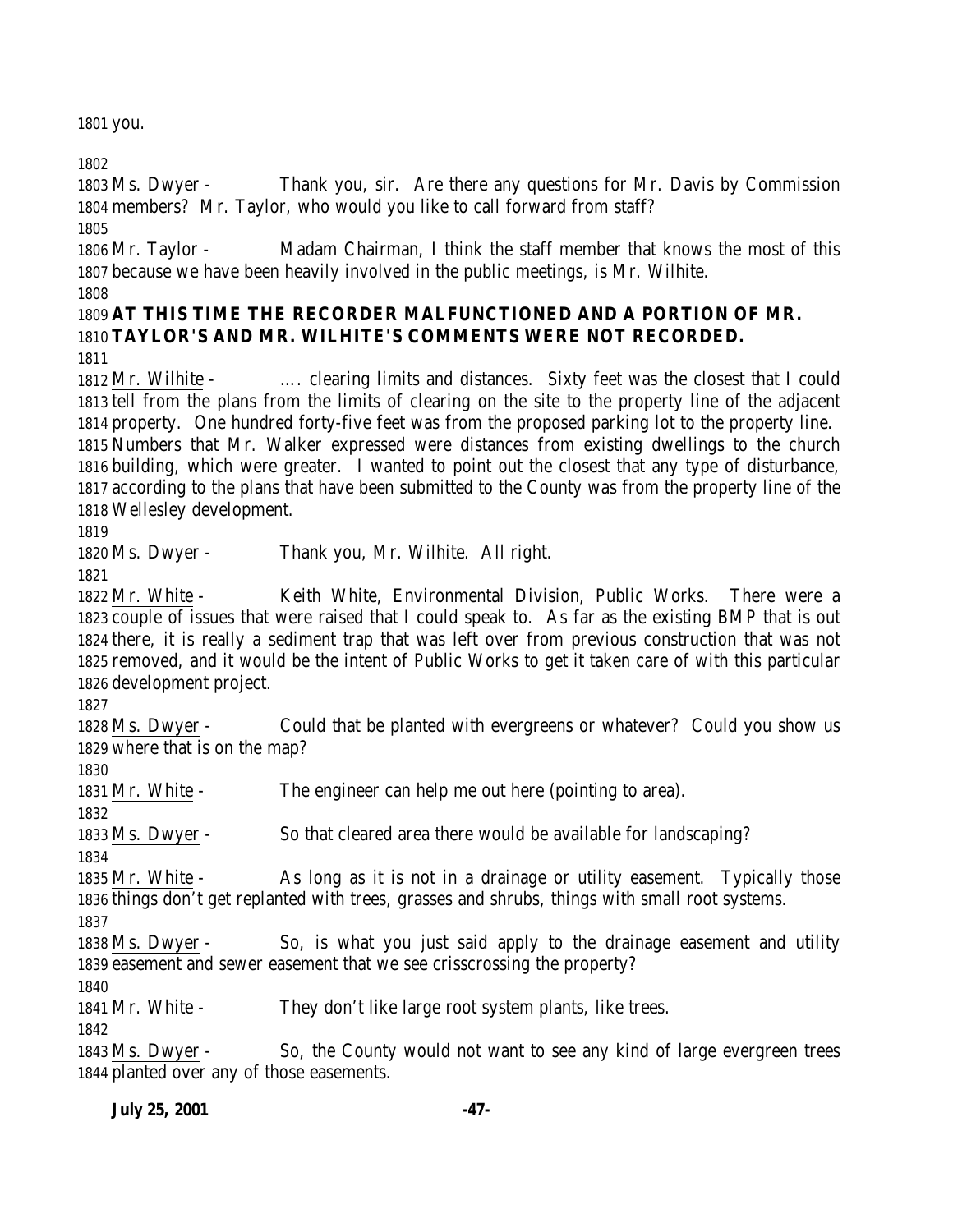1846 Mr. White - Right.

Ms. Dwyer - Because the root systems would disturb the utility lines.

 Mr. Taylor - Madame Chairman, what would be permissible there that would have very little root growth but lots of top growth?

 Mr. White - Well, as far as my expertise goes, grasses and shrubs. Now, as far as the particular variety, we kind of look to Planning to pick appropriate ones. 

 Mr. Kaechele - Well, typically, when this happens all across the County and the County puts in a water system or sewer system or storm or drainage, there is a lot of clearing because the heavy equipment that has to get in there, and you may be putting in a 20-inch pipe but you have a 50-foot wide easement for heavy equipment to swing pipe back and forth, and it is very unfortunate. But it happens and it even happened on the side of my lot. They cleared 50 feet to put in a storm drainage, and typically, unless it is somebody's front yard, they don't go back and put in plantings, and they don't allow plantings that can grow down into the root system into any kind of sewer that is there, and they also maintain the right and the need to get in and maintain these sewers should any stoppage occur. So, heavy equipment has to go back along those sewer lines from time to time. It might be 10 or 20 years down the road, but it is a difficult issue to re-landscape sewer easements, and the County, typically, is pretty protective of the need to get back in there.

Person from the audience - Am I allowed to ask a question?

 Mr. Kaechele - Sure.

 Person from the audience - This clears approximately 40 feet along this. Does that mean you are not allowed to plant any sort of tree or deep root plant within that?

 Mr. Kaechele - No. I don't think that means that, particularly. Particularly along the edges, they certainly don't want you to plant over the pipe line itself, and anything that is planted is subject to, perhaps, damage or removal in the future, if heavy equipment has to come back. So, those are the chances, but typically the owners, the property owners put in, and/or developers, smaller Pine trees that can be removed in the future if it has to be, but they don't have deep root systems and don't grow into big trunk trees.

Ms. Dwyer - OK. Mr. White.

 Mr. White - There was another issue concerning a buffer along the creek. That stream is not a resource protection area stream, therefore, there is no 100-foot buffer associated with that stream.

Ms. Dwyer - So, certain streams in the County are designated as RPA or Resource

**July 25, 2001 -48-**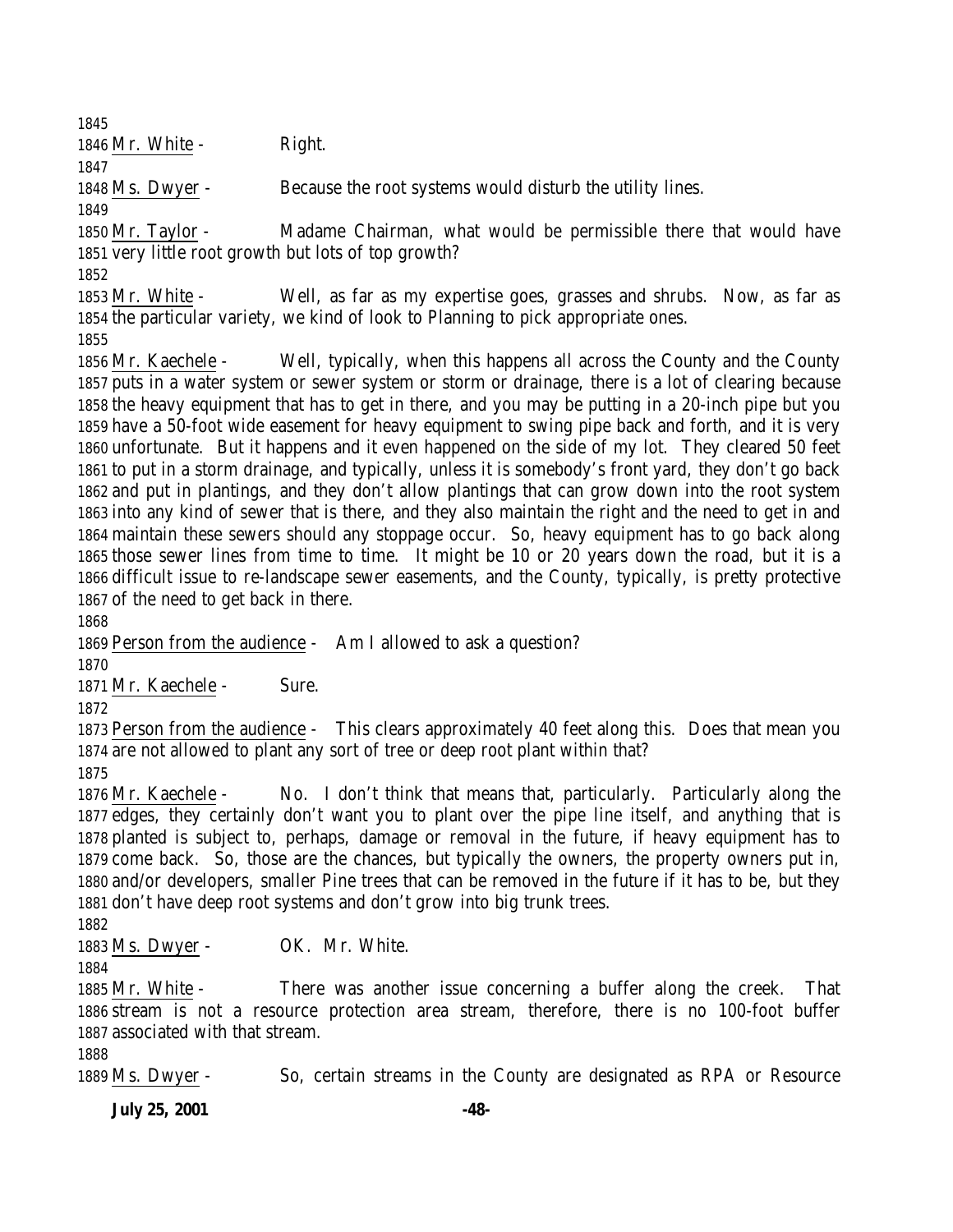Protection Areas, or streams have resource protection areas, which would be the 100-foot limitation of clearing or disturbance near the creek area, so this is not one of those, though? 

 Mr. White - This stream is not an RPA stream. Ms. Dwyer - OK. So, clearing can be legally done closer than 100 feet of the stream? 1897 Mr. White - Yes. Mr. Marlles - Is there a flood plain along there? 1901 Mr. White - I believe there is. Mr. Marlles - And does the distance of that vary along the creek, typically? I guess we don't know. Mr. White - There is no set distance from the flood plain to the creek. That varies depending on topo and the drainage area to that particular point. Ms. Dwyer - Could you clarify what limitations there are to clearing around this creek? If it is not RPA, are there any other limitations for clearing around the creek? 1912 Mr. White - No. ma'am. Ms. Dwyer - So they could clear right up to the creek bed if they wanted to do that? Mr. White- The proposed activity, they show no impacts to wetlands. If they were impacting wetlands, they'd have to get the appropriate permits, and there are none. Ms. Dwyer - So, what you are saying is that what is being proposed here is appropriate in terms of all of the protections for water sheds and streams that there are? 1922 Mr. White - Yes, ma'am. Ms. Dwyer - There is nothing more that needs to be done here? OK. I will let you come back after we finish, if that is all right. Mr. Marlles- Mr. White, there was also a question that one of the residents brought up, a concern about the West Nile Virus. I believe Public Works is taking some action in that respect for standing water and BMPs. Mr. White - It is merely an information practice, right now. People know what they can do. We have no requirements that private property owners treat standing water states for mosquito control. Mr. Marlles - But you are informing, to the best of our knowledge, property owners

**July 25, 2001 -49-**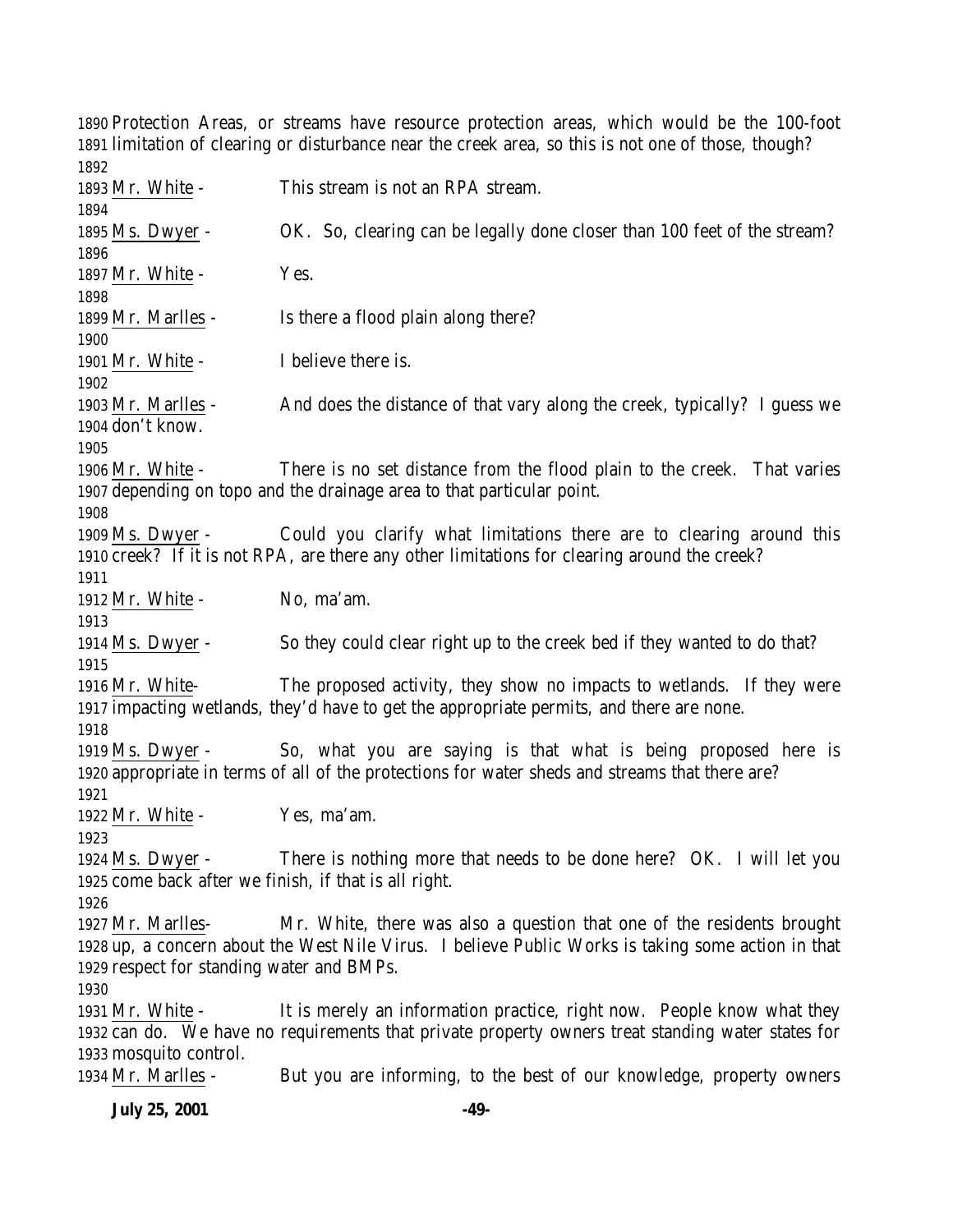that have BMPs and basins that they should treat the basins for mosquitoes.

 Mr. White - Yes. That won't address the sediment trap. Those are required by state regulations and by design, they hold water, but as far as the BMPs that they have proposed, it should not be a mosquito-breeding place, because they will not have a permanent body of water.

Ms. Dwyer - Are you referring to the bio-retention area?

Mr. White - Yes, the bio-retention area.

 Ms. Dwyer - Which is much better than the mud puddle, as Mr. Vanarsdall designates them, a big mud puddle?

1949 Mr. White - Yes.

 Ms. Dwyer - There was also a question about runoff into the creek and the neighbors have noticed it before. Do you have any comments on that?

 Mr. White - I am assuming that it is related to quantity of storm water, and in what development it is going to occur. Just increased flows throughout that whole water shed. We did go in and look at the stream below Sedgemoor Oaks, which is a residential development to the northeast, and like most of the streams in Henrico, there is some sediment deposition; nothing that we could determine was directly related to that particular development. 

 Mr. Marlles - The Public Works Department will be looking at the plan, though, to insure that it meets all the drainage standards of the County runoff as they typically do.

Ms. Dwyer - Can you answer the question about the location of that basin?

 Mr. White - I will look at the engineer to add to this, but it looks to me like – based on the topo – that it is in the most logical place to serve the disturbed acreage that they are proposing with this development.

Ms. Dwyer - Looking at the grade of the property…

 Mr. White - Yes, the existing topo over there in that area where the sediment trap is proposed. You may be able to shift it a little bit, but significant changes in its location, I don't, I would not anticipate that, based on the grade that they have to work with. The idea is to put a facility in like that that would serve the entire disturbed acreage that they are proposing in that one. It will, in fact, treat all of the disturbed acreage with this project. 

 Ms. Dwyer - Do you have any other comments, Mr. White? Any other questions by Commission members?

Mr. Jernigan - I have a question, Ms. Dwyer. The work shop that we had a few months

**July 25, 2001 -50-**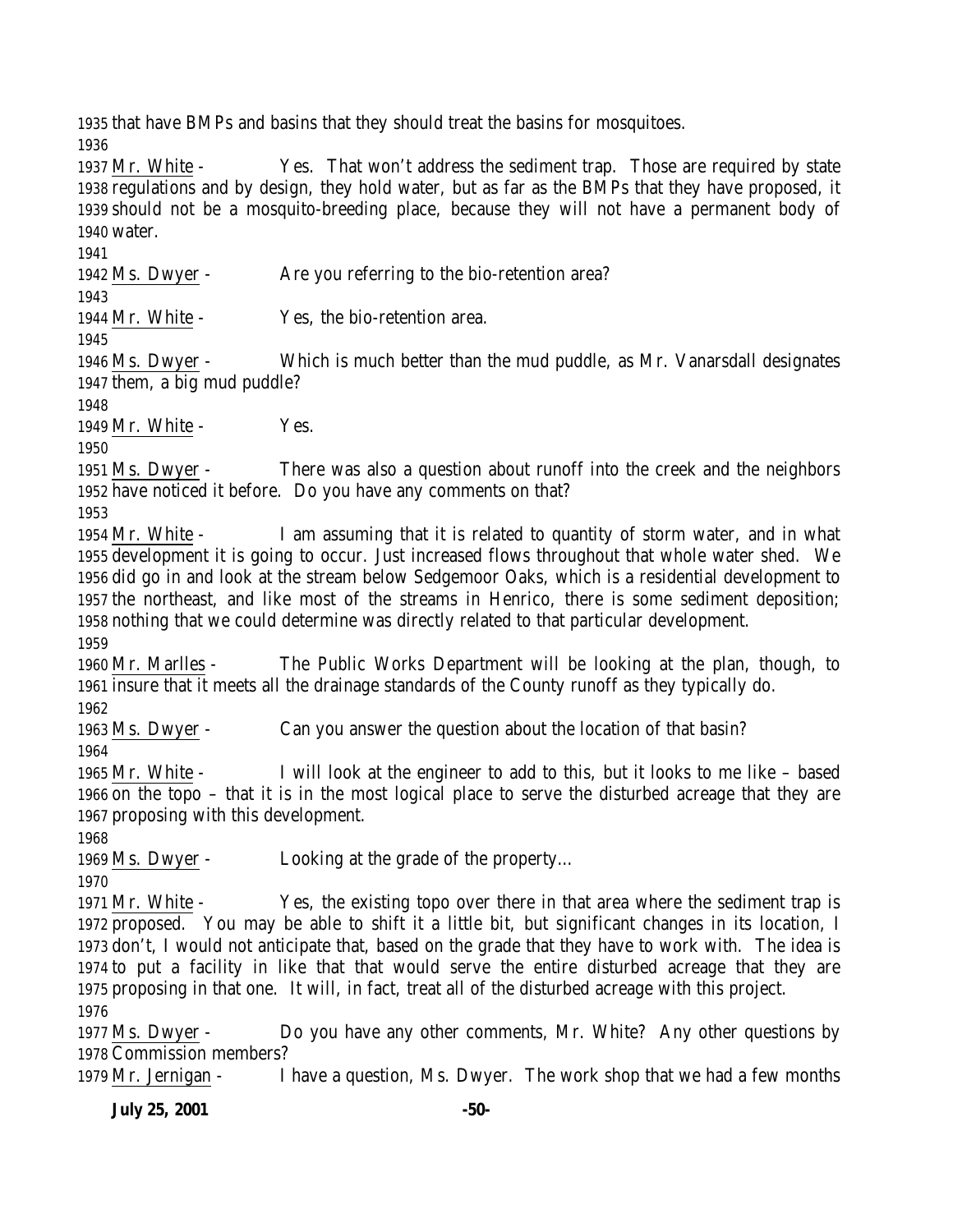1983 Mr. White - I will cross my fingers that will be adopted on August  $14<sup>th</sup>$ , the next board meeting. It is not in effect right now. If it was, this plan would comply with that 50 feet as it is seen right now. The stream is, I think, one of the areas that has that 50-foot placed on it, but that program is not in effect right now. Ms. Dwyer - How about the County berms that are super-imposed on all of the requirements relating to… Mr. White - The Stream Protection Watershed Program has that 50-foot buffer on it. Ms. Dwyer - Any other questions? Thank you, Mr. White. Would the engineer for the applicant come forward, please? I believe we had a question about the sediment basin and we thought perhaps you could shed some light on its location. Mr. Duncan - I am Carl Duncan with C. E. Duncan and Associates. I don't remember the question now. 

ago, and they gave us a report on the streams, at that time didn't we initiate a SPA because

some streams didn't fall into the RPA, that the SPA area would be 50 feet on each side.

 Ms. Dwyer - The question was the location of the sediment basin and did it need to be there?

 Mr. Duncan - Basically, yes. Our decision-making process in locating that was like Public Works informed you. We took the lowest spot we could get that would capture all of the disturbed area and sized it there. It has no relationship, I think, to the Phase III gymnasium other than coincidence at all. We looked at several different methods at the site, and this is basically the optimal. It captures all of the disturbed area and we tried to locate it in such an area that, excuse me. If you will look at it (referring to slide), there is a pretty significant tree-save, existing treed area between it and the property line, and what we were trying to do was locate it in such a manner that would capture all of the drainage, but also try and be as obscured from the neighbors as possible.

 Mr. Kaechele - Well, isn't it typical that it has to be the lowest downstream collation that…

Mr. Duncan - Oh, yes. We have to get it in there. Yes.

 Ms. Dwyer - So, what you are saying is for it to function properly, it needs to be located in that spot?

 Mr. Duncan- Yes, ma'am. And another point is, Kevin has mentioned some of the setbacks from the property line for this structure. This is a temporary structure; upon completion of construction this area is going to be backfilled and seeded and landscaped, so, I mean, on a permanent basis, our setback, was it 140? What is it to the parking lot? One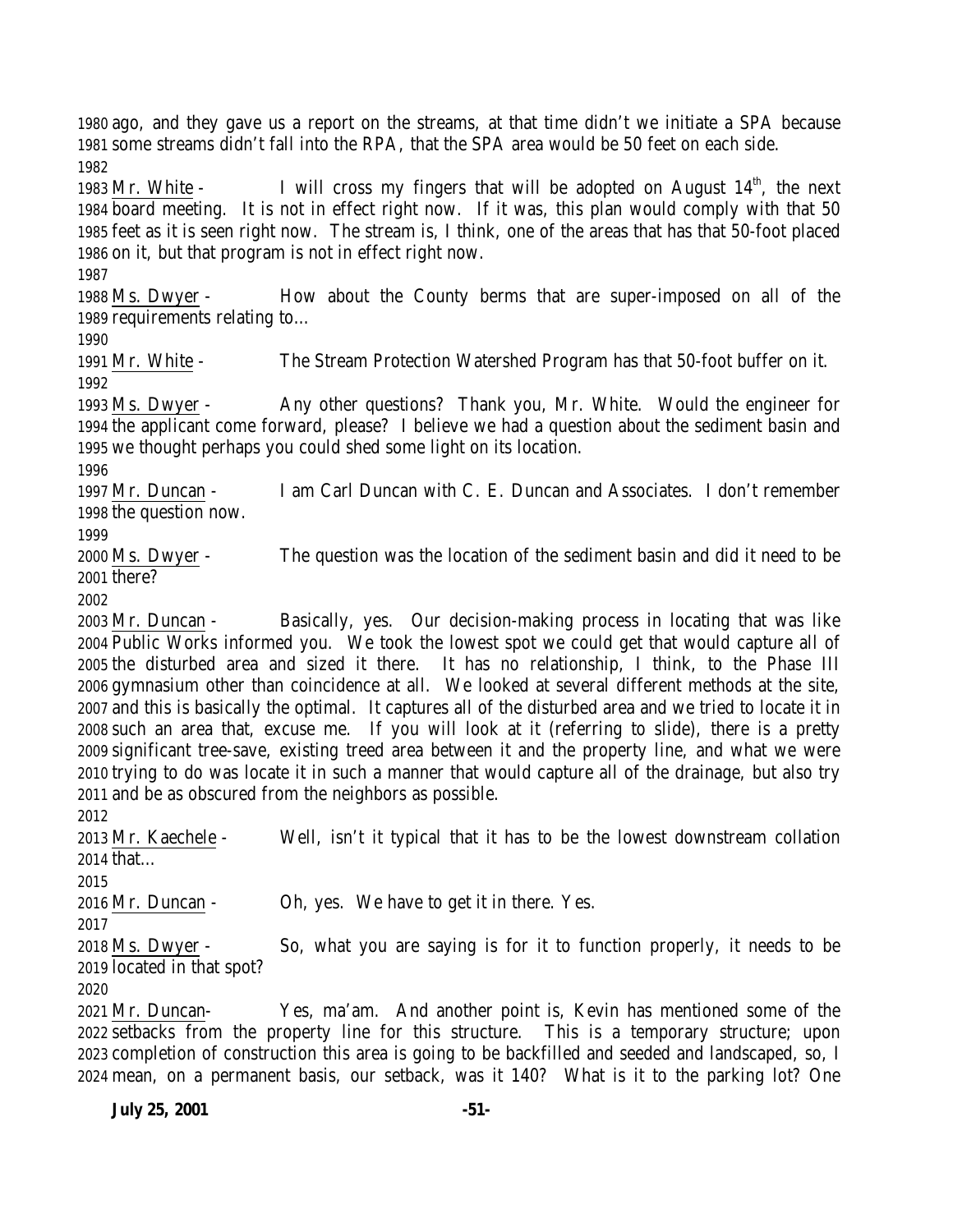hundred and forty-five feet to the parking lot. That is our permanent distance from the corner of the parking lot over to the property line. This structure here is temporary. As soon as we are done, it will go away and we will landscape it. 

 Mr. Taylor - Mr. Duncan, while you are landscaping it, do you think that there will also be additional trees planted and additional shrubs? 

 Mr. Duncan - Oh, yes. Like it has been mentioned before, we have to bring the landscaping plan back before the Board. That is certainly an opportunity to make sure that we have the appropriate screening.

 Mr. Taylor - I have one more question. Ms. Dwyer mentioned in her comments that with the project the way that it is now, there will be the clearing of the entire site for the future phases now, rather than later, and she asked would it be more advantageous to do it later. Would you like to comment on that? The advantages of doing it now.

 Mr. Duncan - Well, that comment is somewhat correct and somewhat incorrect. We are clearing for all of the site work development with regards to the parking structure; I mean, the parking facility. What clearing that we do, if any, for the Phase III, which would be the only one outside of the limits of what we have shown here (referring to slide) would be a grading issue, if we needed dirt to make the site work, which, you know, apparently by my calculations now we will need very little beyond what we already have taken out for the sediment trap, but it makes some economic sense to do the parking lot all at the same time. 

 We have looked at trying to scale it back in phases it or what not, and when you try and do that, there is no good breaking point. You need the continuity of the parking lot. You need the grades to make the whole site work, so, I guess the answer to your question is yes. We have to clear all that we've got shown to make the site work.

 Mr. Taylor - There is an advantage if we put these limits now to work within those limits. We can establish additional vegetation within the outlying area, and will not have to cut through it again.

Mr. Duncan - That is right.

 Mr. Taylor - So we get an early start on the screen planting that the neighbors are looking for right now, rather than waiting and seeing what happens and then taking it all down and it will at least have four or five years to grow. So by the time you came back to a future phase, it would be an advantage in that the trees there would be already established, and they would be able to remain. You could work the site with no further damage.

 Mr. Duncan - Correct. Phase I and Phase II. Mr. Taylor - Those are all of the questions, Madame Chairman, that I had.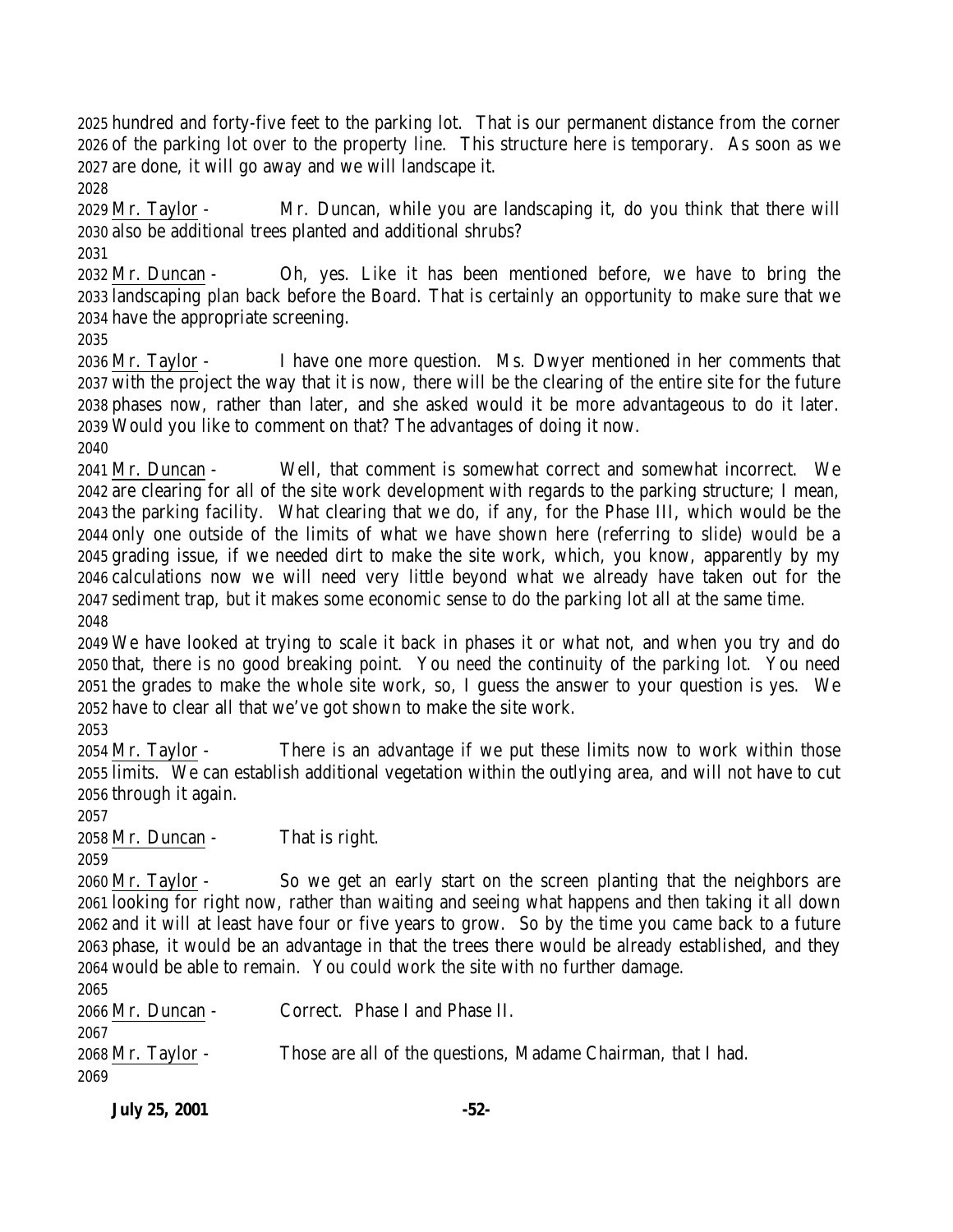Ms. Dwyer - Any other questions by Commission members? We normally allow 10 minutes. The church has some rebuttal time and there was another question by the neighbors, I think. Someone's hand was raised. You need to come to the microphone. The proceedings are being recorded.

 Person from Audience – What about the retention basin? We say it is temporary, but is the retention basin that will be there through Phase 3.

Mr. Marlles - Sir, could you identify yourself for the record again.

Mr. Davis - Yes. Martin Davis.

 Ms. Dwyer - Could someone from the church respond to that and then perhaps we could hear the church's rebuttal, if any.

 Person from Audience- Specifically to that, that sediment basin is there just for the construction activity. At the end of the construction and the occupancy permit, and so forth, I think that permit will be required to be approved with that sediment basin removed and replanted, so that is strictly a temporary structure for construction runoff, and those bio- retention areas then become long term including the Phase 2 and the Phase 3. The timing for Phase 2 and Phase 3, we'd like to make a, pass the hat today and make a collection, because as soon as we reach our funding level, we're back here requesting building plans for Phase 2 and Phase 3. Without that, we might say two years out for Phase 2 and three to four years out for Phase 3.

 Ms. Dwyer - So the silt trap that is shown, the sediment basin that we are discussing, once what has been proposed here today is completed, that will go. It is not going to be maintained through 2 or 3.

 Mr. Duncan - Not even Phase 2. That structure will go as well as the existing snake pit. I want to clarify a statement that was just made. The sediment trap will be removed once this construction is finished and stabilized, but it is not tied to issuance of occupancy certificates.

 Ms. Dwyer - OK. All right. Would the applicant like to make a closing statement or any sort of rebuttal statement?

 Mr. Walker - Certainly. We appreciate everyone's time today and everybody's input and we hope that this is not the end of this process, that we continue to receive input from the neighbors, and Chuck Allen is going to be a big part of that. I have business cards today to pass out to anyone that is interested. Just a couple of comments, not really rebuttals, but just comments. I think that Carl has already mentioned the mast balance, the purpose for the dirt work and the economics of doing all of the comprehensive site plan that we have. There were some comments about lighting at the church. I remember at our very first meeting in November with the County, I think it was the Police Chief or the Police representative was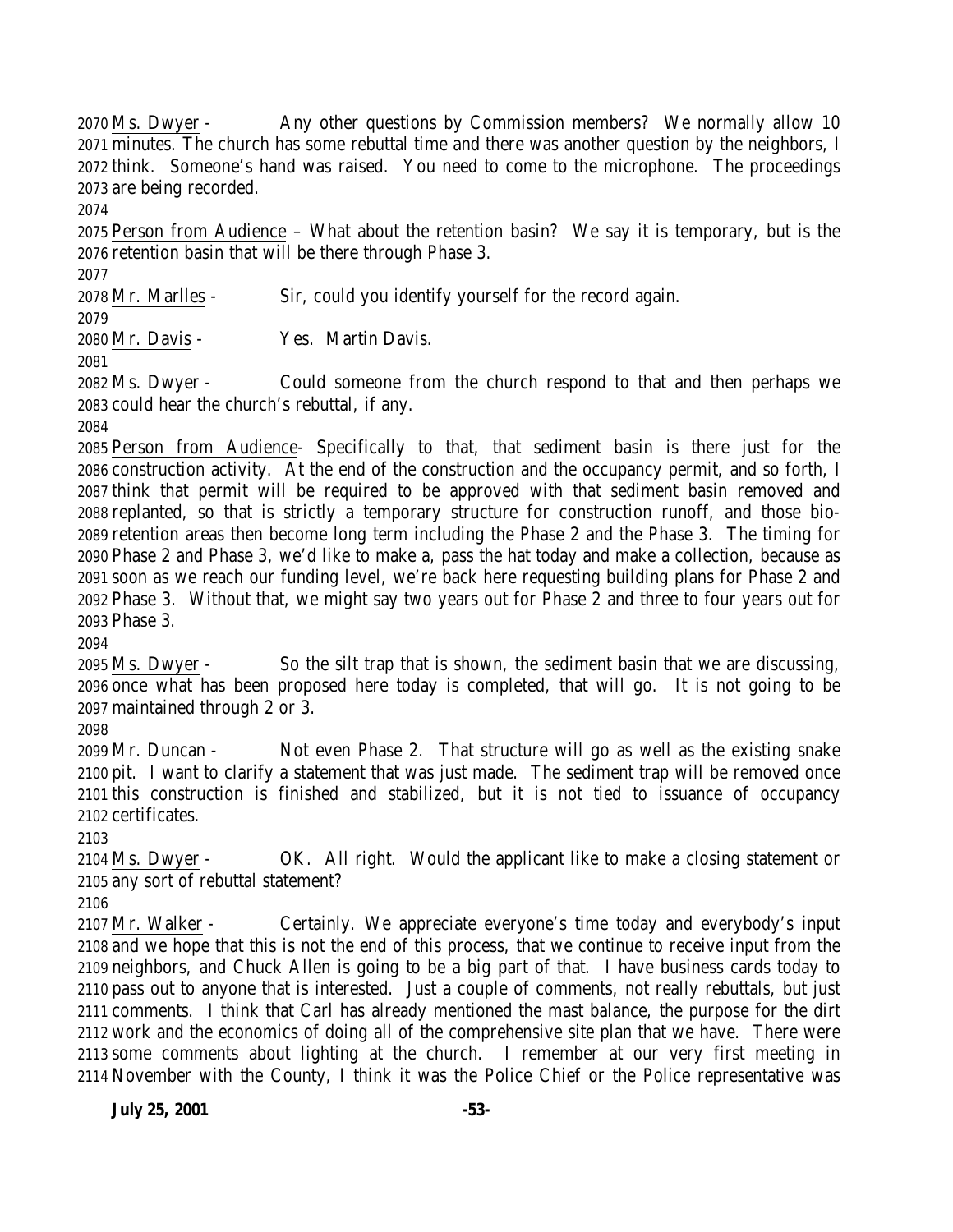interested in lighting and it just kind of stuck in my mind. You come to a meeting here is a man in uniform, and we were trying to figure out what he was going to say. He was quite interested in the lighting. And so it is not so much a convenience for the church, it is a matter of security for the County and the neighborhood. So, some of that lighting duration is dictated by the County for security reasons, as well as shrubbery against the building and so forth. So, we will comply with County requirements, in addition to the needs of safe operating around the church for lighting. Again, we will be glad to work with the neighborhood on lighting issues, selecting fixtures and so forth. I don't believe I have any other comments. Thank you for your time.

| 2124                |                                                   |
|---------------------|---------------------------------------------------|
| 2125 Ms. Dwyer -    | Thank you, Mr. Walker. Anything else, Mr. Taylor? |
| 2126                |                                                   |
| $2127$ Mr. Taylor - | No, Madam Chairman.                               |
| 2128                |                                                   |
| 2129 Ms. Dwyer -    | Are you ready for a motion?                       |
| 2130                |                                                   |
|                     |                                                   |

 Mr. Taylor - I would just like to make a statement, though, if I might. This particular project has been very difficult because of the particular situation of the location of the neighbors relative to the church being uphill, and the fact that that area has been forested for a long time. When we first started to work on this, Mr. Wilhite and I walked that site and looked at the topography and looked at the design. Initially we talked to the church about completely revising the design to minimize what we thought were some additional impacts on the neighbors and some thought that we had to improving the actual design. We were happy to recognize the church for stopping right where they were, submitting their entire plan back to Mr. Duncan, who revised the design to accommodate what we saw were some obvious improvements that could be made, and I want to commend both the church and Mr. Duncan for their efforts. Also, I want to recognize, ask all of the neighbors to recognize that what they have done now is actually second generation design that they were very willing to undertake, as we looked at it, and with the specific intention of reducing impact on the neighborhood, on the environment, and improving what we thought was the use of the site in future years. Now, at the present time, after reviewing the design, it is my belief that it is a reasonable sensitive design. It is environmentally sound and the church has agreed to work in future harmony with the neighbors and, in fact, have a series of annual meetings like the ones we had, where we were all able to get together, review the plans, walk the site, get an idea of the project plan and scope, and I am delighted that Mr. Allen, a neighbor from Wellesley, will be the church liaison, and, of course, Mr. Wilhite and I are available at any time, 24 hours a day.

Ms. Dwyer - You might want to speak for yourself.

 Mr. Taylor - That has been tested. There have been a few late night calls, so I think really that the willingness of the church to work with the community, the reasonableness that they have in changing the design, is really commendable, and I say that because I think this is an example of future conduct that neighbors can expect from the church. Every time I have called, they have responded. Every time they have responded, they have reviewed the proffers and amended the design if they felt that they needed to do so.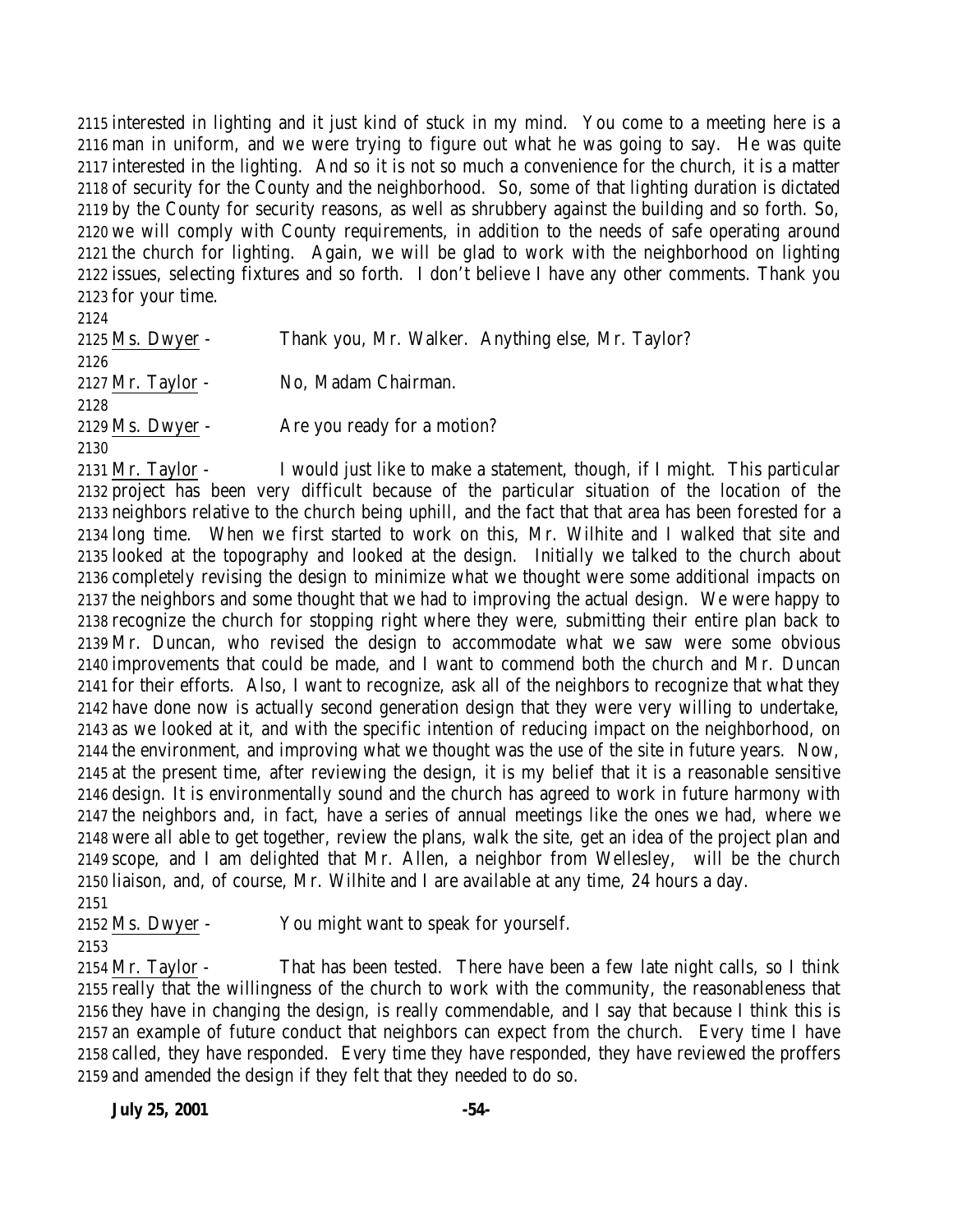Mr. Kaechele - Mr. Taylor, before you get on with your motion, excuse me for interrupting, but I would also, as more than a casual observer, I'd like to say to you, Al, Mr. Wilhite and Mr. Walker and to the church that there has been a great deal of effort going on here prior to this POD coming here this morning, and so my thanks go to you, Mr. Taylor and you, Mr. Wilhite, and Mr. Walker and the church. I know that these are sensitive issues and it happens at many churches around the County. And churches are good neighbors in neighborhoods. They are designed to be that way. Excuse me for the interruption, but I just wanted to put that in there.

 Mr. Taylor - Thank you very much, Mr. Kaechele. The interchanges that we have had with the church and with the neighbors have been very profitable and we would expect those to continue, but my belief, my solid belief, both professionally and as a member of the community is that I believe the church really will work with the community and the community with the church to minimize impact as we go ahead, and there will be challenges that we will meet, but I am sure that working together as a team, at ad hoc meetings or whatever meetings we need, that the County staff, myself, I really think we can get a great design, great construction and we can work to improve and enhance the things that now over a period of time, perhaps, we have missed. We can enhance plantings there that are particularly deciduous type trees with Holly and other trees. I know that Bamboo raises a few snickers, but once you start it, it will screen and you will never get rid of it. If anybody wants some, I will send over a few plants. So, looking at everything, and just looking at the nature of the church and the sensitivity of the church to the neighbors, the neighbors' sensitivity to the church and the willingness to work together, I am confident that this project will be feasible, successful and something in the future we can all be proud of. With that, I would move, Madam Chairman, for approval of POD-35-01, Gayton Baptist Church, POD-98-90, subject to the annotations on the plans, standard conditions for developments of this type, and conditions Nos. 9 and 11 Amended, and Nos. 23 through 28.

Mr. Kaechele - I would like to second that, Madam Chairman.

 Ms. Dwyer - We have a motion by Mr. Taylor and a second by Mr. Kaechele. All in favor of the motion say aye….all opposed say nay. The motion is carried.

 The Planning Commission voted to approve POD-35-01, Gayton Baptist Church, subject to the annotations on the plan, the standard conditions attached to these minutes for developments of this type and the following additional conditions.

 9. **AMENDED** - A detailed landscaping plan shall be submitted to the Planning Office for review and approval Planning Commission prior to the issuance of any occupancy permits.

 11. **AMENDED** - Prior to the approval of an electrical permit application and installation of the site lighting equipment, a plan including depictions of light spread and intensity diagrams, and fixture specifications and mounting height details shall be submitted for Planning Office review and Planning Commission approval.

**July 25, 2001 -55-**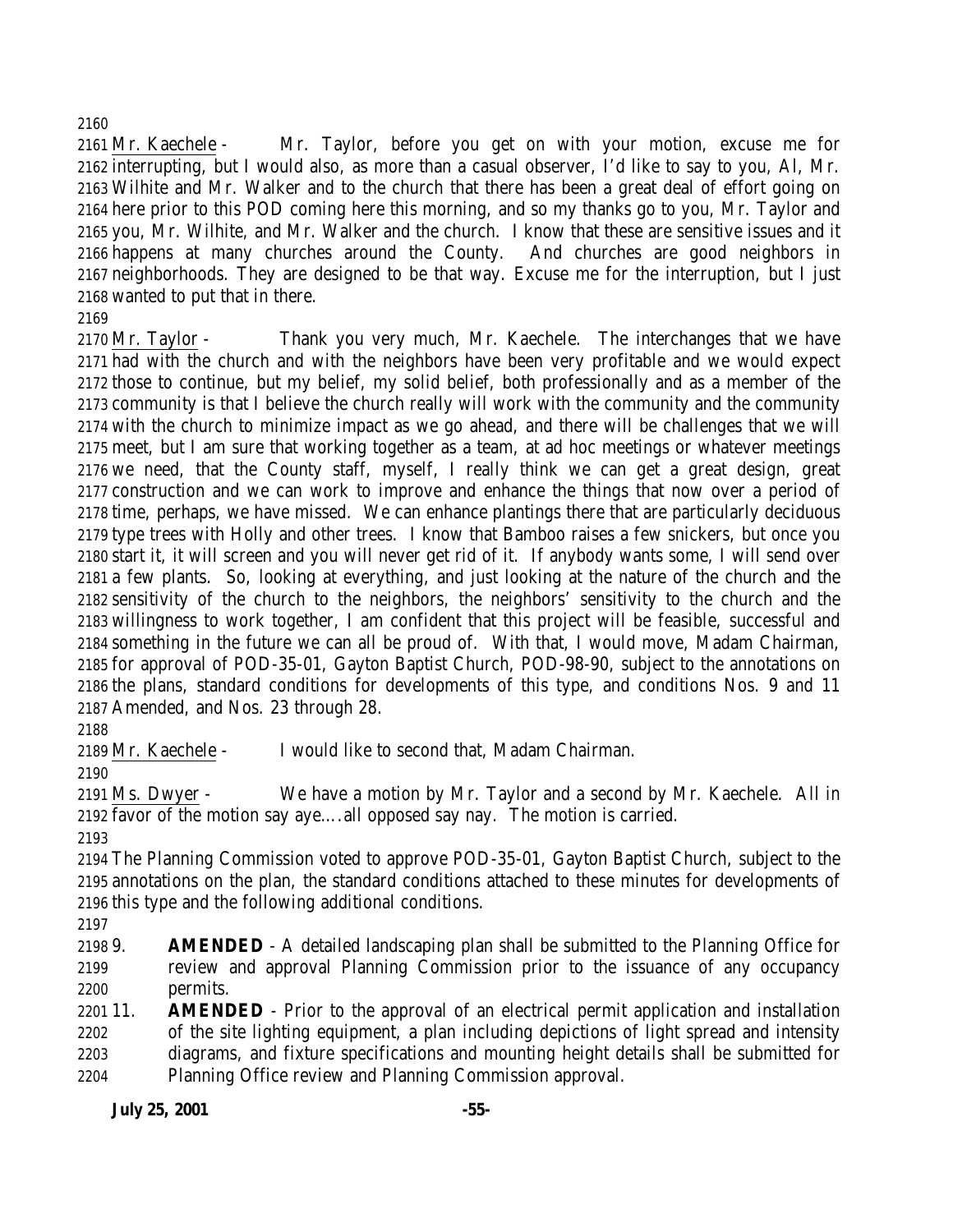23. The easements for drainage and utilities as shown on approved plans shall be granted to the County in a form acceptable to the County Attorney prior to any occupancy permits being issued. The easement plats and any other required information shall be submitted to the County Real Property Agent at least sixty (60) days prior to requesting occupancy permits.

 24. The limits and elevations of the 100-year frequency flood shall be conspicuously noted on the plan "Limits of 100 Year Floodplain." In addition, the delineated 100-year floodplain must be labeled "Variable Width Drainage and Utility Easement." The easement shall be granted to the County prior to the issuance of any occupancy permits.

 25. The developer shall provide fire hydrants as required by the Department of Public Utilities and Division of Fire.

 26. Deviations from County standards for pavement, curb or curb and gutter design shall be approved by the County Engineer prior to final approval of the construction plans by the Department of Public Works.

 27. Insurance Services Office (ISO) calculations must be included with the plans and approved by the Department of Public Utilities prior to the issuance of a building permit.

 28. Trash disposal service on this site shall be limited to between the hours of 7:00 a.m. and 6:00 p.m., Monday through Friday. There shall be no trash disposal service on Saturday and Sunday.

# **AT THIS TIME THE PLANNING COMMISSION TOOK A 10-MINUTE RECESS**

### **PLAN OF DEVELOPMENT (Deferred from the June 27, 2001, Meeting)**

POD-36-01 First Union National Bank - Westgate @ Wellesley **TIMMONS for Wellesley Center L. C. and First Union National Bank:** Request for approval of a plan of development, as required by Chapter 24, Section 24-106 of the Henrico County Code to construct a one-story, 4,410 square foot bank building with drive thru facilities. The 2.56 acre site is located along the south line of W. Broad Street (U.S. Route 250), approximately 700 feet west of Spring Run Drive on part of parcels 36-A-49A and 50. The zoning is B-1C, Business District (Conditional), B-2C, Business District (Conditional) and WBSO (West Broad Street Overlay District). County water and sewer. **(Three Chopt)**

 Ms. Dwyer - Is there anyone in the audience in opposition to POD-36-01, First Union National Bank? There is no opposition. Mr. Wilhite.

 Mr. Wilhite - The remaining issues have been resolved at this point. Staff was recommending a sidewalk be constructed along the access drive within this development leading to Spring Oak Drive to be keeping with the proffers on the site requiring internal pedestrian access ways. We have a worked out a condition, which appears on your addendum. The applicant is willing to construct the sidewalk on their parcel being developed with the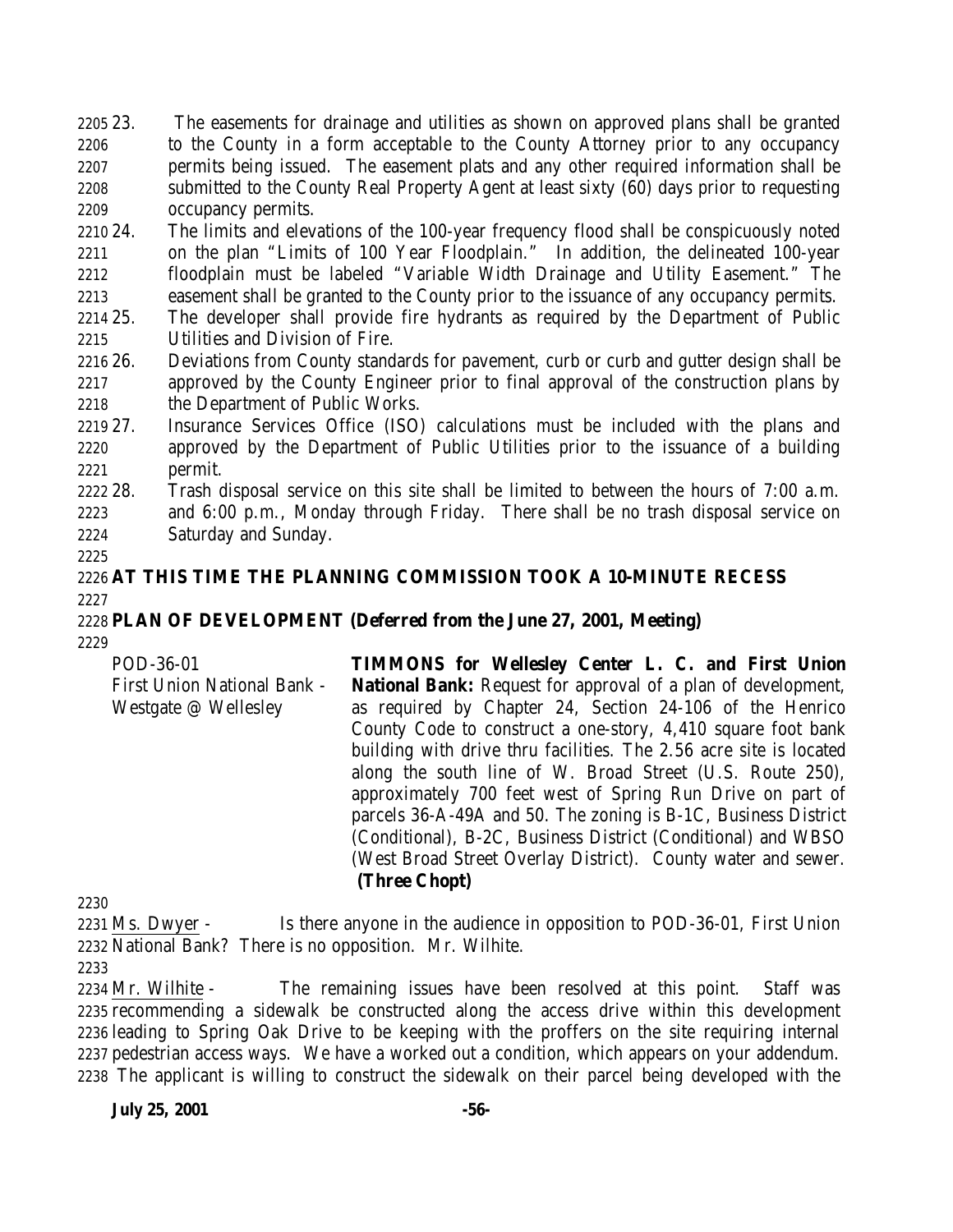bank now. The remainder of the sidewalk along the access drive will be shown on the approved plan and be labeled as being constructed with the future phase of development. The remaining parcel between the bank and the existing Crown Central Station. The access itself is being constructed with this POD. Staff is agreeable to having that condition worded that way. The applicant is agreeable as well. We had concerns over the construction of the wall required 2244 as a transitional buffer requirement between this property and the Madison  $\omega$  Spring Oaks Apartments construction. The plan showed an eight-foot-high block wall. Staff recommended brick to match the building. The applicant is now agreeable to building a six-foot-high brick wall. This would mirror the wall that's already behind the Crown Station built with that development. The one remaining issue that we had, staff was recommending that the color of the roof and the brick match the existing Westgate I and II office buildings. The applicant is agreeable to do that. They are going to provide us some samples prior to approval of the building permit if there is any variation from those types that they proposed and staff can look at that again. With that, staff will recommend approval of this plan, based on the annotations and the conditions on your agenda.

2255 Mr. Taylor - Mr. Wilhite, I have one question that you and I had discussed previously on sheet #6. Was the elimination of the drive-thru and the conversion of that entire area to a planted island. Has the applicant agreed to that or will that come back in the landscaping plan? 

2259 Mr. Wilhite - The connections of those paved areas, which is parallel to the access drive, is going to be removed and that will be an area available for landscaping.

Mr. Taylor - Thank you.

Mr. Wilhite - That's the way staff annotated the plans.

 Mr. Kaechele - I guess the sign on the elevation has room for a future name change, perhaps.

 Mr. Wilhite - We can always accommodate that. The signs aren't a part of this approval. They have to have separate sign permits.

Mr. Kaechele - Okay.

2274 Ms. Dwyer - Are there any other questions? Are you ready for a motion, Mr. Taylor? 

 Mr. Taylor - Yes, ma'am. I move approval of POD-36-01, First Union National Bank - Westgate @ Wellesley, subject to the annotations on the plans, the standard conditions for developments of this type, and conditions Nos. 23 through 33.

Mr. Vanarsdall - Second.

 Ms. Dwyer - The motion was made by Mr. Taylor and seconded by Mr. Vanarsdall. All in favor of the motion say aye…all opposed say nay. The motion carries.

**July 25, 2001 -57-**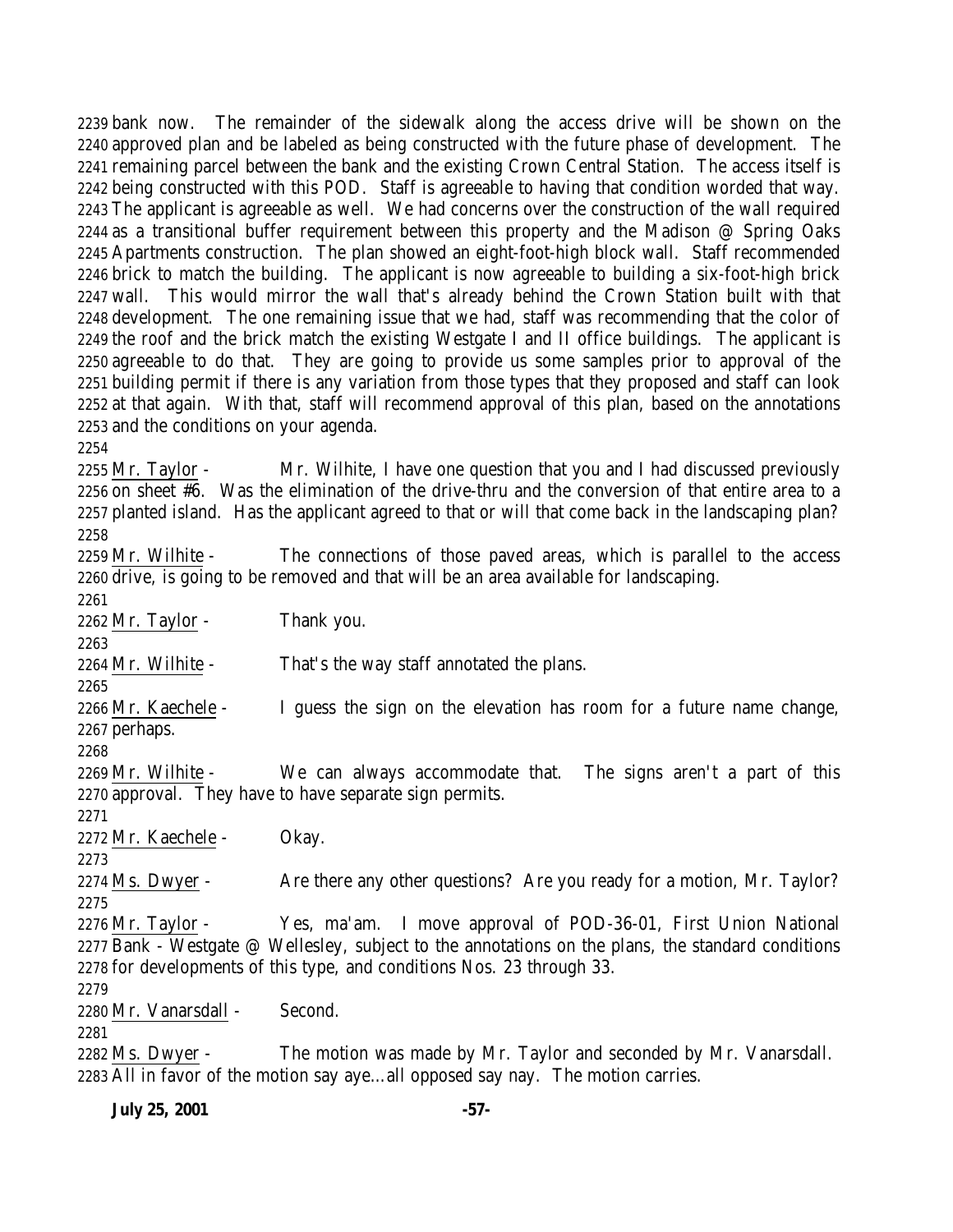The Planning Commission approved POD-36-01, First Union National Bank - Westgate @ Wellesley, subject to the standard conditions attached to these minutes for developments of this type, the annotations on the plans and the following additional conditions.

 23. The easements for drainage and utilities as shown on approved plans shall be granted to the County in a form acceptable to the County Attorney prior to any occupancy permits being issued. The easement plats and any other required information shall be submitted to the County Real Property Agent at least sixty (60) days prior to requesting occupancy permits.

- 24. The entrances and drainage facilities on W. Broad Street (U.S. Route 250) shall be approved by the Virginia Department of Transportation and the County.
- 25. The developer shall provide fire hydrants as required by the Department of Public Utilities and Division of Fire.
- 26. Outside storage shall not be permitted.

 27. The proffers approved as a part of zoning case C-5C-01, C-59C-00 and C-69C-95 shall be incorporated in this approval.

- 28. Any necessary off-site drainage and/or water and sewer easements must be obtained in a form acceptable to the County Attorney prior to final approval of the construction plans.
- 29. Deviations from County standards for pavement, curb or curb and gutter design shall be approved by the County Engineer prior to final approval of the construction plans by the Department of Public Works.
- 30. In the event of any traffic backup which blocks the public right-of-way as a result of congestion caused by the drive-up teller facilities, the owner/occupant shall close the drive-up teller facilities until a solution can be designed to prevent traffic backup.
- 31. Insurance Services Office (ISO) calculations must be included with the plans and approved by the Department of Public Utilities prior to the issuance of a building permit.
- 32. Evidence of a joint ingress/egress and maintenance agreement must be submitted to the Planning Office and approved prior to issuance of a certificate of occupancy for this development.
- 33. The applicant shall construct a sidewalk along the north side of the access drive as shown on the approved construction plans. The portion of the sidewalk from Spring Oak Drive to the eastern property line of the First Union parcel may be constructed with the development of the remainder of the site (Parcel 1).
-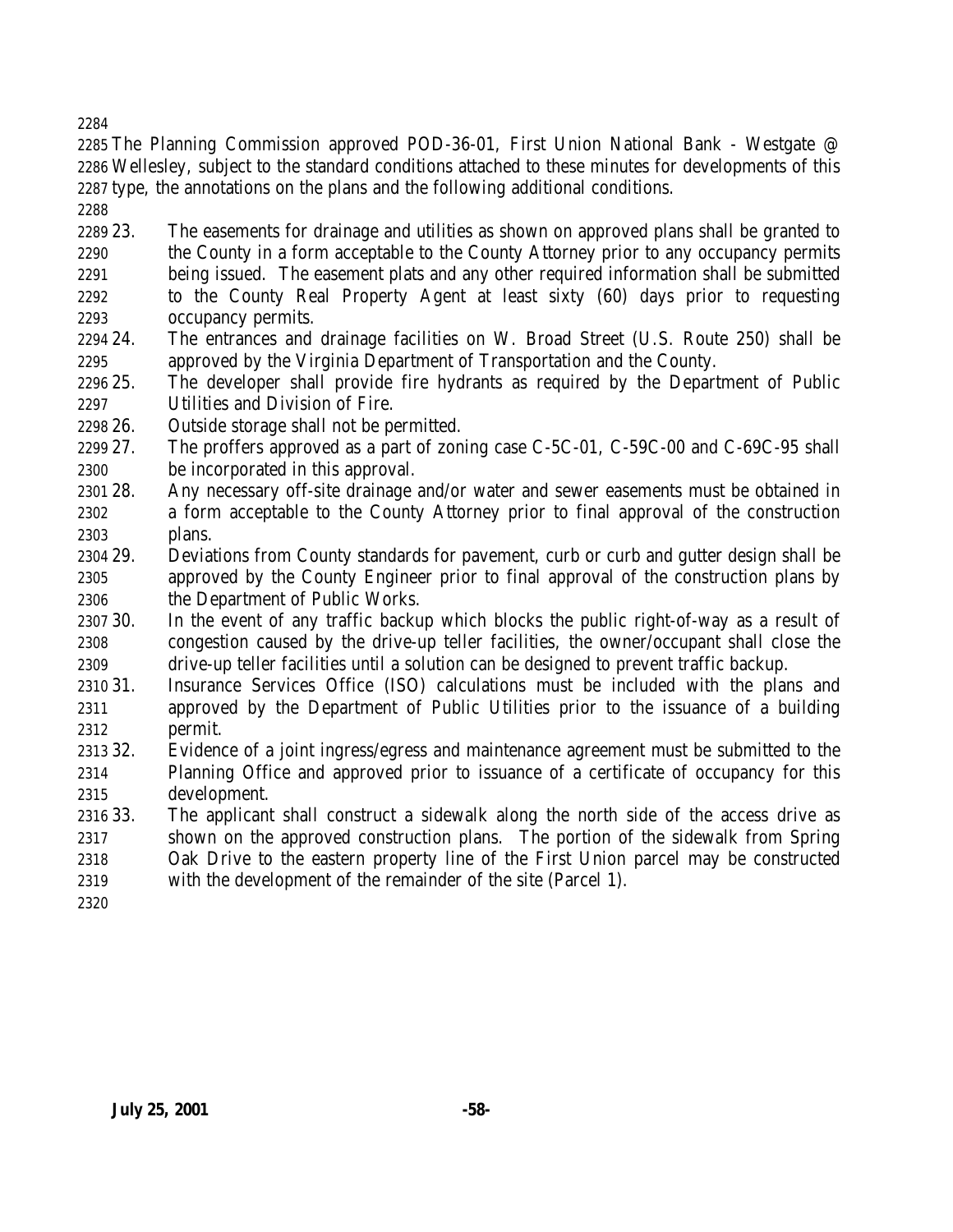#### **REVISION OF PLAN OF DEVELOPMENT**

POD-80-99 Revised Downtown Short Pump - Bank of America **Balzer & Associates, Inc. for Short Pump Entertainment, LLC and Bank of America:** Request for approval of a revised plan of development, as required by Chapter 24, Section 24- 106 of the Henrico County Code to construct a one-story, 4,800 square foot bank building with drive-thru facilities within an existing community shopping center. The 23.18 acre site is located on the southeast corner of W. Broad Street (U. S.

Route 250) and Pouncey Tract Road on parcels 36-A-19G, 19H, 19I, 19J, 21, 22N and 25. The zoning is B-2C, Business District (Conditional), M-1, Light Industrial District and WBSO (West Broad Street Overlay District). County water and sewer. **(Three Chopt)**

 Ms. Dwyer - Is there anyone in the audience in opposition to POD-80-99, Downtown Short Pump - Bank of America? There is no opposition. Mr. Wilhite.

2327 Mr. Wilhite - The last issues remaining on this project dealt with the architectural design of the building. Staff was fine with the site plan. This area is now going through its fourth changes. This was the site that originally was supposed to be Silver Diner and then That's Amore and now Bank of America is being proposed here. We have revised plans submitted to us, and those have been handed out to you and staff has added some annotations to the plans as well to get it to tie in more closely with the existing shopping center, in particular, the Regal Cinemas and the other additional shops, the Barnes & Noble. The annotations have been review. The applicant is also in agreement with the annotations on the plans. Basically, we are just suggesting some color changing and the adding of more detail to more closely tie into the existing buildings there. With the annotations on the revised architectural plans, staff recommends approval.

 Mr. Kaechele - For our annotation purpose, I guess the east elevation would be the view from Pouncey Tract Road.

 Mr. Wilhite - That is correct. That will be the side that will have the drive-thru canopy on it.

 Mr. Taylor - Along Pouncey Tract Road, Mr. Kaechele, right at the road, the community development has agreed to do some additional landscaping along there to unify that side. And it is my hope to get to the Commerce Bank of Virginia and try to work with them to see if they will participate in the unification project. Mr. Wilhite and I have talked about that we hope to make that so.

2351 Mr. Kaechele - It is a part of the Overlay District, isn't it?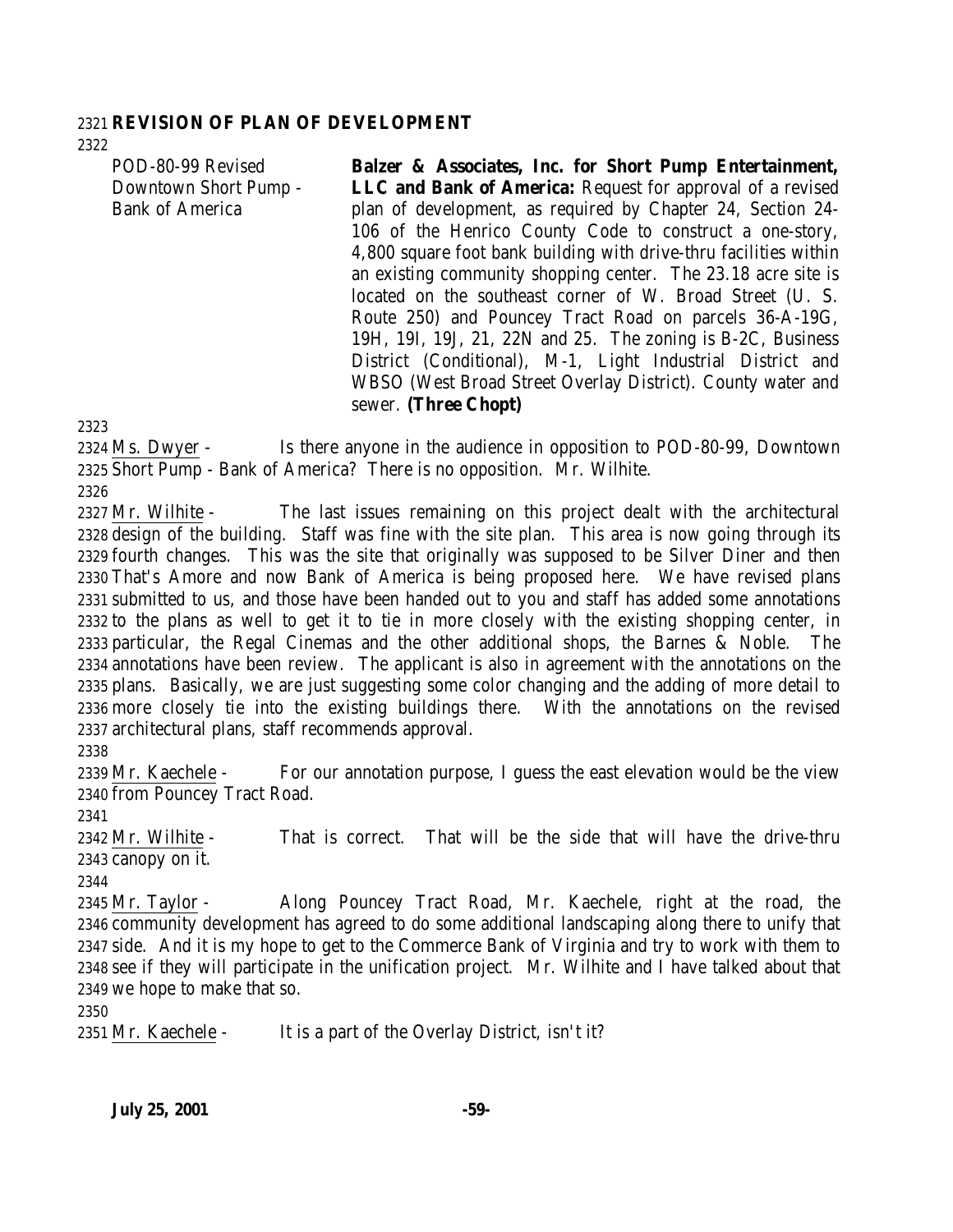Mr. Wilhite - Yes, it is. Although, the bank on the corner is not a part of this shopping center, but it is within the Overlay District. Mr. Kaechele - Okay. Mr. Taylor - And what I propose there is do a kind of a special visit and request that…. Mr. Kaechele - They are pretty tight for space…. Mr. Taylor - Our hope, and Mr. Wilhite and I had discussed it, and our hope is that along that entire side of Pouncey Tract we can unify it with some common plantings. Mr. Kaechele - That will be good but there isn't a lot of green space in there. 2367 Mr. Taylor - No, sir. 2369 Mr. Wilhite - And, I'll just add. In front of this building, on Pouncey Tract Road, they do meet the West Broad Street Overlay District requirements. The landscaping was part of the Downtown Short Pump Landscape Plan that came before the Planning Commission a few months ago. So, that area has already had an approved landscape plan with it. Mr. Kaechele - Okay. Mr. Taylor - I do want to commend Mr. Wilhite for patience. This is the third or fourth time we have approved this, and we wish Bank of America the best of luck in making it the last. So with that, Madam Chairman, I'll move approval of POD-80-99 Revised Downtown Short Pump for Bank of America, consistent with the annotations on the plans, the standard conditions for developments of this and additional conditions Nos. 23 through 39. Mr. Vanarsdall - Second. Ms. Dwyer - The motion was made by Mr. Taylor and seconded by Mr. Vanarsdall. All in favor say aye…all opposed say nay. The motion carries. The Planning Commission approved POD-80-99 Revised, Downtown Short Pump - Bank of America, subject to the standard conditions attached to these minutes for developments of this type, the annotations on the plans and the following additional conditions. 23. The right-of-way for widening of W. Broad Street (U.S. Route 250) as shown on approved plans shall be dedicated to the County prior to any occupancy permits being issued. The right-of-way dedication plat and any other required information shall be submitted to the County Real Property Agent at least sixty (60) days prior to requesting occupancy permits. 24. The easements for drainage and utilities as shown on approved plans shall be granted to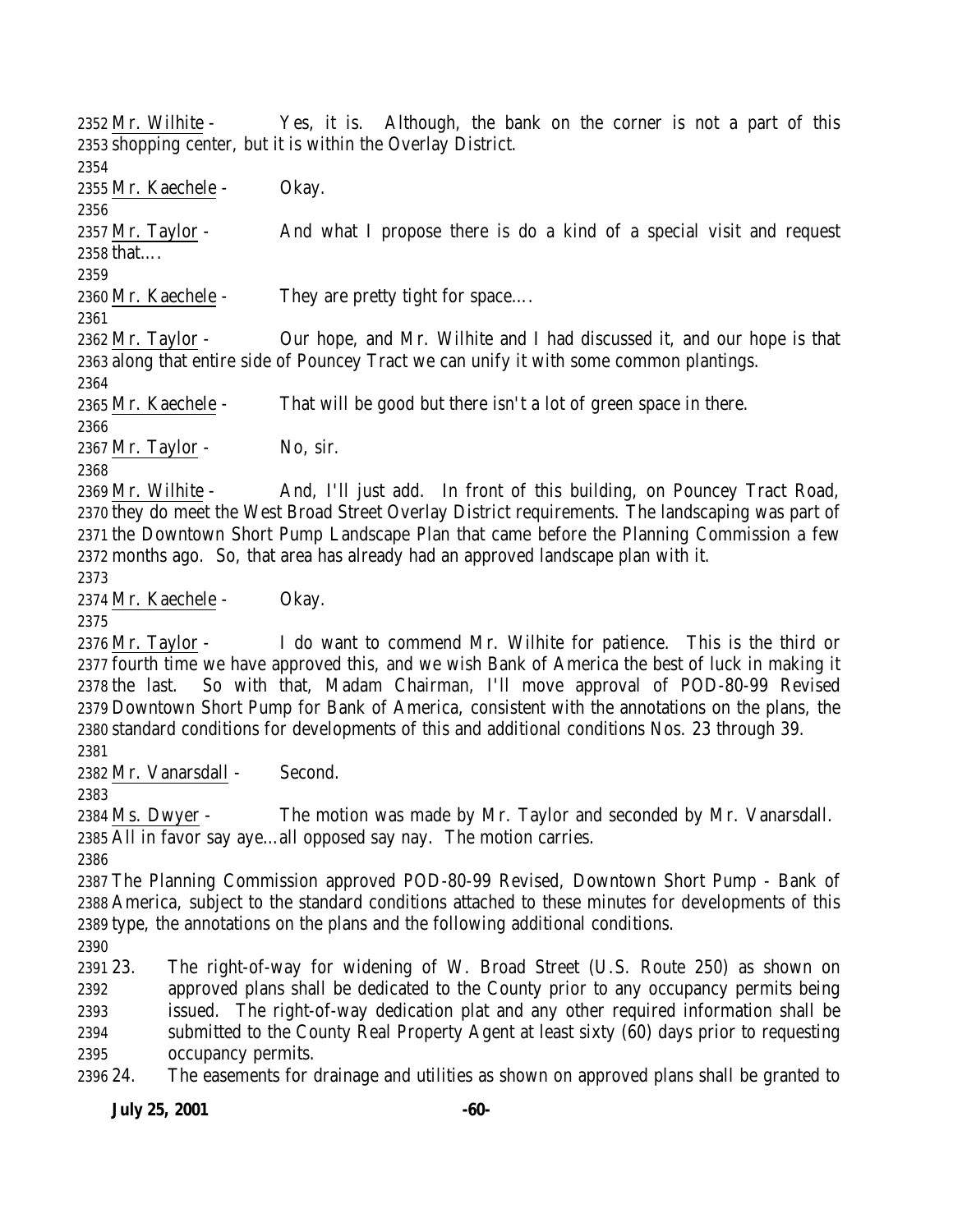the County in a form acceptable to the County Attorney prior to any occupancy permits being issued.

- 25. The entrances and drainage facilities on (U.S. Route 250) shall be approved by the Virginia Department of Transportation and the County.
- 26. A notice of completion form, certifying that the requirements of the Virginia Department of Transportation entrances permit have been completed, shall be submitted to the Planning Office prior to any occupancy permits being issued.
- 27. The developer shall provide fire hydrants as required by the Department of Public Utilities and Division of Fire.
- 28. A standard concrete sidewalk shall be provided along the north side of W. Broad Street (U.S. Route 250) and the west side of Pouncey Tract Road.
- 29. Outside storage shall not be permitted.
- 30. The developer shall install an adequate restaurant ventilating and exhaust system to minimize smoke, odors, and grease vapors. The plans and specifications shall be included with the building permit application for review and approval. If, in the opinion of the County, the type system provided is not effective, the Commission retains the rights to review and direct the type of system to be used.
- 31. Any necessary off-site drainage and/or water and sewer easements must be obtained in a form acceptable to the County Attorney prior to final approval of the construction plans.
- 32. Deviations from County standards for pavement, curb or curb and gutter design shall be approved by the County Engineer prior to final approval of the construction plans by the Department of Public Works.
- 33. Insurance Services Office (ISO) calculations must be included with the plans and approved by the Department of Public Utilities prior to the issuance of a building permit.
- 34. Approval of the construction plans by the Department of Public Works does not establish the curb and gutter elevations along the Virginia Department of Transportation maintained right-of-way. The elevations will be set by the contractor and approved by the Virginia Department of Transportation.
- 35. The ground area covered by all the buildings shall not exceed in the aggregate 25 percent of the total site area
- 36. No merchandise shall be displayed or stored outside of the building(s) or on sidewalk(s).
- 37. Prior to the issuance of a Certificate of Occupancy, the developer shall construct the point of access to the property line to the west of this development as shown on the approved plan.
- 38. The developer shall share on the cost of any future signalization of the entrance from the development onto Pouncey Tract Road.
- 39. Employees shall be required to use the parking spaces provided at the rear of the building(s) as shown on the approved plans.

Ms. Dwyer - All right, the next item on the agenda, Mr. Secretary.

- Mr. Marlles Madam Chairman, the next item on the agenda is a discussion item.
	- **July 25, 2001 -61-**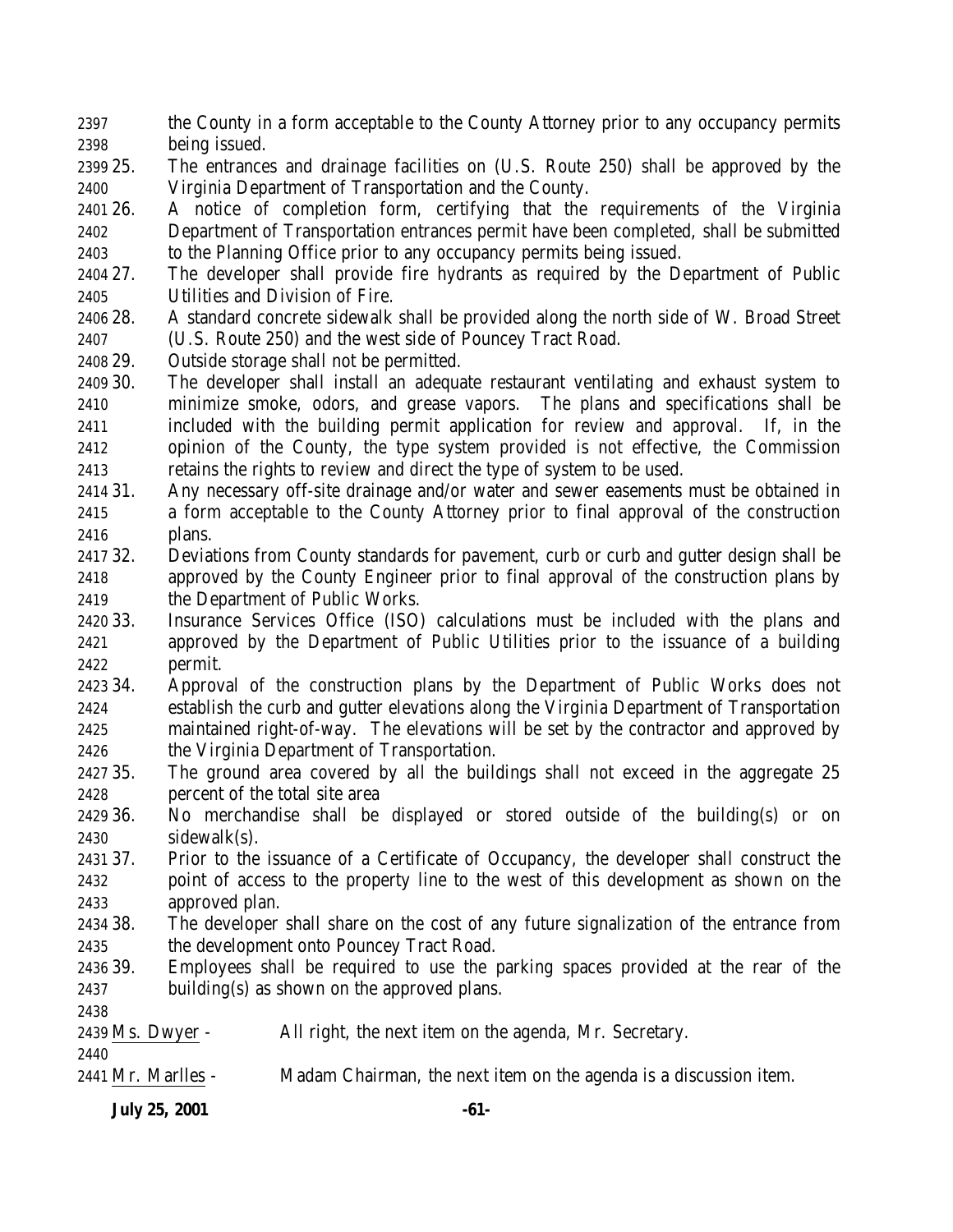# **DISCUSSION ITEM: Reconsideration of proffer 26 of rezoning case C-72C-90 pertaining to underground utilities for the Hunton Development on the west side of Mill Road and the northern line of I-295.**

 Ms. News - This request is for reconsideration of the intent of Proffer #26 as approved with rezoning case C-72C-90, which is included with your addendum, to allow the extension of an existing three phase overhead power line from Old Mountain Road to serve the Hunton Park Development. The line would consist of 34-foot poles with a crossarm and three lines. At the request of Dominion Virginia Power, the line would run parallel to I-295, over Holladay Branch Creek. In addition, a line would run parallel to and west of the creek to its terminus approximately 150 feet south of Hunton Park Boulevard. The service would be underground from that point. Proffers from the rezoning case require underground utilities unless specifically approved otherwise by the Planning Commission. Dominion Virginia Power has indicated that overhead power in this area is preferable due to very rough terrain and to minimize what would be substantial disturbance of wetlands. The proffers for the site and the O/S standards require a 50-foot buffer along I-295. The applicant requests flexibility with the location of the line and indicates that the buffer will be provided either north or south of the line after consideration for wooded conditions. Staff recommends that a motion for reconsideration of Proffer #26 be approved to allow overhead utilities under the following circumstance as outlined in your agenda. "Overhead power shall be permitted in substantial conformance with the location shown on the plan prepared by Foster & Miller dated August 16, 2000. Required landscape buffers shall be provided exclusive of easements." I'll be happy to answer any questions and the representative is also here.

 Ms. Dwyer - Are there any questions for Ms. News? Do we have the plan prepared by Foster & Miller?

2469 Ms. News - It should have been with your packets, the last plan in your packets. I have a copy if you don't have it. Would you like for me to put it on the screen?

2472 Ms. Dwyer - Yes. When we say we consider the intent of Proffer #26, it seems clear that we have the authority to do this.

Ms. News - Yes.

Ms. Dwyer - So, we are not changing… or the understanding of the proffer.

 Ms. News - We are not changing it. The only thing, I would say it's kind of an odd situation here, is that it says with the POD and we don't have a POD at this point, but the decision needs to be made, so we are just asking for clarification and the Planning Commission's approval. This will be incorporated into a POD when it comes.

| 2483                  |                                                                    |
|-----------------------|--------------------------------------------------------------------|
| 2484 Mr. Vanarsdall - | What it says is if the Planning Commission wanted to do otherwise. |
| 2485                  |                                                                    |
| 2486 Ms. News -       | Excuse me.                                                         |

**July 25, 2001 -62-**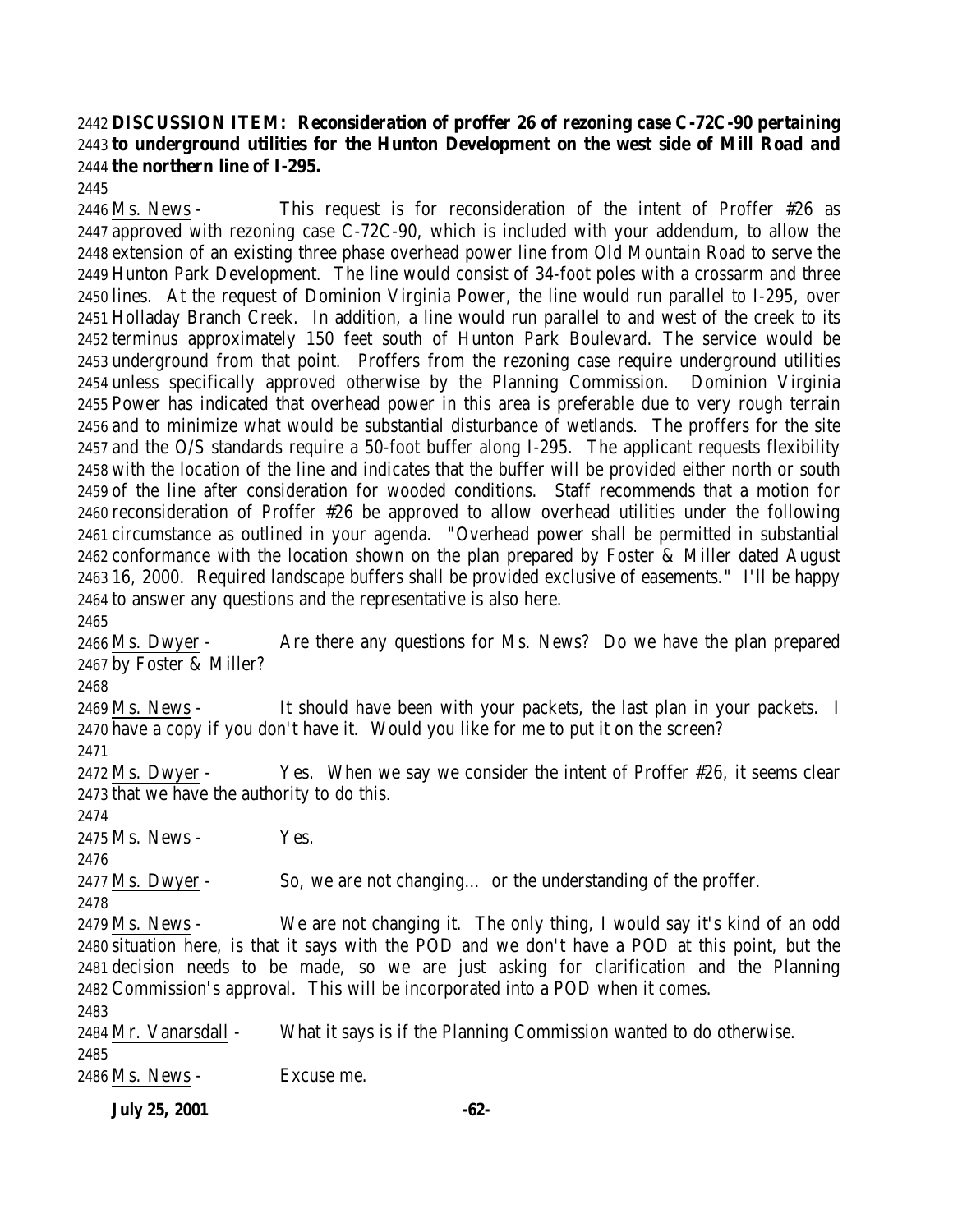Mr. Vanarsdall - It leaves it open that the Planning Commission makes the decision.

 Ms. News - It gives authority for the Planning Commission to specifically approve it. 

 Mr. Taylor - Looking at the plan, the vertical dimensions and the profile that is shown, is that profile along the red segment from the start which is station 23 all the way, station 0 to 23?

 Ms. News - No, that's something completely different. Virginia Power indicated to me, that the problem was specifically in relation to going up thru the wetlands. With the terrain being so rough, they would have to, in order to put it underground, basically move it down near the center of the creek, which is all wetlands. And that's where the disturbance would come in. By doing overhead power, they can skirt the edge of the wetlands, elevate it above ground and not have to go through that disturbance.

 Mr. Taylor - The lower diagram has nothing to do with, let's say, contours or whatever?

Ms. News - No.

 Ms. Dwyer - All right. Are there any other questions by Commission members? We are ready for a motion.

 Mr. Vanarsdall - I make a motion that reconsideration of proffer #26 be approved to allow overhead utilities under the following circumstances as outlined in our agenda. Overhead power shall be permitted in substantial conformance with the location shown on the plan prepared by Foster & Miller, dated August 16, 2000. Required landscape buffers shall be provided exclusive of required easements.

Mr. Taylor - Second.

 Ms. Dwyer - The motion was made by Mr. Vanarsdall and seconded by Mr. Taylor. All in favor say aye…all opposed say nay. The motion carries.

 The Planning Commission approved the reconsideration of the intent for proffer #26 for rezoning case C-72C-90 for underground utilities for the Hunton Development on the west side of Mill Road and the northern line of I-295.

 26. Underground Utilities: All utility lines, such as electric, telephone, CATV or other similar lines, shall be installed underground unless otherwise specifically approved by the Planning Commission at the time of Plan of Development review. This requirement shall apply to lines serving individual sites as well as to the utility lines necessary within the property, but not to existing lines on the property.

Overhead utilities shall be permitted under the following circumstance:

**July 25, 2001 -63-**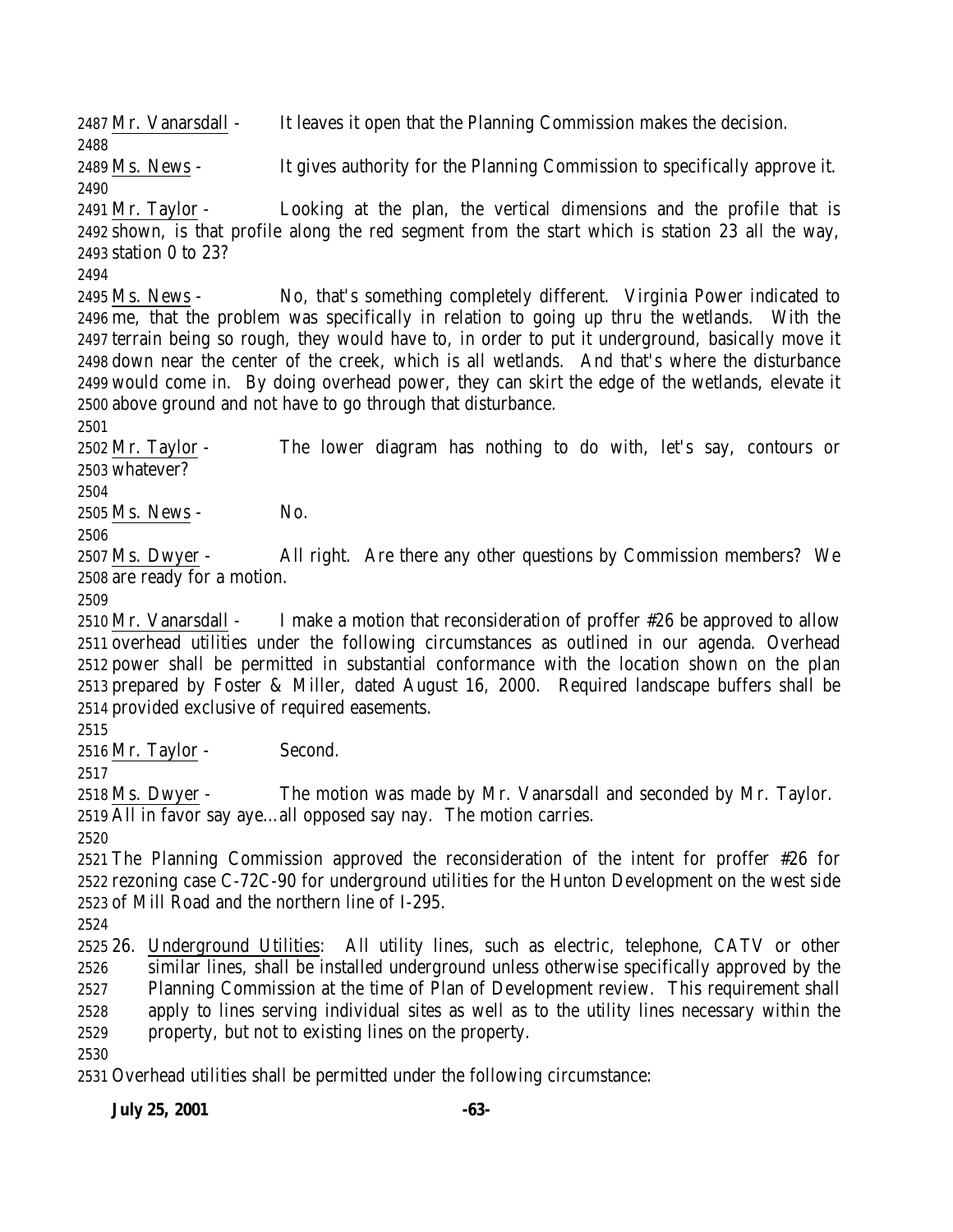Overhead power shall be permitted in substantial conformance with the location shown on the plan prepared by Foster & Miller, dated August 16, 2000. Required landscape buffers shall be provided exclusive of required easements. Mr. Marlles - Madam Chairman, our next item is approval of minutes for May 23, 2001. **APPROVAL OF MINUTES: May 23, 2001** Ms. Dwyer - All right. Mr. Jernigan - Line 3000. I don't remember saying that, I believe Randy said that. It says: I think legally you could probably sell the lot under metes and bounds etc….. 2546 Ms. Dwyer - That sounds like something Randy would say. Mr. Vanarsdall - It does sound more like Randy than it does you, Ray. Mr. Jernigan - Well, I haven't been here long enough to be into the metes and bounds, yet. Ms. Dwyer Shall we say Randy say it? Mr. Jernigan - Yes, give him the credit. Ms. Dwyer - Anything else? Mr. Taylor - Madam Chairman, on page 36, line 1355, Mr. Archer says, "Thank you very much for those remarks, Mr. Archer." I think he said "Mr. Taylor." Ms. Dwyer - Okay. Anything else? Mr. Taylor - No, ma'am. Ms. Dwyer - All right. Do we have a motion on the minutes? Mr. Taylor - I move the minutes be approved. Mr. Jernigan - Second. Ms. Dwyer - The motion was made by Mr. Taylor and seconded by Mr. Jernigan. All in favor of the minutes say aye…all opposed say nay. The motion carries. The Planning Commission approved the May 23, 2001, minutes.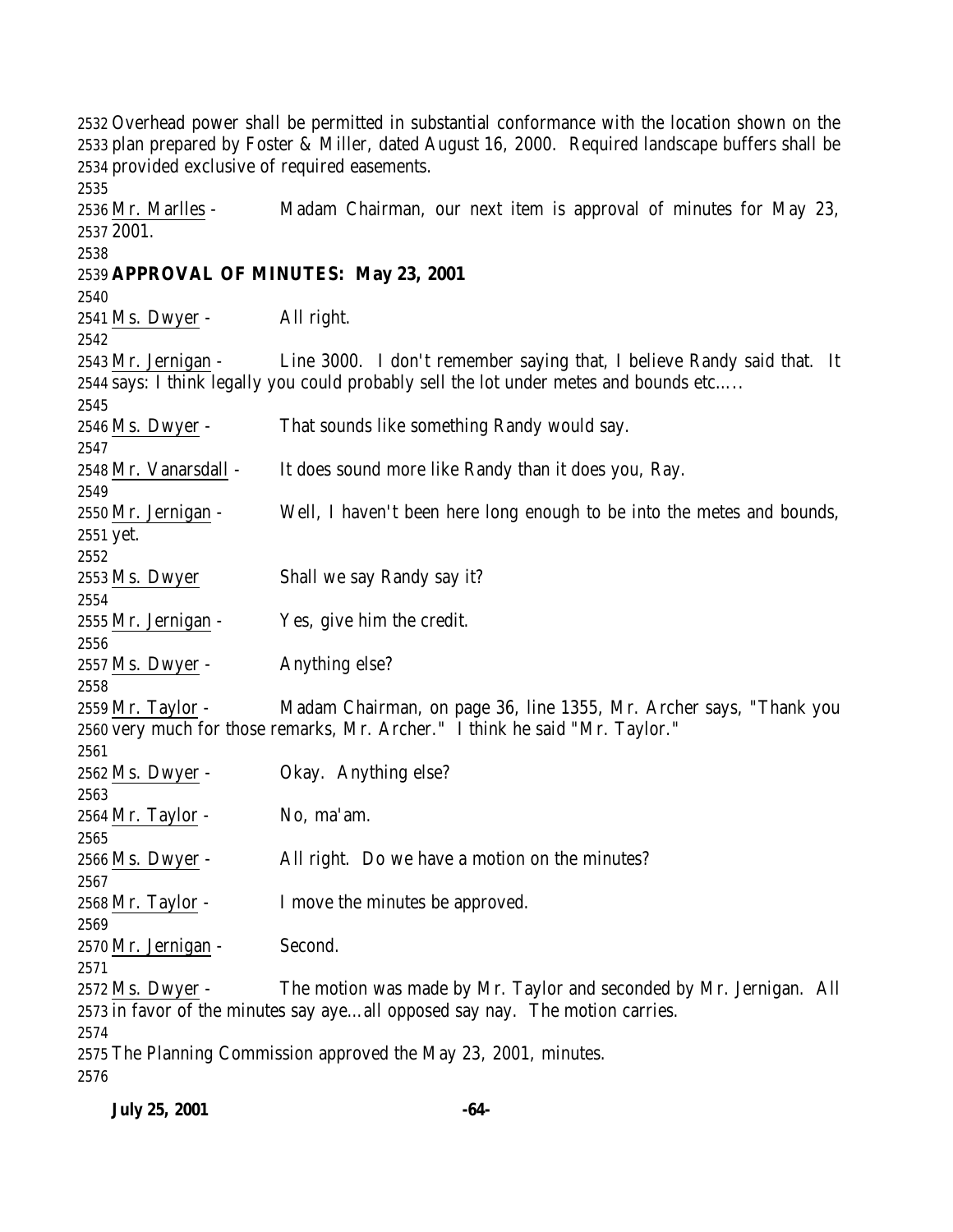Ms. Dwyer - Now, the calendar.

# **APPROVAL OF THE 2002 CALENDAR**

 Mr. Marlles - Madam Chairman, the staff has a comment before you get to that item. Staff would respectfully request that we defer action on the calendar for two weeks, until our next meeting. Frankly, staff is having some second thoughts about the desire, I guess, to eliminate the second meeting in August in the future. The length of your agenda today is one of those concerns. The other concern has to do with the difficulty with some projects, getting them scheduled for action and meeting the time lines that the development community is requesting. So, based on that, staff would like to request that we have a two-week deferral on this. We will be sending out a recommendation to the Commission prior to the next meeting. 

 Ms. Dwyer - Well, I have a thought about that too. Why don't we wait until after our September POD meeting and see what the affect of eliminating the meeting in August really is. And if we are inundated and it's so burdensome in September that we can't handle it, then that would be information worth having.

 Mr. Vanarsdall - And also. I want to defer it because Chris was the architect on this and he's not here. I talked to him about it, right before he left. I have a suggestion, if y'all want to do it, is talk to the Supervisors and see if they have any problems with it. I called Dick Glover and he hadn't had anybody approach him about anything on it. I think it's too early. We haven't even done the first one. And I asked Bryan Marron at break time did he have any problems rushing up his to get it on July instead of waiting until August, and he said he didn't have any problems. He said he knew we weren't going to meet in August and he just got it in there. I'm not saying, right or wrong on what we should do, but I think we should investigate it more. We haven't even tried it the first time yet.

Ms. Dwyer - The September meeting would be the test.

 Mr. Vanarsdall - And, John, I'm like Chris, and Chris asked me, "weren't you under the impression that staff was glad to get this too"? And I said, "yes."

 Mr. Marlles - Well, until we actually do it then you really can't measure the impact. I think we have a sense of the impact in terms of this agenda that we had today. Now, a number of these items are being deferred to the September meeting.

Mr. Vanarsdall - Well, look what time it is. It's not even 12 o'clock, yet.

 Ms. Dwyer - I was going to say, it hasn't been burdensome for us but it may have been burdensome for staff to get this many cases ready.

Mr. Marlles - It has been, quite frankly.

Mr. Vanarsdall - And I also ask the question, what do you do when the Board doesn't

**July 25, 2001 -65-**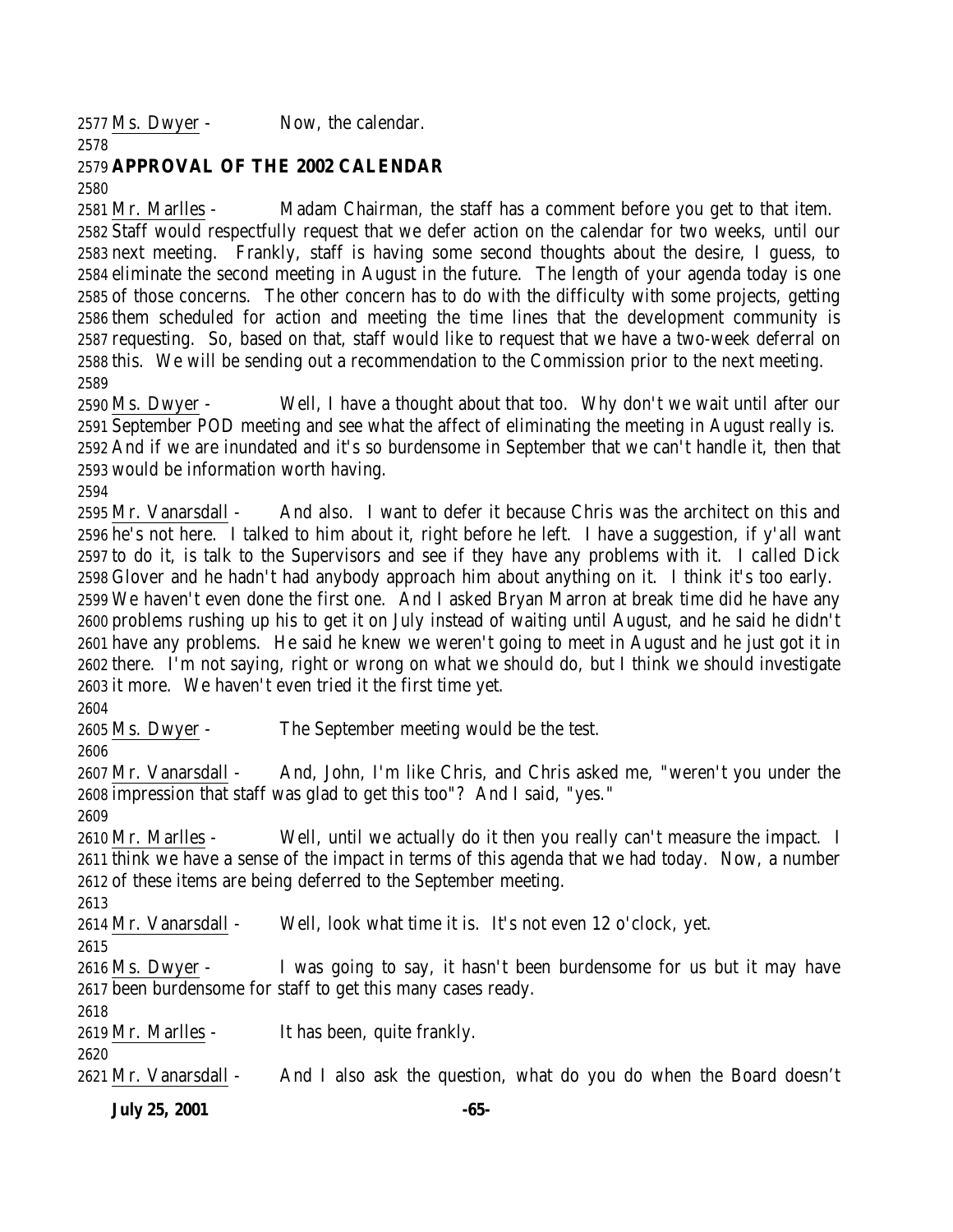meet? And Randy had a good answer for that. The Board doesn't interfere with y'all as much because that meeting that they drop doesn't take this kind of planning because they don't have it.

 Mr. Silber - It's there second meeting usually in August and it's not one we have zoning cases on.

 Mr. Vanarsdall - That brings up another point. Maybe we are dropping the wrong meeting. Maybe we should drop the rezoning meeting.

Ms. Dwyer - Or alternate, this year drop POD and next year drop Rezoning.

 Mr. Silber - One concern I have about waiting until September, we have already had some inquiries about the 2002 Public Hearing dates. I'll Finance Department has also called wanting to know what the schedule is so that they can dig into the schedule for the CIP hearing and things. So, putting off to September to me seems a little late.

Ms. Dwyer - Well, could we just approve the first half of the year?

 Mr. Silber - We could do that or we could approve and maybe in the first meeting in August approve a calendar and if you want to consider making a change later, until August, we can make a change later.

 Ms. Dwyer - Well, if we approve January thru June then that would take care of CIP and the first six months of next year, which would be a lot of planning, and then wait until after September to approve the second half to see what the data are from the September meeting.

 Mr. Silber - I know in talking to Mr. Archer about this, Mr. Archer is one of those committed Planning Commission members, as all of you are, that he doesn't like to miss meetings and he thought this may be a way that he could avoid missing a meeting. I told Mr. Archer that I didn't expect Commission members to make all 24 meetings a year. That if you needed to miss a meeting or two then that's understandable. But, my opinion was that the show needs to go on. There are 24 meetings. I felt like we need to continue to have meetings. It's the slave driver part of me that's coming forward.

Ms. Dwyer - And also spacing out the workload, I understand that.

Mr. Silber - Right.

 Ms. Dwyer - Well, if people need to have the meeting schedule, I don't think we will be eliminating any meetings the first half of next year. We could approve January thru June and then wait and see. Wait until after September to approve the second half. Would that be a problem? I would rather do that Randy then change the schedule because then if you have a published schedule that's been approved, and everybody's got it, you know, photocopies of it

**July 25, 2001 -66-**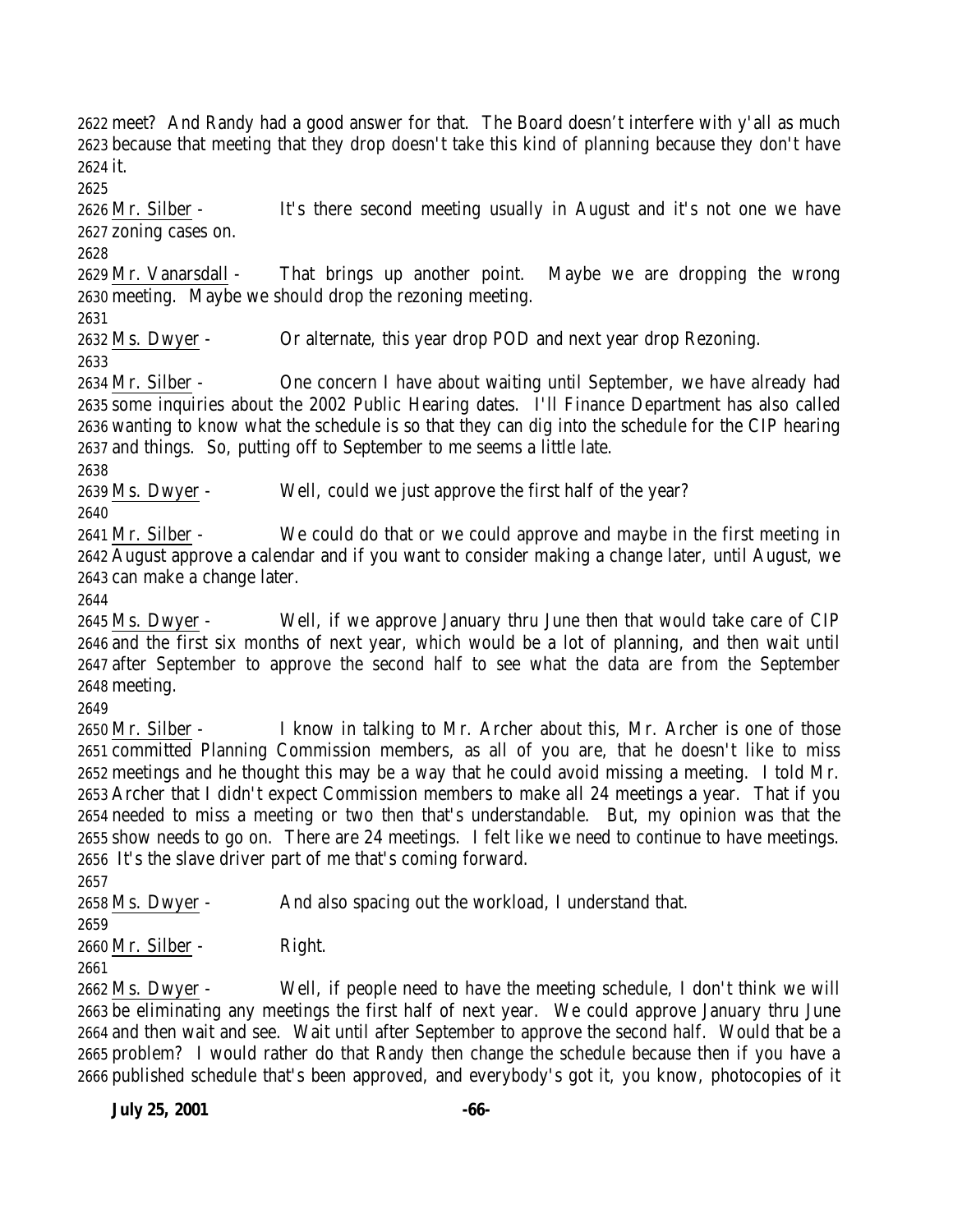in their files and they are relying on it, they might rely on those instead of the revised calendar.

 Mr. Vanarsdall - I checked the two other dates, and I'm sure y'all did too. Thanksgiving is no conflict and the APA, Chicago, is no conflict. That's not until the 13<sup>th</sup> and it's over before POD.

 Ms. Dwyer - My birthday is on November 20 so that's the conflict on November schedule.

2677 Mr. Vanarsdall - So, what are we going to do, put it off until Chris gets back?

 Ms. Dwyer - Well, why don't we put it off until the next zoning meeting, because Chris will be back and then we can either approve the first half of the calendar and then wait and see if the second half, if people need to know right a way for planning purposes, what our January thru June schedule is.

Mr. Vanarsdall - I move that we do that.

 Ms. Dwyer - There's a motion to postpone consideration of the meeting schedule until our next Rezoning meeting, which is August 9, 2001.

Mr. Taylor - Second.

 Ms. Dwyer - The motion was made by Mr. Vanarsdall and seconded by Mr. Taylor. All in favor way aye…all opposed say nay. The motion carries.

 The Planning Commission deferred the approval of the 2002 Calendar to the Rezoning meeting on August 9, 2001.

 Mr. Marlles - We have one additional item, Madam Chairman. As the Commission may recall, back on May 30 there was a joint work session with the Board and Planning Commission on a number of revitalization initiatives. Yesterday, we had a follow-up work session with the Board on two zoning ordinance amendments. If you may recall, one dealt with multi-family mix use ordinance, well it was called the Multi-Family Mixed Use Ordinance the other was Accessory Dwellings in Office and Business Districts. That work session with the Board went very well. Staff is anxious to move ahead with these ordinance amendments, and we would like for the Commission to consider the resolution that's been passed out which would initiate the zoning ordinance amendments. That's the first request that staff has. The second requests is to actually set a work session with the Commission where we can brief you on the changes that have been made to those two ordinance amendments, since the May 30 work session. Staff is suggesting that we could possibly do that next Tuesday when we already have a work session set up on the Residential Setback Ordinance. We don't think this is going to take very long, maybe 10 or 15 additional minutes. Those are both actions that the staff is recommending at this point.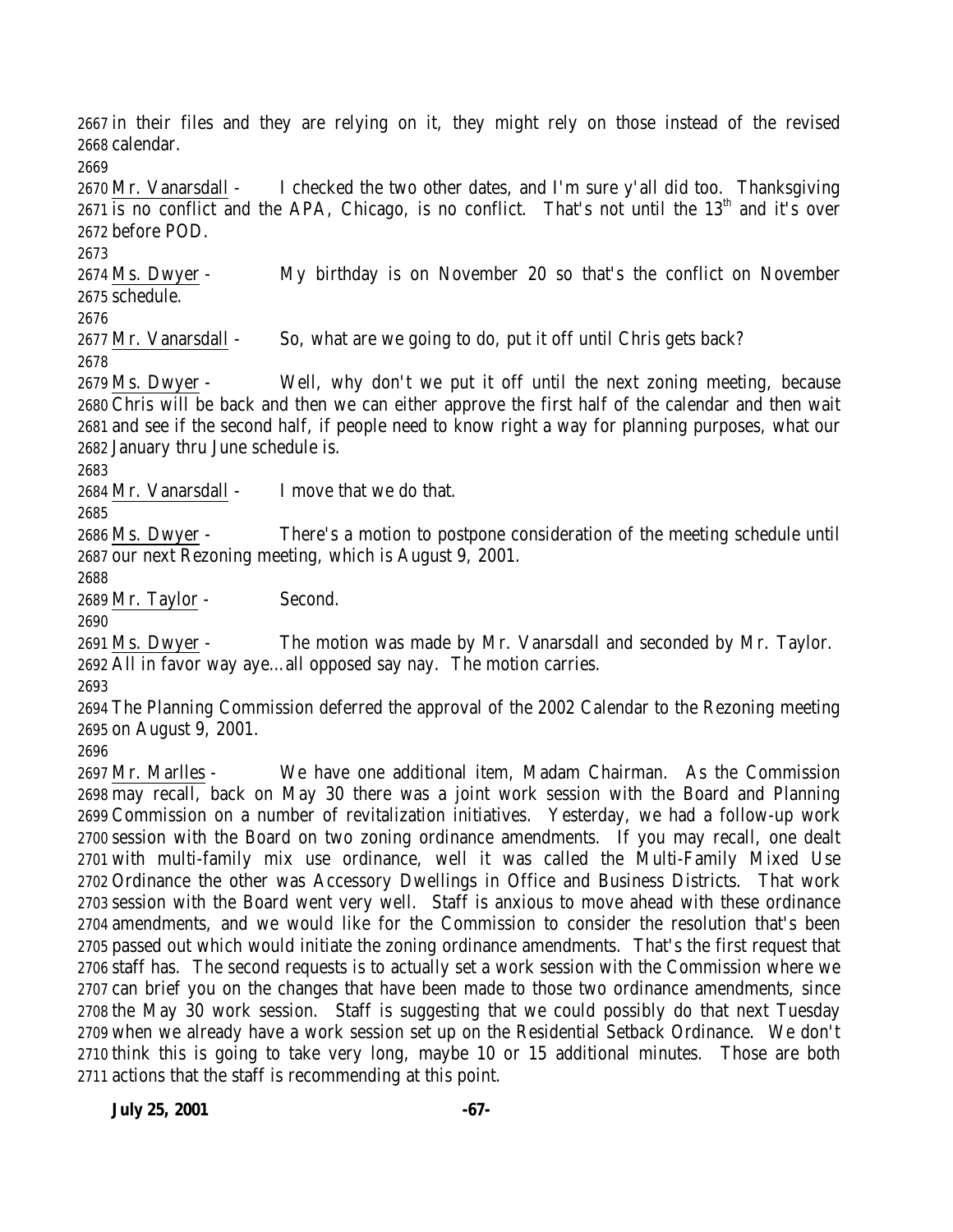**July 25, 2001 -68-** Ms. Dwyer - Well, I won't be here next week as you know. 2714 Mr. Marlles - Both of these ordinance amendments were presented to the Commission and the Board on May 30, so it's not new information to the Commission. There have been some, I guess I would call them, slight changes made based on the input at the May 30 work session, but neither one of these ordinances is new to the Commission. Ms. Dwyer - What is the date of next Tuesday? 2721 Mr. Marlles - Next Tuesday is the  $31<sup>st</sup>$ . That work session is scheduled to begin at 6:30 p.m. and we will be serving dinner at that as well. Ms. Dwyer - Do we need public notice for this? Mr. Marlles - Not for the work session, no. Ms. Dwyer - All right. Do we have a motion? Or do we need a motion? 2730 Mr. Marlles - Yes. The first motion will deal with the resolution to initiate the zoning ordinance amendments. And that's what been passed out. Mr. Vanarsdall - So move. 2735 Mr. Taylor - Second. Ms. Dwyer - The motion was made by Mr. Vanarsdall and seconded by Mr. Taylor. All in favor say aye…all opposed say nay. The motion carries. The Planning Commission approved the resolution to initiate the zoning ordinance amendments. Ms. Dwyer - Now we need a motion on the second resolution to initiate zoning ordinance amendment. 2746 Mr. Marlles - Right. This would just be a motion to set a work session for staff to brief you on the changes to the two ordinance amendments. We've suggested July 31, 2001, following our already scheduled work session on that date. Ms. Dwyer - Do I have a motion for that? Mr. Vanarsdall - I move we do that. Mr. Jernigan - Second. Ms. Dwyer - The motion was made by Mr. Vanarsdall and seconded by Mr. Jernigan